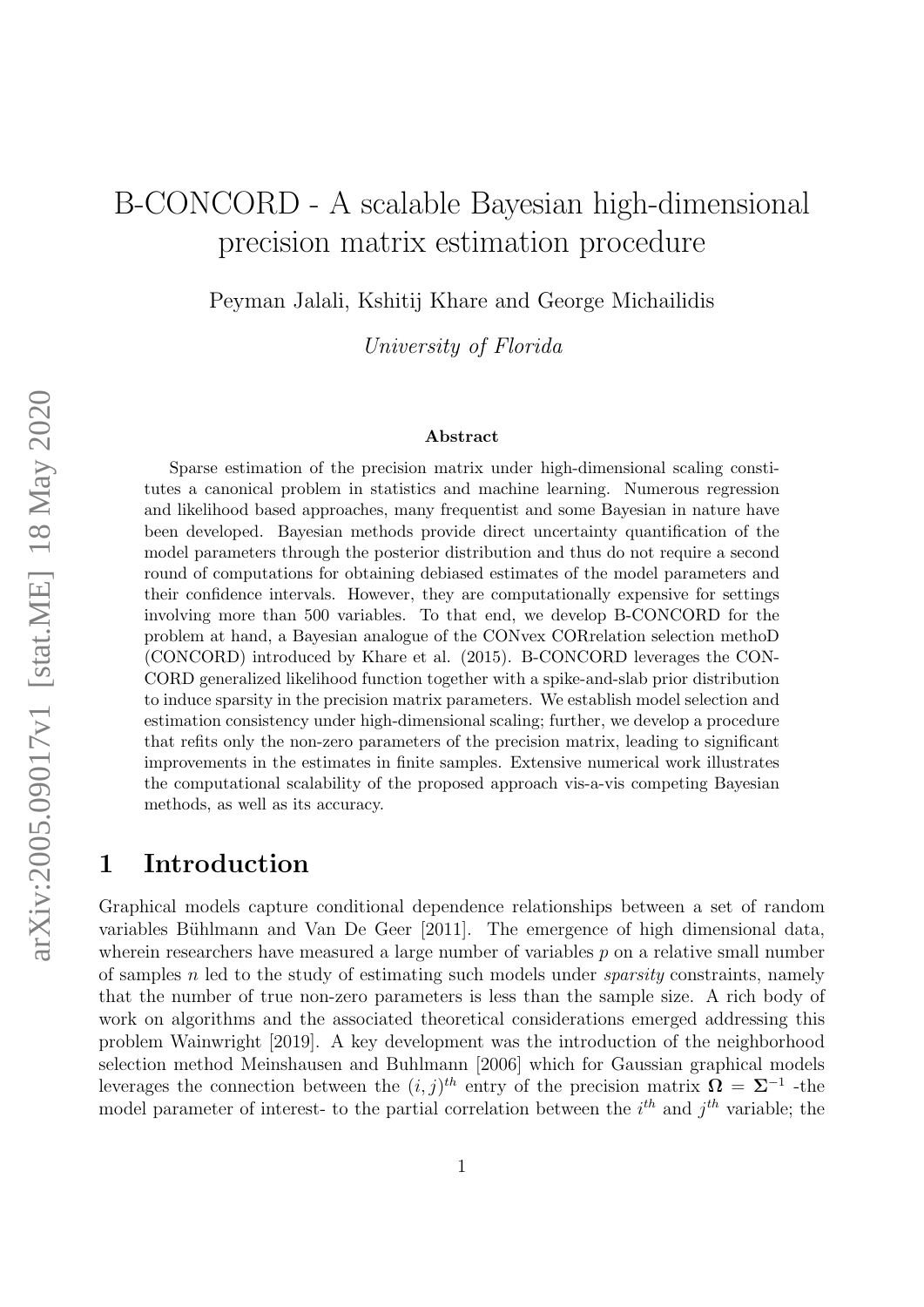latter can be estimated through a regression model even under sparsity constraints. This regression approach was used for graphical models for binary variables, as well as mixed measurement variables (e.g. numerical, binary, count) [Chen et al. \[2015\]](#page-19-2), in addition to the Gaussian case.

As previously mentioned, numerous approaches have been developed for estimation of a sparse precision matrix, either based on the neigborhood selection idea or leveraging the Gaussian likelihood; e.g., see [Meinshausen and Buhlmann \[2006\]](#page-19-1), [Yuan and Lin \[2007\]](#page-20-1), [Fried](#page-19-3)[man et al. \[2008\]](#page-19-3), [Peng et al. \[2009\]](#page-20-2), [Cai et al. \[2011\]](#page-19-4), [Khare et al. \[2015\]](#page-19-5) and references therein. These approaches come with statistical guarantees expressed in the form of high probability error bounds for selecting the correct non-zero model parameters and for the norm difference between the estimated model parameters and the data generating ones. The Bayesian paradigm provides comprehensive uncertainty quantification of the model parameters through the posterior distribution. To that end, several Bayesian counterparts to the penalized (Gaussian) likelihood based methods have been proposed in the literature; e.g., see [Dobra et al. \[2011\]](#page-19-6), [Wang et al. \[2012\]](#page-20-3), [Cheng and Lenkoski \[2012\]](#page-19-7), [Wang \[2015\]](#page-20-4). However, a key challenge for these approaches is their scalability to settings involving a large number of variables (e.g.  $p \geq 500$ ).

The main goal of this paper is to develop a highly *scalable* Bayesian approach for sparse precision matrix estimation in high-dimensional settings with thousands of variables by leveraging the neighborhood selection method. This is accomplished by leveraging the regression based generalized likelihood function in [Khare et al. \[2015\]](#page-19-5) and combined with a spikeand-slab prior distribution on the precision matrix  $\Omega$  parameters, to obtain a generalized posterior distribution. A key advantage of the generalized likelihood function is that the resulting posterior distributions for the elements of  $\Omega$  are available in closed form (up to a normalizing constant), unlike full Gaussian likelihood approaches. This enables derivation of a scalable Gibbs sampler that works well in settings involving thousands of variables (see numerical evidence in Section [4\)](#page-13-0) and outperforms state of the art approaches in the literature. Further, we establish posterior consistency both for selecting the correct non-zero elements of  $\Omega$  and for the norm difference between the estimated model parameters and the data generating ones. In addition, to improve estimation accuracy of the magnitude of the non-zero elements in small sample settings, we introduce a novel refitting procedure with a modified prior distribution that achieves this objective, a novel development of independent interest for Bayesian methods for high-dimensional sparse estimation problems.

The remainder of the paper is organized as follows. The problem formulation based on the generalized likelihood function and the spike-and-slab prior distribution, together with the development of a scalable Gibbs sampler for sampling from the resulting posterior distribution is presented in Section [2.](#page-2-0) The novel refitting procedure is discussed in Section [2.2.](#page-6-0) High-dimensional selection consistency and convergence rates for the model parameters are established in Section [3.](#page-9-0) Extensive numerical evaluation of the proposed algorithm and an illustration to a Omics data set is given in Section [4.](#page-13-0) Finally, the proofs of all technical results and some background on the generalized likelihood function are delegated to the Appendix.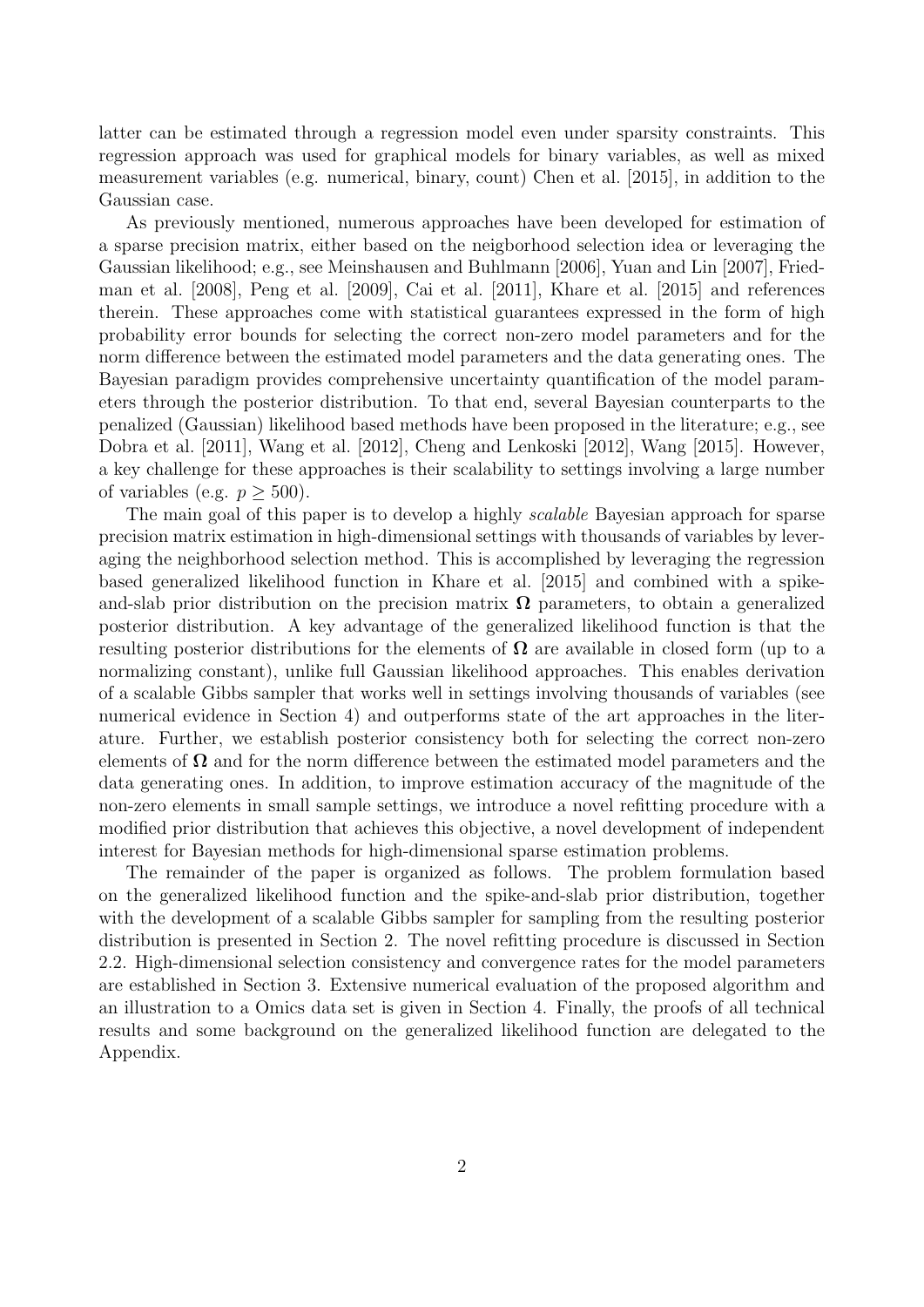# <span id="page-2-0"></span>2 The Bayesian CONCORD (B-CONCORD) framework for precision matrix estimation

The key building block in the proposed framework is the CONCORD generalized likelihood function introduced in [Khare et al. \[2015\]](#page-19-5) that is motivated by the regression based neighborhood regression approach for estimation of Gaussian graphical models introduced in [Meinshausen and Buhlmann \[2006\]](#page-19-1) (a brief introduction and derivationof it is given in Supplemental Section [S 5](#page-40-0)). Let  $\mathcal{Y} := (\{y_i\}_{i=1}^n)$  be independent and identically distributed observations from a p-variate (continuous) distribution, with mean 0 and covariance matrix  $\Omega^{-1}$ . Then, the CONCORD generalized likelihood function is defined as follows.

<span id="page-2-2"></span>
$$
\mathcal{L}_{CONCORD}(\Omega) := \exp\left(-\frac{1}{2}\sum_{j=1}^p \sum_{i=1}^n \left(\omega_{jj} y_{ij} + \sum_{k \neq j} \omega_{jk} y_{ik}\right)^2 + n \sum_{j=1}^p \log \omega_{jj}\right). \tag{2.1}
$$

Similarly to the neighborhood selection approach, for computational reasons we require that  $\Omega \in \mathbb{M}_p^+$ , the space of real  $p \times p$  symmetric matrices with positive diagonal elements, but not necessarily positive definite.

#### A Spike and Slab Prior Distribution for B-CONCORD.

For every off-diagonal entry of  $\Omega \in M_p$ , we assume the following: particular

<span id="page-2-1"></span>
$$
\omega_{jk} \sim (1-q)I_{\{0\}}(\omega_{jk}) + q\phi_{\lambda_{jk}}(\omega_{jk})I_{\mathbb{R}\backslash\{0\}}(\omega_{jk})
$$
\n(2.2)

independently for every  $1 \leq j \leq k \leq p$ , where  $\phi_{\lambda}$  denotes the normal density with mean zero and variance  $1/\lambda$ . Further, we impose an independent Exponential( $\gamma$ ) prior distribution on all the diagonal entries of  $\Omega$ . Hence, the (shrinkage) hyperparameters are  $\{\lambda_{ik}\}_{1\leq i\leq k\leq p}$  and  $\gamma$ . We will discuss the choice of these hyperparameters in Remark [1.](#page-5-0)

We now introduce additional notation for ease of exposition, in particular for the asymptotic analysis in Section [3.](#page-9-0) Let

<span id="page-2-3"></span>
$$
\boldsymbol{\xi} = (\omega_{12}, \omega_{13}, \cdots, \omega_{1,p}, \omega_{2,3}, \cdots, \omega_{p-1,p})
$$
\n(2.3)

denote the collection of off-diagonal entries of the symmetric matrix  $\Omega$ . Further, let  $l \in$  $\{0,1\}^{p \choose 2}$  be a generic sparsity pattern for  $\xi$ . There are  $2^{p \choose 2}$  such sparsity patterns. For example, when  $p = 3$ , there are  $\binom{3}{2}$  $2\binom{3}{2}$  = 3 off-diagonal entries, and the  $2\binom{p}{2}$  = 8 possible sparsity patterns in the off-diagonal entries are

$$
(0,0,0), (1,0,0), (0,1,0), (0,0,1) (1,1,0), (1,0,1), (0,1,1), (1,1,1).
$$

For every sparsity pattern l, let  $d_l$  be the density (number of non-zero entries) of l, and  $\mathcal{M}_l$ be the space where  $\xi$  varies when restricted to follow the sparsity pattern l. in the  $p = 3$ example discussed above,  $d_{(0,0,0)} = 0$  and  $d_{(1,0,0)} = 1$ .

Using straightforward calculations, the independent spike-and-slab priors for the offdiagonal entries (specified in [\(2.2\)](#page-2-1), can be alternatively represented as a hierarchical prior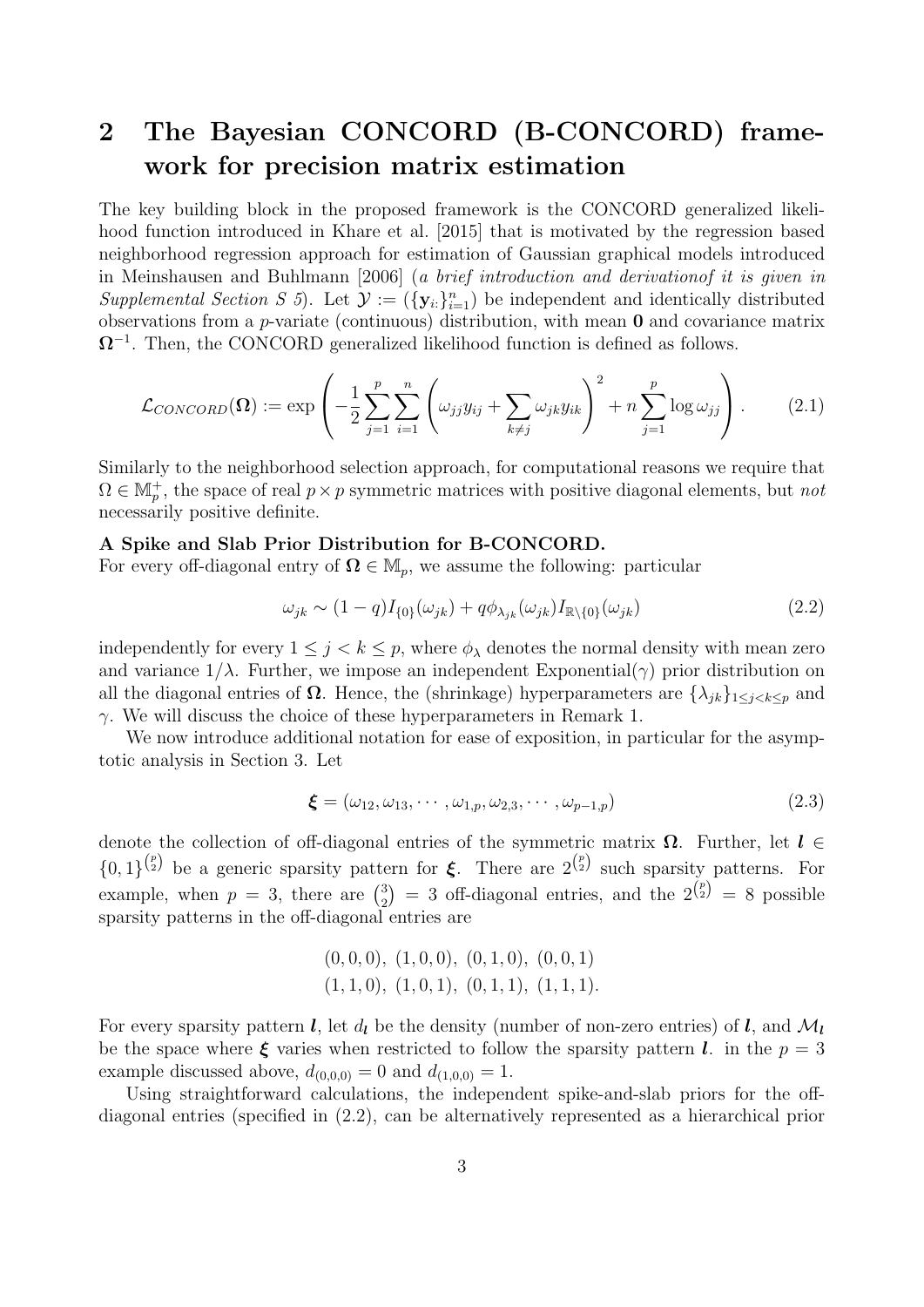distribution as follows:

<span id="page-3-0"></span>
$$
\pi(\boldsymbol{\xi}|\boldsymbol{l}) = \frac{|\boldsymbol{\Lambda}_{\boldsymbol{l\ell}}|^{\frac{1}{2}}}{(2\pi)^{\frac{d_{\boldsymbol{l}}}{2}}} \exp\left(-\frac{\boldsymbol{\xi}'\boldsymbol{\Lambda}\boldsymbol{\xi}}{2}\right) I_{(\boldsymbol{\xi}\in\mathcal{M}_{\ell})},\tag{2.4}
$$

where  $\Lambda$  is a diagonal matrix with diagonal entries  $(\lambda_{jk})_{1\leq j < k \leq p}$ , and  $\Lambda_{ll}$  is a sub-matrix of  $\Lambda$  obtained after removing the rows and columns corresponding to the zeros in  $\xi \in \mathcal{M}_l$ . In other words, given the sparsity pattern l, the non-zero entries of  $\xi$  follow a  $d_l$ -dimensional multivariate normal distribution with mean **0** and covariance matrix  $\Lambda_{\mathbf{u}}^{-1}$ . The marginal distribution of  $\boldsymbol{l}$  is given by

<span id="page-3-1"></span>
$$
\pi(\boldsymbol{l}) \propto \begin{cases} q^{d_{\boldsymbol{l}}}(1-q)^{\binom{p}{2}-d_{\boldsymbol{l}}} & d_{\boldsymbol{l}} \leq \tau, \\ 0 & d_{\boldsymbol{l}} > \tau. \end{cases} \tag{2.5}
$$

which puts zero mass on *unrealistic sparsity patterns*, i.e., sparsity patterns with more than  $\tau$  non-zero entries. In the subsequent theoretical analysis, we discuss appropriate values for  $\tau$ .

Using [\(2.4\)](#page-3-0) and [\(2.5\)](#page-3-1), the marginal prior distribution on  $\xi$  can be obtained as a mixture of multivariate normal distributions as follows:

<span id="page-3-5"></span>
$$
\pi(\boldsymbol{\xi}) = \sum_{\boldsymbol{l} \in \mathcal{L}} \pi(\boldsymbol{\xi}|\boldsymbol{l}) \pi(\boldsymbol{l}) \propto \sum_{\boldsymbol{l} \in \mathcal{L}} q^{d_{\boldsymbol{l}}}(1-q)^{\binom{p}{2}-d_{\boldsymbol{l}}} \left\{ \frac{|\boldsymbol{\Lambda}_{\boldsymbol{l}}|^{\frac{1}{2}}}{(2\pi)^{\frac{d_{\boldsymbol{l}}}{2}}} \exp\left(-\frac{\boldsymbol{\xi}'\boldsymbol{\Lambda}\boldsymbol{\xi}}{2}\right) I_{(\boldsymbol{\xi} \in \mathcal{M}_{\ell})} \right\}.
$$
 (2.6)

Note that the vector  $\xi$  only incorporates the off-diagonal entries of  $\Omega$ . Regarding the diagonal entries, we define  $\delta$  to be the vector of all diagonal elements  $\Omega$ , i.e.

<span id="page-3-4"></span>
$$
\delta = (\omega_{11}, ..., \omega_{pp}). \tag{2.7}
$$

Note that an independent Exponential( $\gamma$ ) prior distribution is assigned on each coordinate of  $\delta$ , i.e.

<span id="page-3-6"></span>
$$
\pi\left(\boldsymbol{\delta}\right) \propto \exp\left(-\gamma \mathbf{1}'\boldsymbol{\delta}\right) I_{\mathbb{R}^p_+}\left(\boldsymbol{\delta}\right). \tag{2.8}
$$

#### <span id="page-3-3"></span>2.1 Computing the Posterior Distribution

Combining [\(2.1\)](#page-2-2) and [\(2.2\)](#page-2-1), it is easy to check that the generalized posterior density of  $\Omega$  is given by

<span id="page-3-2"></span>
$$
\pi \{\Omega | \mathcal{Y}\}\propto \exp \left(n \sum_{j=1}^p \log \omega_{jj} - \frac{n}{2} \text{tr} \left(\Omega^2 \mathbf{S}\right) - \lambda \sum_{1 \le j < k \le p} \frac{\omega_{jk}^2}{2} - \lambda \sum_{j=1}^p \omega_{jj}\right) \times \prod_{1 \le j < k \le p} \left(I_{\{0\}}(\omega_{jk}) + \frac{q\sqrt{\lambda_{jk}}}{(1-q)\sqrt{2\pi}} I_{\mathbb{R}\setminus\{0\}}(\omega_{jk})\right). \tag{2.9}
$$

The generalized posterior density in [\(2.9\)](#page-3-2) is intractable, in the sense that it is not feasible to draw exact samples from such density. However, we will use the conditional posterior density of each element  $\omega_{jk}$  of  $\Omega$ ,  $1 \leq j \leq k \leq p$ , given the remaining elements denoted by  $\Omega_{-(jk)},$ to introduce an entry-wise Gibbs sampler that can generate approximate samples from the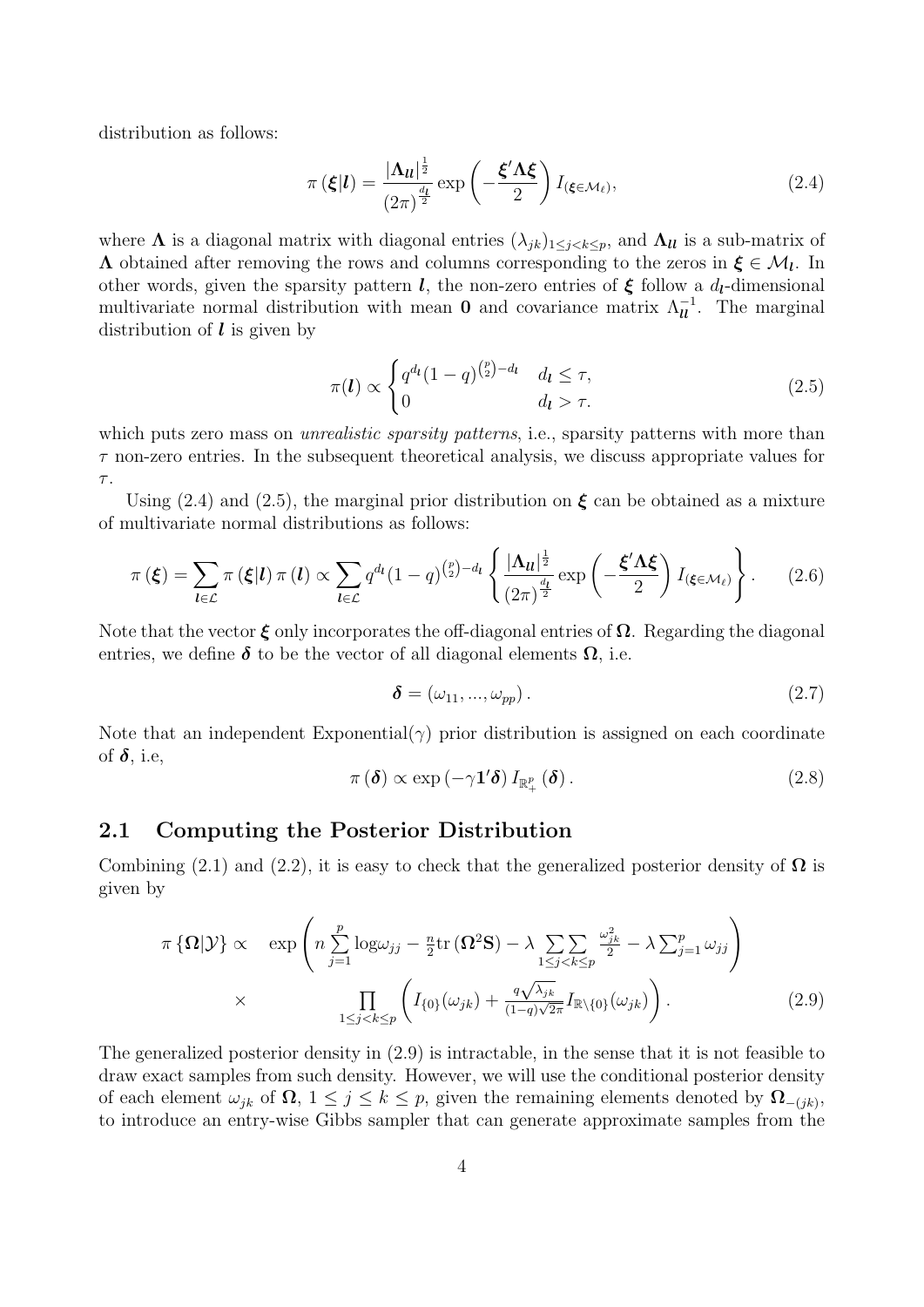generalized posterior density in [\(2.9\)](#page-3-2). In order to compute the conditional posterior density of the off-diagonal elements  $\omega_{jk}$ ,  $1 \leq j \leq k \leq p$ , we first note that

<span id="page-4-0"></span>
$$
n \operatorname{tr} (\Omega^2 \mathbf{S}) = \sum_{i=1}^n \| (\Omega \mathbf{y}_{i:}) \|^2 = \sum_{i=1}^n \sum_{j=1}^p \left( \sum_{k=1}^p \omega_{jk} y_{ik} \right)^2 = \sum_{j=1}^p \| \left( \sum_{k=1}^p \omega_{jk} \mathbf{y}_{:k} \right) \|^2, \qquad (2.10)
$$

where  $|| \cdot ||$  denotes the  $\ell_2$  norm of a vector.

Thus, in view of [\(2.10\)](#page-4-0), straightforward algebra shows that

$$
\pi(\omega_{jk}|\Omega_{-(jk)},\mathcal{Y}) \propto \exp\left\{-\frac{n}{2}\left(a_{jk}\omega_{jk}^2 + 2b_{jk}\omega_{jk}\right)\right\} \left(I_{\{0\}}(\omega_{jk}) + \frac{q\sqrt{\lambda}}{(1-q)\sqrt{2\pi}}I_{\mathbb{R}\backslash\{0\}}(\omega_{jk})\right)
$$

$$
= I_{\{0\}}(\omega_{jk}) + c_{jk}\frac{\sqrt{n a_{jk}}}{\sqrt{2\pi}}\exp\left\{-\frac{n a_{jk}}{2}\left(\omega_{jk} + \frac{b_{jk}}{a_{jk}}\right)^2\right\}I_{\mathbb{R}\backslash\{0\}}(\omega_{jk})
$$

with,

$$
a_{jk} = s_{jj} + s_{kk} + \frac{\lambda_{jk}}{n}, \qquad b_{jk} = \sum_{k' \neq k} \omega_{jk'} s_{kk'} + \sum_{j' \neq j} \omega_{j'k} s_{jj'}
$$

$$
c_{jk} = \frac{q\sqrt{\lambda_{jk}}}{(1-q)\sqrt{n a_{jk}}} \exp\left(\frac{n b_{jk}^2}{2a_{jk}}\right).
$$

Next, letting  $p_{jk} = \frac{c_{jk}}{1+c}$  $\frac{c_{jk}}{1+c_{jk}}$ , we can then write

<span id="page-4-3"></span>
$$
(\omega_{jk}|\Omega_{-(jk)}, \mathcal{Y}) \sim (1 - p_{jk})I_{\{0\}}(\omega_{jk}) + p_{jk}N(-\frac{b_{jk}}{a_{jk}}, \frac{1}{na_{jk}})I_{\mathbb{R}\backslash\{0\}}(\omega_{jk}), \qquad 1 \le j < k \le p. \tag{2.11}
$$

Moreover, the diagonal elements  $\omega_{jj}$  are conditionally independent and the conditional density of  $\omega_{jj}$  given  $\Omega_{-(jj)}$ ,  $1 \leq j \leq p$ , is given by

$$
f(\omega_{jj}|\mathbf{\Omega}_{-(jj)},\mathcal{Y}) \propto \omega_{jj}^{n} \exp\left\{-\omega_{jj}^{2}\left(\frac{n}{2}s_{jj}\right) - \omega_{jj}\left(\lambda_{jk} + nb_{j}\right)\right\},\tag{2.12}
$$

<span id="page-4-1"></span>where

$$
b_j = \sum_{j' \neq j} \omega'_{jj'} s_{jj'}.
$$

Note that the density in [2.12](#page-4-1) is not a standard density, but using the fact that it has a unique mode at

<span id="page-4-2"></span>
$$
\frac{- (\lambda_{jk} + nb_j) + \sqrt{(\lambda + nb_j)^2 + 4n^2 s_{ii}^k}}{2ns_{ii}^k},
$$
\n(2.13)

one can use a discretization technique to generate samples from it. However, we have observed in our extensive numerical work that the density in [\(2.12\)](#page-4-1) puts most of its mass around the mode. As a result, when appropriate, one can simply approximate it using a degenerate density with a point mass at it's mode, given in [2.13.](#page-4-2) This approximation allows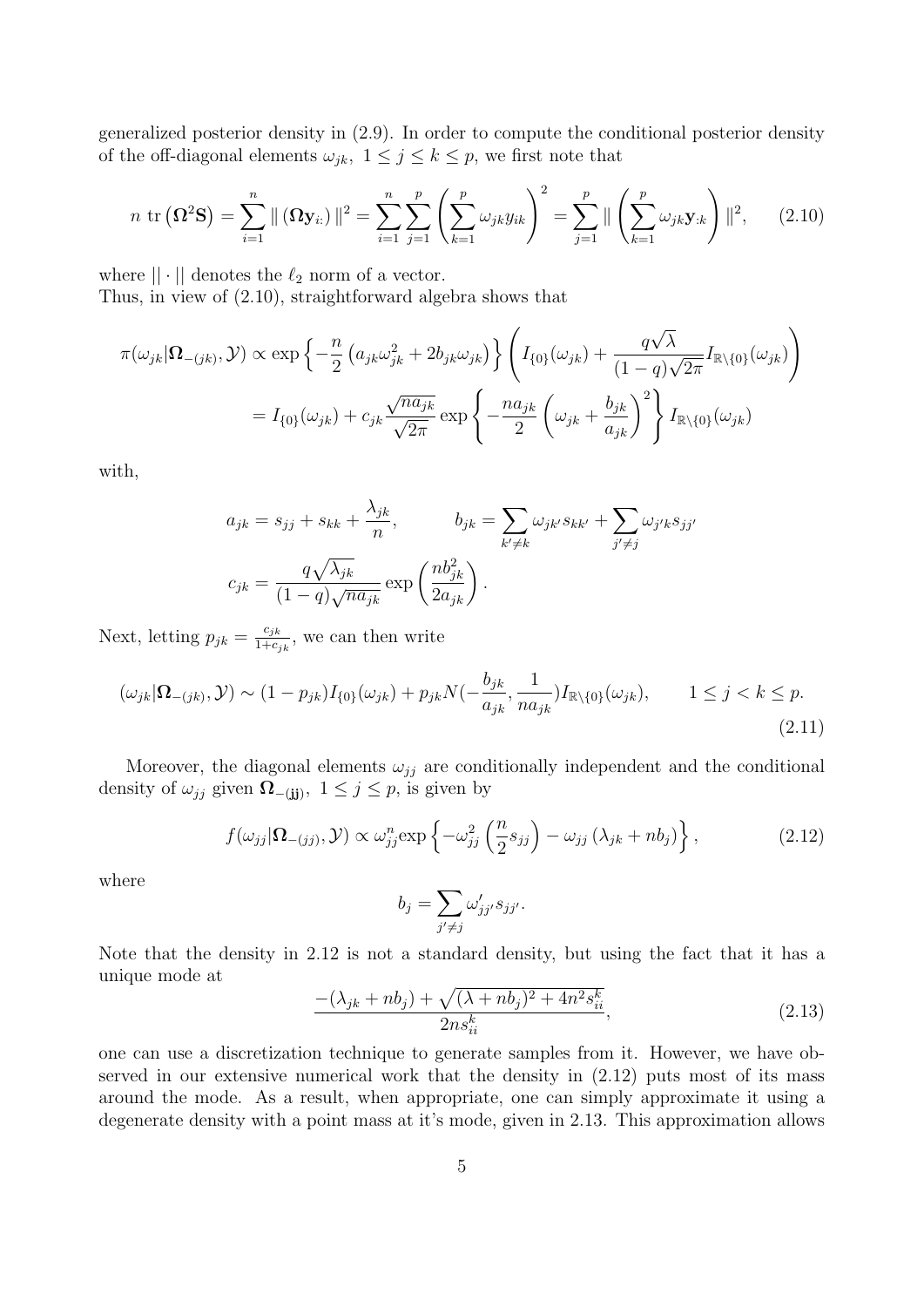faster implementation of the algorithm without sacrificing accuracy. Using the distributions in [\(2.11\)](#page-4-3) and [\(2.12\)](#page-4-1), we develop a component-wise Gibbs sampler to generate approximate samples from the joint posterior density in [\(2.9\)](#page-3-2). Given the current value of  $\Omega$ , a single iteration of this Gibbs sampler -henceforth referred to as Bayesian Spike and Slab CONCORD (BSSC)- is described in Algorithm [1.](#page-5-1)

<span id="page-5-1"></span>

for  $j = 1, ..., p - 1$  do

**procedure** BSSC(S)  $\triangleright$  Input the data

| for $k = j + 1, , p$ do                                                                                                                             |                                  |
|-----------------------------------------------------------------------------------------------------------------------------------------------------|----------------------------------|
| $\omega_{jk} \sim (1-p_{jk}) I_{\{0\}}(\omega_{jk}) + p_{jk} N(-\frac{b_{jk}}{a_{ik}}, \frac{1}{a_{ik}}) I_{\mathbb{R}\setminus\{0\}}(\omega_{jk})$ |                                  |
| end for                                                                                                                                             |                                  |
| end for                                                                                                                                             |                                  |
| for $j = 1, , p$ do                                                                                                                                 |                                  |
| $\omega_{jj} \leftarrow \frac{-(\lambda_{jk} + n\Omega_{-jj}'\mathbf{S}_{-jj}) + \sqrt{(\lambda_{jk} + nb_j)^2 + 4n^2s_{ii}^k}}{2ns_{ii}^k}$        |                                  |
| end for                                                                                                                                             |                                  |
| return $\Omega$                                                                                                                                     | $\triangleright$ Return $\Omega$ |
| end procedure                                                                                                                                       |                                  |
|                                                                                                                                                     |                                  |

Let  $\left\{\hat{\mathbf{\Omega}}^{(t)}\right\}^T$ denote the iterates obtained by running the Gibbs sampler (with a sufficiently long burn-in period). For each  $1 \leq j \leq k \leq p$ , we compute the proportion of times the corresponding entry was chosen to be non-zero, i.e.,

$$
\hat{p}_{jk} = \frac{1}{T} \sum_{t=1}^{T} 1_{\{\hat{\omega}_{jk}^{(t)} \neq 0\}}.
$$

If  $\hat{p}_{jk}$  is greater than a pre-specified threshold  $v \in (0,1)$ ,  $(j,k)$ , the  $(j,k)^{th}$  entry is considered to be non-zero in the estimated sparsity pattern for the precision matrix. Note that by the ergodic theorem  $\hat{p}_{ik}$  converges to the posterior probability of  $\omega_{ik}$  being non-zero as  $T \to 0$ . Hence, an entry is classified as non-zero, if the posterior probability of being non-zero is above v. We denote the resulting sparsity pattern estimate by  $l_{v, BSSC}$ , and use the threshold  $v = 0.5$  in our numerical work to obtain the *median probability model/sparsity pattern*. The user has the flexibility to select more conservative or relaxed threshold values.

<span id="page-5-0"></span>Remark 1. (Selection of hyperparameters) A good selection of shrinkage hyperparameters  $\{\lambda_{jk}\}_{1\leq j < k \leq p}$  and  $\{\gamma_j\}_{j=1}^p$ , along with the mixing probability q is important. Following [Park](#page-20-5) [and Casella](#page-20-5) [\[2008\]](#page-20-5), [Wang et al.](#page-20-3) [\[2012\]](#page-20-3), independent gamma prior distributions are assigned on each shrinkage parameter  $\lambda_{ik}$  and  $\gamma_i$ , i.e.,

 $\lambda_{jk} \sim Gamma(r, s)$  for  $1 \leq j < k \leq p$ ,  $\gamma_j \sim Gamma(r, s)$  for  $1 \leq j \leq p$ 

for some fixed r, s > 0. Straightforward calculations demonstrate that  $\{\lambda_{jk}\}_{1\leq j < k \leq p}$ ,  $\{\gamma_j\}_{j=1}^p$  $j=1$ are conditionally mutually independent given  $\Omega$ ,  $\mathcal{Y}$ , i.e.,

 $\lambda_{jk} \mid \mathbf{\Omega}, \mathcal{Y} \sim \text{Gamma}(r + 0.5, 0.5\omega_{jk}^2 + s), \qquad \gamma \mid \mathbf{\Omega}, \mathcal{Y} \sim \text{Gamma}(r + 1, \omega_{jj} + s).$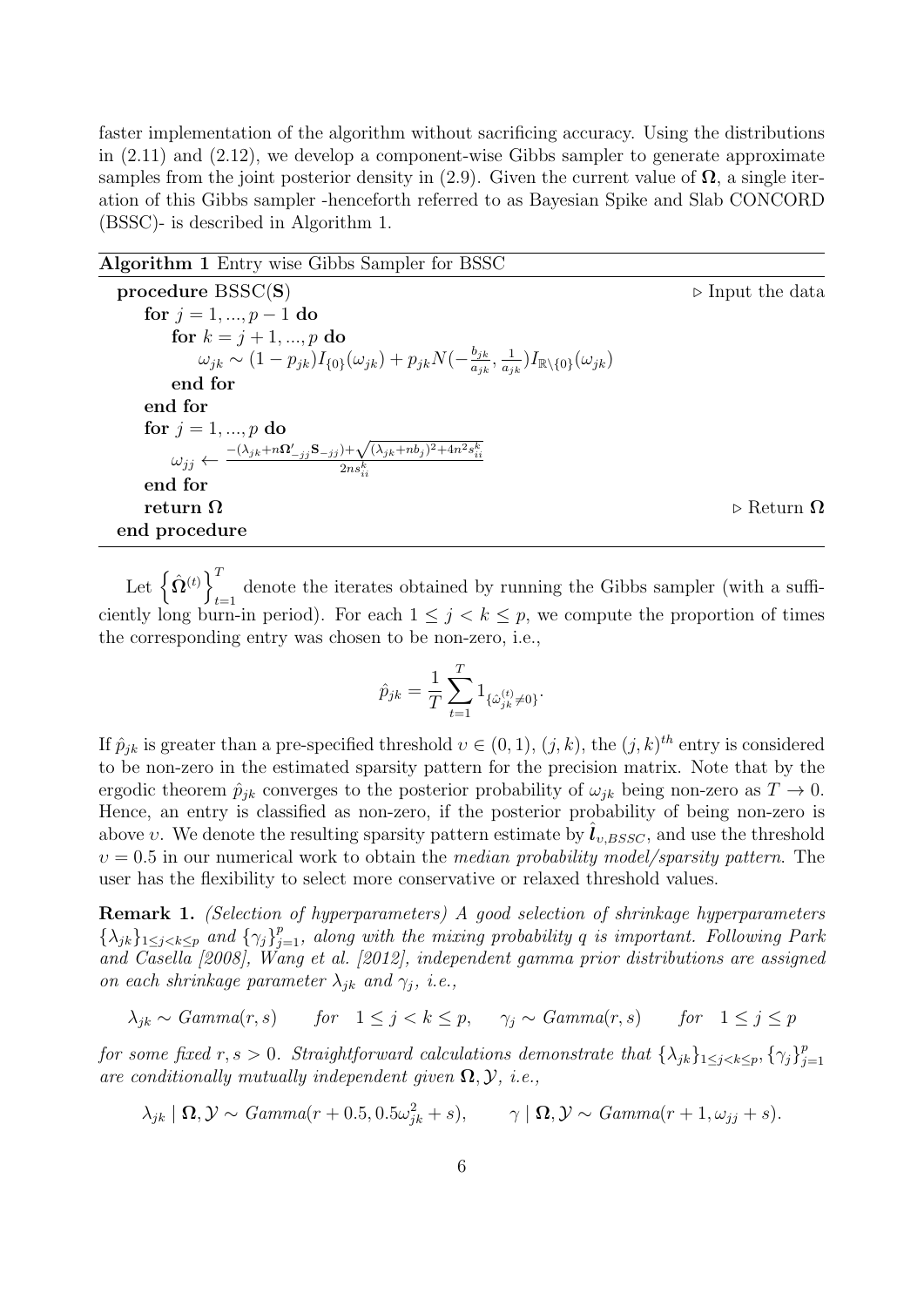Since  $\mathbb{E}\{\lambda_{jk} \mid \mathbf{\Omega}, \mathcal{Y}\} = \frac{r+0.5}{0.5\omega_{\text{tot}}^2}$  $\frac{r+0.5}{0.5\omega_{jk}^2+s}$  and  $\mathbb{E}\{\gamma_j \mid \mathbf{\Omega}, \mathcal{Y}\} = \frac{r+1}{\omega_{jj}+1}$  $\frac{r+1}{\omega_{jj}+s}$ , this approach selects the respective shrinkage parameters based on the current  $\omega$ -values in a way that larger (smaller) entries are regularized less (more) on average. For the parameters r and s of the Gamma prior distribution, in absence of any prior information, we recommend the non-informative choices  $r = 10^{-4}$  and  $s = 10^{-8}$ , which come very close to flat prior distributions for the  $\lambda$  and  $\gamma$ values, and are based on the suggestions made in [Wang et al.](#page-20-3) [\[2012\]](#page-20-3). Extensive numerical work suggests (see Section [4\)](#page-13-0) that these are satisfactory choices.

The default choice for the mixing probability q is the objective one, namely  $q = 1/2$ . Based on the consistency results in Section [3,](#page-9-0) one can use the choice  $q = 1/p$  in really high-dimensional settings to further encourage sparser models.

#### <span id="page-6-0"></span>2.2 Estimating magnitudes of non-zero entries: Correcting for bias using refitting

As previously mentioned, the key objective of the B-CONCORD methodology is the identification of the correct sparsity pattern in the precision matrix  $\Omega$ . However, a good estimate of the "strength" (magnitude) of the conditional association between two variables is also required for downstream analysis in many applications. Note that such estimates can be obtained from Algorithm [1,](#page-5-1) and Theorem [2](#page-13-1) establishes their asymptotic accuracy and convergence rates under high-dimensional scaling. Nevertheless, in finite sample settings these estimates exhibit bias, an issue also noticed in the frequentist literature and resolved through the development of debiasing procedures [Zhang and Zhang \[2014\]](#page-20-6), [Javanmard and Monta](#page-19-8)[nari \[2014\]](#page-19-8), [Van De Geer \[2019\]](#page-20-7)). The numerical work in Section [4](#page-13-0) also provides evidence for the presence of bias.

A popular approach for addressing this problem for regularized estimates in a frequentist setting is to employ a refitting step, wherein only the non-zero entries of the precision matrix are re-estimated (e.g., see [Ma and Michailidis \[2016\]](#page-19-9)). Next, we propose a Bayesian refitting step for obtaining debiased/improved estimates of the magnitudes of the non-zero entries of  $\Omega$  (as specified by the sparsity pattern obtained from Algorithm [1\)](#page-5-1). Figure [1](#page-7-0) is an illustration of the effectiveness of the refitting technique, described later in this section. The plot depicts the estimation accuracy for one coefficient of a precision matrix of dimension  $p = 50$  based on sample sizes  $n = 100$  (panel [1a\)](#page-7-0) and  $n = 1000$  (panel [1b\)](#page-7-0). The posterior density of the coefficient was estimated using both BSSC and the refitting approach, colored in red and blue, respectively. The true coefficient value is corresponds to the green vertical line. Figure [1](#page-7-0) shows that the true coefficient is located within the range of the estimated posterior density generated by the refitting approach. Theorem [2](#page-13-1) theoretically establishes posterior estimation consistency of the refitting approach. In addition, in section [4.2,](#page-15-0) we further demonstrate the numerical significance of the refitting approach in reducing the estimation error.

Recall from the discussion at the end of Section [2.1](#page-3-3) that using the output of Algorithm [1,](#page-5-1) the proportion of times the  $(j, k)$ <sup>th</sup> entry was non-zero in the iterates of the sampler (denoted by  $\hat{p}_{jk}$ ) can be computed. Let v be the user specified threshold, and let

<span id="page-6-1"></span>
$$
\hat{E} = \{ (j,k) : \ \hat{p}_{jk} > v \}
$$
\n(2.14)

denote the collection of indices classified as non-zero. Let  $\hat{G}$  denote the graph with vertices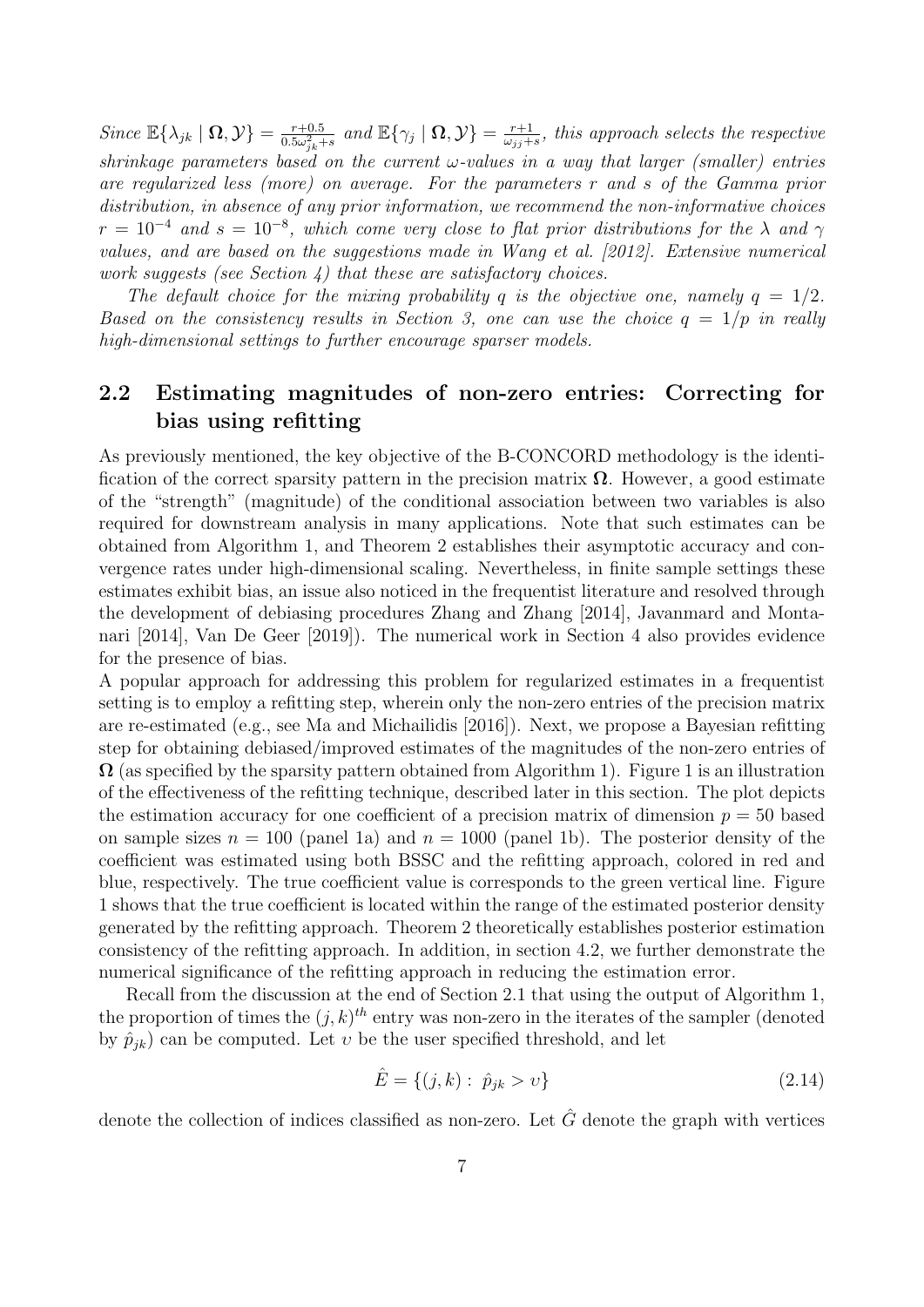<span id="page-7-0"></span>Figure 1: Illustrating the presence of bias in the output of Algorithm [1\)](#page-5-1) and its correction through a refitting step for a coefficient from a  $p = 50$  dimensional precision matrix, estimated from  $n = 100$  (panel (a)) and  $n = 1000$  (panel (b)) samples.



 $\{1, 2, \cdots, p\}$  and edge set  $\hat{E}$ . In other words,  $\hat{G}$  encodes the sparsity pattern of  $\hat{\Omega}$ . Let  $\mathbb{M}_{\hat{G}}$ be defined as

$$
\mathbb{M}_{\hat{G}} = \left\{ \mathbf{\Omega} \in \mathbb{M}_p^+ : M_{ij} = 0 \text{ if } i \neq j, (i, j) \notin \hat{E} \right\},\
$$

which is the space of symmetric  $p \times p$  matrices with positive diagonal entries obeying the sparsity pattern encoded in  $G$ . The goal is to construct a debiased/improved estimate (and corresponding credible region) for  $\Omega \in M_{\hat{G}}$  by specifying an appropriate prior distribution on  $\mathbb{M}_{\hat{G}}$ .

An immediate question that might arise in the mind of the reader is that while the positive definite constraint can be relaxed for the purpose of estimating the sparsity pattern in  $\Omega$ , this constraint should be imposed for estimating the magnitudes of the entries of  $\Omega$ . One can certainly do this by further restricting to the space  $\mathbb{P}_{\hat{G}}$  (which is defined to be the intersection of  $\mathbb{M}_{\hat{G}}$  with positive definite matrices), specifying a prior on  $\mathbb{P}_{\hat{G}}$ , and then using the subsequent posterior distribution. This however leads to significant computational challenges and involves inversion of  $p-1$  dimensional matrices. Hence, for computational reasons, we first construct our prior on  $\mathbb{M}_{\hat{G}}$ , and project the resulting estimator (and associated credible region) on the space of positive definite matrices by modifying the diagonal entries (see the end of this section for details).

We start by specifying an improper prior distribution on  $\mathbb{M}_{\hat{G}}$ , and explain why we expect the resulting posterior distribution to lead to good estimators. We specify independent (improper) uniform priors on the off-diagonal entries  $\{\omega_{jk}\}_{(j,k)\in E}$  and for the diagonal entries we independently specify the following improper priors:

$$
\pi(\omega_{jj}) \propto \exp(n\omega_{jj} - n\log\omega_{jj}), \quad \omega_{jj} > 0, \quad \text{for} \quad 1 \le j \le p. \tag{2.15}
$$

Then, the joint posterior distribution on  $\mathbb{M}_{\hat{G}}$  is given by

<span id="page-7-1"></span>
$$
\pi_{\text{refitted}}\left(\Omega|\mathcal{Y}\right) \propto \exp\{n \text{tr}\left(\Omega\right) - \frac{n}{2} \text{tr}\left(\Omega^2 \mathbf{S}\right)\} \text{ for } \Omega \in \mathbb{M}_{\hat{G}}.\tag{2.16}
$$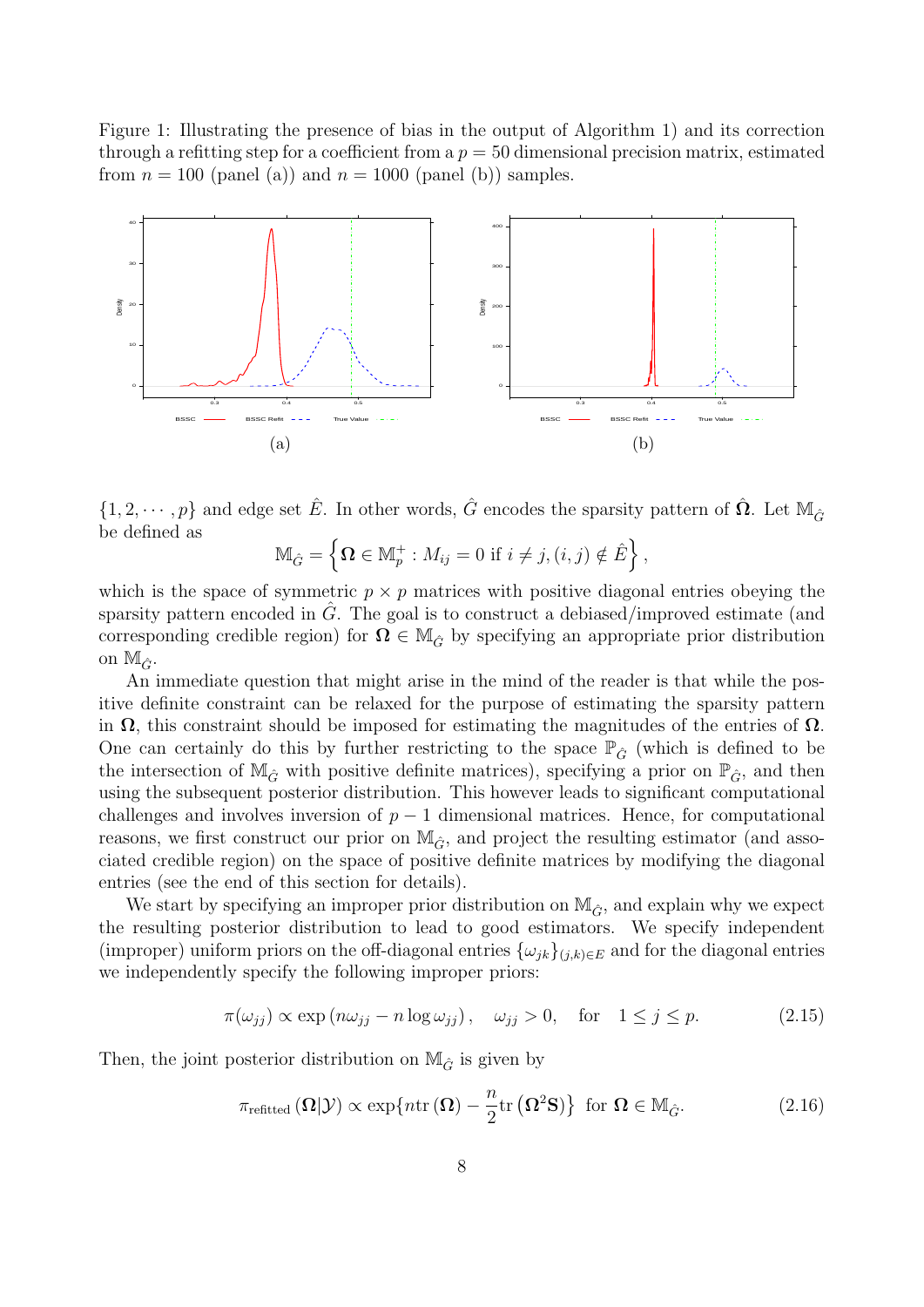We refer to this posterior distribution as the **refitted posterior**, since it is defined condi-tional on the sparsity pattern estimated from Algorithm [1](#page-5-1) and encoded in  $\hat{G}$ . The following lemma addresses the propriety and unimodality of the posterior distribution, and its proof can be found in the Supplement.

<span id="page-8-1"></span>**Lemma 1.** If the degree of  $\hat{G}$  (maximum number of edges shared by any vertex) is less than n, then the following holds.

- 1. The refitted posterior density in [\(2.16\)](#page-7-1) can be normalized to a proper probability density.
- 2. This refitted posterior density is log-concave and has a unique mode.

The next lemma provides insights on why the mode of the refitted posterior distribution is a good/improved estimator of  $\Omega$ .

<span id="page-8-0"></span>**Lemma 2.** Suppose  $\mathbf{K} \in \mathbb{P}_{\hat{G}}$ . Then,

$$
\mathbf{K} = \arg \ min_{\mathbf{\Omega} \in \mathbb{M}_{\hat{G}}} \left\{ \frac{n}{2} tr\left( \mathbf{\Omega}^2 \mathbf{K}^{-1} \right) - n tr(\mathbf{\Omega}) \right\}.
$$

Suppose the true precision matrix  $\mathbf{\Omega}^0 = (\mathbf{\Sigma}^0)^{-1}$  belongs to  $\mathbb{M}_G$  for some graph G. Then, it follows from Lemma [2](#page-8-0) that

$$
\Omega^0 = \arg\,\min_{\boldsymbol{\Omega} \in \mathbb{M}_G} \left\{ \frac{n}{2} \mathrm{tr}\left(\boldsymbol{\Omega}^2 \boldsymbol{\Sigma}^0 \right) - n \mathrm{tr}(\boldsymbol{\Omega}) \right\}.
$$

Note that under mild regularity assumptions, the maximum entry-wise difference between the sample covariance matrix and the population covariance matrix is of the order  $\sqrt{\log p/n}$ . Hence, if  $\hat{G}$  (obtained from Algorithm [1\)](#page-5-1) is an accurate estimate of the true underlying graph G for the true precision matrix  $\mathbf{\Omega}^0$ , we expect that the mode of the refitted posterior density in [\(2.16\)](#page-7-1), given by

$$
\hat{\mathbf{\Omega}}_{\text{mode, refitted}} = \arg \min_{\mathbf{\Omega} \in \mathbb{M}_{\hat{G}}} \left\{ \frac{n}{2} \text{tr} \left( \mathbf{\Omega}^2 S \right) - n \text{tr}(\mathbf{\Omega}) \right\},\,
$$

is close to  $\Omega^0$ . This heuristic analysis is formalized in a high-dimensional setting in Theorem [2.](#page-13-1)

It follows from Lemma [1](#page-8-1) that the mode of the refitted posterior density is available in closed from. To compute credible intervals, we observe that the full conditional posterior densities of the non-zero elements in  $\mathbb{M}_{\hat{G}}$  can be derived in a straightforward way. Let E denote the edge set for  $\tilde{G}$ . In particular, it can be shown that the full conditional (refitted) posterior density of  $\omega_{ik}$  for  $(j, k) \in E$  is

$$
N\left(-\frac{b_{jk}}{a_{jk}}, \frac{1}{na_{jk}}\right) \tag{2.17}
$$

where

$$
a_{jk} = s_{jj} + s_{kk}, \qquad b_{jk} = \sum_{k' \neq k, (j,k') \in E} \omega'_{jk'} s_{kk'} + \sum_{j' \neq j, (j',k) \in E} \omega_{j'k} s_{jj'}.
$$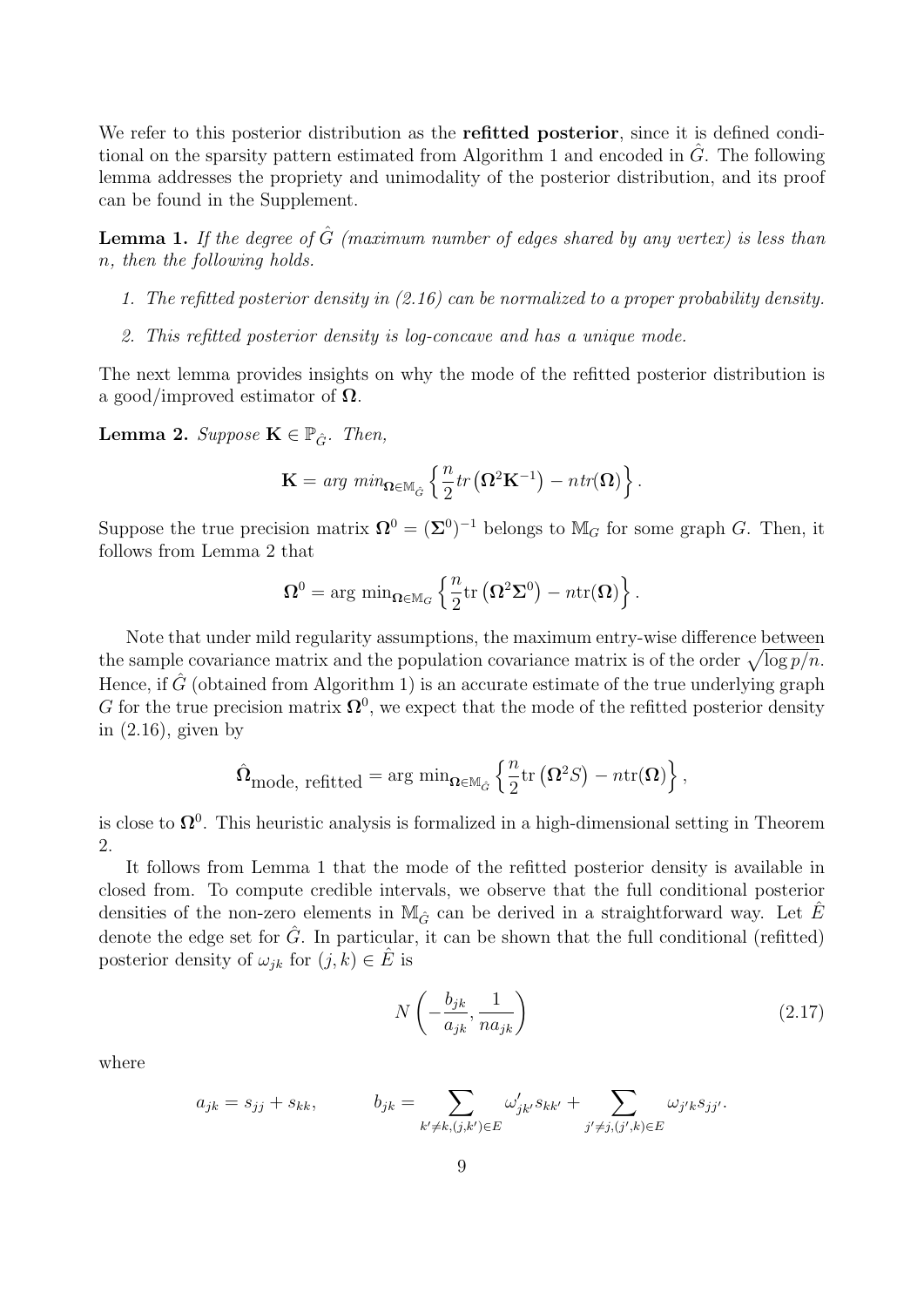Further, the full conditional (refitted) posterior density of  $\omega_{ij}$  is

$$
truncN(\frac{1-b_j}{s_{jj}}, \frac{1}{ns_{jj}}, 0, \infty),
$$
\n(2.18)

where

$$
b_j = \sum_{j' \neq j, (j,j') \in E} \omega'_{jj'} s_{jj'}
$$

and trunc $N(\mu, \sigma^2, u, v)$  denotes a normal distribution with mean  $\mu$  and variance  $\sigma^2$ , truncated in the interval  $(u, v)$ . Hence, one can generate approximate samples from the refitted posterior density using a Gibbs sampling approach. These samples can be subsequently used to generate a posterior credible region.

As previously discussed, the refitted posterior density is supported on  $\mathbb{M}_{\hat{C}}$ , and hence the mode/mean is not guaranteed to be positive definite. However, our numerical work shows that as long as the sample size is not too small -e.g.,  $n > p/2$ -, the resulting estimated precision matrix will actually be positive definite.

In case the sample size was really small, the resulting estimated precision matrix may not be positive definite. In such circumstances, a crude but simple solution, if needed, is to "project" the posterior mode/mean (and the associated credible region) on the space of positive definite matrices by using the following transformation

$$
B(\Omega) = \begin{cases} \Omega & \text{if } \Omega \text{ is positive definite,} \\ \Omega - \lambda_{\min}(\Omega)I_p + \epsilon I_p & \text{if } \lambda_{\min}(\Omega) \le 0, \end{cases}
$$

where  $\epsilon > 0$  is a user-defined small positive number. The function B leaves positive definite matrices in  $\mathcal{M}_{\hat{G}}$  invariant, and appropriately increases the diagonal entries of matrices that are not positive definite.

As previously mentioned, the main goal of this paper is selecting the sparsity pattern in  $\Omega$ . The refitting and projection based method developed in this section for estimating the magnitude of the non-zero entries (post sparsity selection) performs well in the simulations in Section [4,](#page-13-0) and indeed reduces bias. Developing more sophisticated, and yet computationally effective methods for projecting into the space of (sparse) positive definite matrices is a topic of current research.

## <span id="page-9-0"></span>3 High Dimensional Sparsity Selection Consistency and Convergence Rates for B-CONCORD

In this section, we establish selection and estimation consistency properties for B-CONCORD, under high dimensional scaling wherein the number of variables  $p = p_n$  increases with the sample size *n*. The observations  $y_1^n, y_2^n, \dots, y_n^n \in \mathbb{R}^{p_n}$  form an i.i.d. sample from a distribution with mean 0 and precision matrix  $\mathbf{\Omega}_n^0$ . Let  $G_n^0 = (\{1, 2, \cdots, p_n\}, E_{0,n})$  denote the graph encoding the sparsity pattern in  $\Omega_n^0$ . Let  $\boldsymbol{t} = \boldsymbol{t}_n \in \{0,1\}^{p \choose 2}$  denote the sparsity pattern in the true precision matrix  $\mathbf{\Omega}_n^0$ , and  $d_{t,n}$  denote the number of non-zero entries in  $t$ . For ease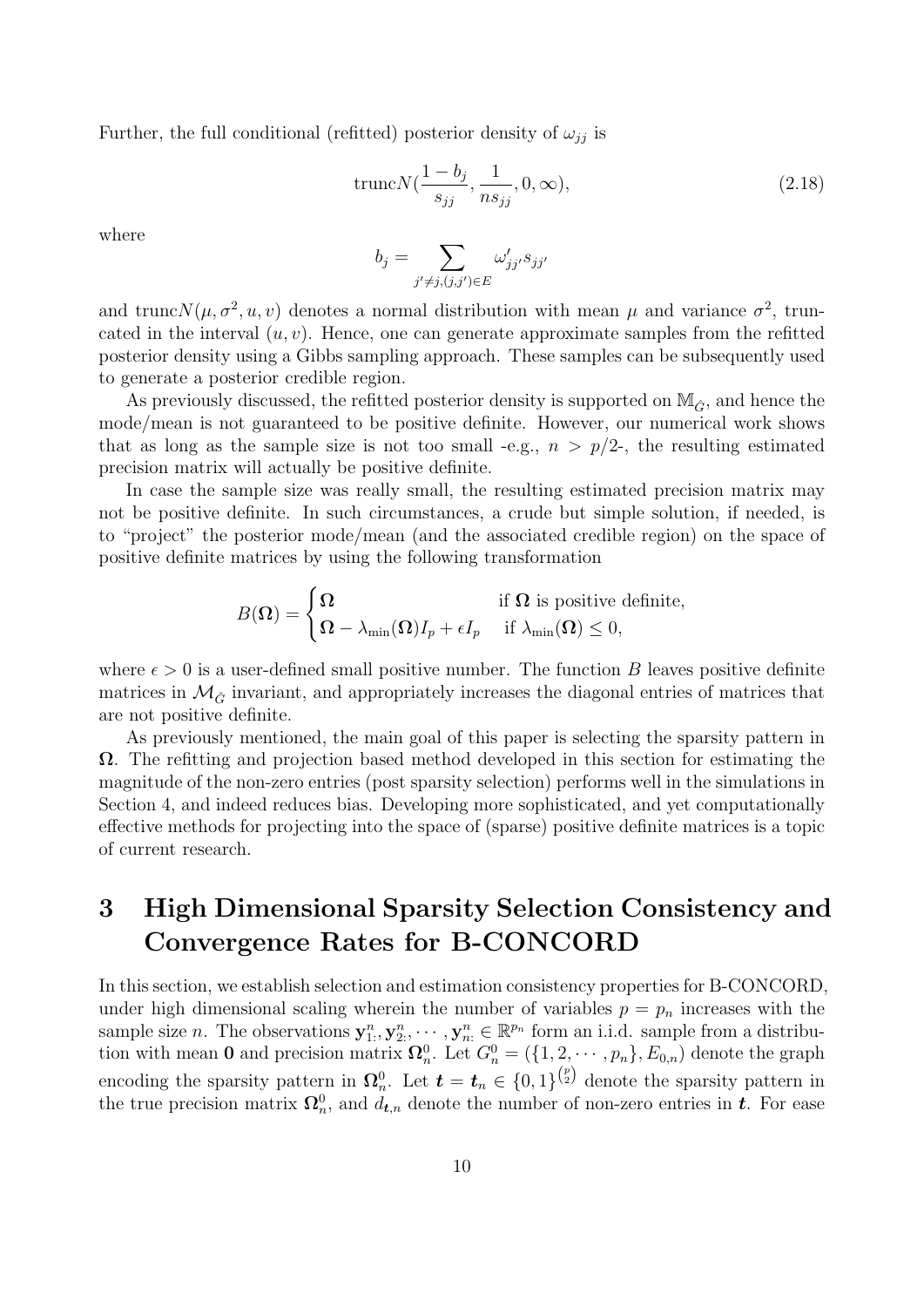of exposition, we will often suppress the dependence of the quantities  $p_n, \Omega_n^0, G_n^0, \mathbf{t}_n, d_{\mathbf{t},n}$  on *n*, and simply denote them by  $p, \Omega^0, G^0, t, d_t$ , respectively.

Recall from [\(2.3\)](#page-2-3) and [\(2.7\)](#page-3-4) that  $\xi$  and  $\delta$  denote the vectorized versions of the off-diagonal and diagonal entries of  $\Omega$ . Let  $\xi^0$  denote the vectorized version of the off-diagonal elements of the true precision matrix  $\mathbf{\Omega}^0$ . Using [\(2.6\)](#page-3-5), [\(2.8\)](#page-3-6), [\(2.9\)](#page-3-2), and straightforward calculations, the generalized posterior distribution in terms of the  $(\xi, \delta)$  can be expressed as

<span id="page-10-0"></span>
$$
\pi \left\{ \boldsymbol{\xi}, \boldsymbol{\delta} \mid \mathcal{Y} \right\} \propto \exp \left\{ n \mathbf{1}' \log \left( \boldsymbol{\delta} \right) - \frac{n}{2} \left[ \left( \boldsymbol{\xi}' \boldsymbol{\delta}' \right) \left( \boldsymbol{\Phi} \boldsymbol{\Lambda} \right) \left( \boldsymbol{\xi} \right) \right] \right\} \exp \left( -\frac{\boldsymbol{\xi}' \boldsymbol{\Lambda} \boldsymbol{\xi}}{2} \right) \times \sum_{l \in \mathcal{L}} \left\{ \frac{|\boldsymbol{\Lambda}l|^{\frac{1}{2}}}{(2\pi)^{\frac{d_l}{2}}} I_{\left( \boldsymbol{\xi} \in \mathcal{M}_\ell \right)} \left[ q^{d_l} (1-q)^{\binom{p}{2} - d_l} \right] \right\} \exp \left( -\gamma \mathbf{1}' \boldsymbol{\delta} \right). \tag{3.1}
$$

where,  $\Phi$  is a  $\frac{p(p-1)}{2} \times \frac{p(p-1)}{2}$  $\frac{2^{n-1}}{2}$  symmetric matrix which after indexing the rows and columns using  $(12, 13, ..., p-1p)$ , is given by

<span id="page-10-1"></span>
$$
\Phi_{(ab,cd)} = \begin{cases}\n s_{aa} + s_{bb} & \text{if } a = b \& c = d, \\
 s_{ac} & \text{if } b = d \& a \neq c, \\
 s_{bd} & \text{if } a = c \& b \neq d, \\
 0 & \text{if } a \neq b \& c \neq d,\n\end{cases} \quad \text{for} \quad 1 \leq a < b \leq p, \text{ and } 1 \leq c < d \leq p. \tag{3.2}
$$

For example, when  $p = 5$ ,  $\Phi$  is as follows.

| $s_{11} + s_{22}$ | $s_{23}$          | $s_{24}$          | $s_{25}$          | $s_{13}$          | $s_{14}$           | $s_{15}$          | $\mathbf{0}$      | $\boldsymbol{0}$  | $\boldsymbol{0}$  |  |
|-------------------|-------------------|-------------------|-------------------|-------------------|--------------------|-------------------|-------------------|-------------------|-------------------|--|
| $s_{23}$          | $s_{11} + s_{33}$ | $\sqrt{s_{34}}$   | $s_{35}$          | $s_{12}$          | $\boldsymbol{0}$   | 0                 | $s_{14}$          | $s_{15}$          | $\overline{0}$    |  |
| $\sqrt{s_{24}}$   | $s_{34}$          | $s_{11} + s_{44}$ | $s_{45}$          | $\overline{0}$    | $s_{12}$           | $\mathbf{0}$      | $s_{13}$          | $\boldsymbol{0}$  | $\sqrt{s_{15}}$   |  |
| $s_{25}$          | $\sqrt{s_{35}}$   | $s_{45}$          | $s_{11} + s_{55}$ | $\overline{0}$    | $\overline{0}$     | $s_{12}$          | $\overline{0}$    | $s_{13}$          | $\sqrt{s_{14}}$   |  |
| $s_{13}$          | $s_{12}$          | $\overline{0}$    | $\overline{0}$    | $s_{22} + s_{33}$ | $s_{34}$           | $s_{35}$          | $s_{24}$          | $s_{25}$          | $\boldsymbol{0}$  |  |
| $s_{14}$          | $\mathbf{0}$      | $s_{12}$          | 0                 | $s_{34}$          | $s_{22} + s_{44}$  | $\sqrt{s_{45}}$   | $s_{23}$          | $\boldsymbol{0}$  | $s_{25}$          |  |
| $s_{15}$          | $\mathbf{0}$      | $\mathbf{0}$      | $s_{12}$          | $s_{35}$          | $\boldsymbol{s}45$ | $s_{22} + s_{55}$ | $\overline{0}$    | $s_{23}$          | $s_{24}$          |  |
| $\boldsymbol{0}$  | $s_{14}$          | $s_{13}$          | 0                 | $s_{24}$          | $s_{23}$           | $\boldsymbol{0}$  | $s_{33} + s_{44}$ | $s_{45}$          | $s_{35}$          |  |
| $\overline{0}$    | $s_{15}$          | $\mathbf{0}$      | $s_{13}$          | $s_{25}$          | $\boldsymbol{0}$   | $\sqrt{s_{23}}$   | $s_{45}$          | $s_{33} + s_{55}$ | $s_{34}$          |  |
| $\boldsymbol{0}$  | $\overline{0}$    | $s_{15}$          | $s_{14}$          | $\boldsymbol{0}$  | $s_{25}$           | $s_{24}$          | $s_{35}$          | $s_{34}$          | $s_{44} + s_{55}$ |  |

In addition, the vector  $\boldsymbol{a}$  is a vector of length  $\frac{p(p-1)}{2}$  given by

<span id="page-10-2"></span>
$$
\boldsymbol{a} = (s_{12}(\omega_{11} + \omega_{22}), ..., s_{1p}(\omega_{11} + \omega_{pp}), ..., s_{p-1p}(\omega_{p-1p-1} + \omega_{pp}))',
$$
(3.3)

**A** is a  $\frac{p(p-1)}{2} \times p$  matrix such that  $\mathbf{A}\boldsymbol{\delta} = \boldsymbol{a}$  and **D** is a  $p \times p$  diagonal matrix with entries  ${s_{ii}}_{1\leq i\leq p}$ . Recall that L denotes the space of all the  $2^{p \choose 2}$  sparsity patterns for  $\xi$ , and  $\mathcal{M}_l$ denotes the space in which the parameter  $\xi$  varies when restricted to the sparsity pattern l.

Note that our main objective is to correctly select that sparsity pattern in the off-diagonal entries. Hence, as commonly done for generalized likelihood based high-dimensional consistency proofs - see [Khare et al. \[2015\]](#page-19-5), [Peng et al. \[2009\]](#page-20-2) - we assume the existence of accurate estimates for the diagonal elements, i.e., estimates  $\hat{\omega}_{ii}$  are available, such that for any  $\eta > 0$ , there exists a constant  $C > 0$ , such that

<span id="page-10-3"></span>
$$
\max_{1 \le k \le K} \|\hat{\omega}_{ii} - \omega_{ii}\| \le C \left(\sqrt{\frac{\log p}{n}}\right),\tag{3.4}
$$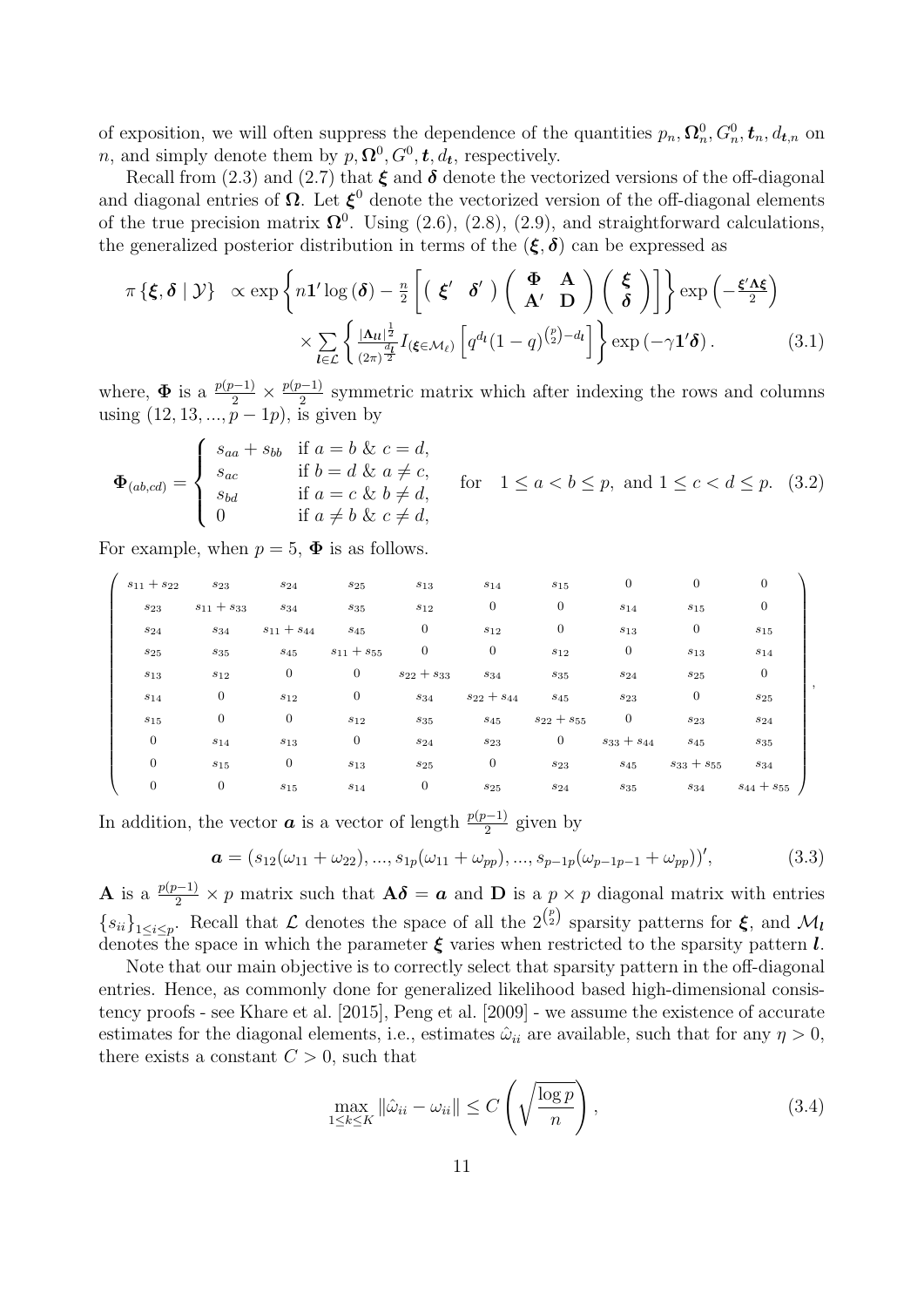with probability at least  $1 - O(n^{-\eta})$ . One way to get such estimates of the diagonal entries is discussed in Lemma 4 of [Khare et al. \[2015\]](#page-19-5). Denote the resulting estimates of the vectors  $\delta$ and  $\boldsymbol{a}$  by  $\boldsymbol{\delta}$  and  $\hat{\boldsymbol{a}}$ , respectively. For the remainder of the section, we assume that the entries of  $\Lambda$  are fixed.

In view of [\(3.1\)](#page-10-0), the conditional posterior distribution of the vector of off-diagonal entries  $\xi$  given  $\delta$  is as follows.

$$
\pi \left\{ \boldsymbol{\xi} | \hat{\boldsymbol{\delta}}, \mathcal{Y} \right\} \propto \exp \left\{ -\frac{1}{2} \left[ \boldsymbol{\xi}' \left( n \boldsymbol{\Phi} + \boldsymbol{\Lambda} \right) \boldsymbol{\xi} + 2n \boldsymbol{\xi}' \hat{\boldsymbol{a}} \right] \right\} \times \sum_{l \in \mathcal{L}} \left\{ \frac{|\boldsymbol{\Lambda}_{ll}|^{\frac{1}{2}}}{\left( 2\pi \right)^{\frac{d_l}{2}}} I_{\left( \boldsymbol{\xi} \in \mathcal{M}_l \right)} \left[ q^{d_l} (1 - q)^{\binom{p}{2} - d_l} \right] \right\},
$$
\n(3.5)

<span id="page-11-4"></span>The above posterior distribution is a mixture distribution, and induces a posterior distribution on the space of sparsity patterns. Straightforward calculations (see proof of Lemma S4 in the Supplemental document) show that

<span id="page-11-1"></span>
$$
\pi\left\{l|\hat{\boldsymbol{\delta}},\mathcal{Y}\right\} \propto q^{d_l}(1-q)^{{p \choose 2}-d_l}\frac{|\boldsymbol{\Lambda}_{ll}|^{\frac{1}{2}}}{|(n\boldsymbol{\Phi}+\boldsymbol{\Lambda})_{ll}|^{\frac{1}{2}}}\exp\left\{\frac{n^2}{2}\hat{\boldsymbol{a}}'_l\left(n\boldsymbol{\Phi}+\boldsymbol{\Lambda}\right)_{ll}^{-1}\hat{\boldsymbol{a}}_l\right\}.
$$
 (3.6)

for every  $\ell \in \mathcal{L}$ . To establish high-dimensional asymptotic properties of this posterior distribution on the space of sparsity patterns, the following standard and mild regularity assumptions are made.

<span id="page-11-0"></span>**Assumption 1.** 
$$
(d_t + 1)\sqrt{\frac{\log p}{n}} \to 0
$$
, as  $n \to \infty$ .

This assumption essentially states that the number of variables  $p$  has to grow slower than  $e^{(\frac{n}{d_t^2})}$ . Similar assumptions have been made in other high dimensional covariance estimation methods e.g. [Banerjee and Ghosal \[2014\]](#page-18-0), [Banerjee and Ghosal \[2015\]](#page-18-1), [Bickel and Levina](#page-19-10) [\[2008\]](#page-19-10), and [Xiang et al. \[2015\]](#page-20-8).

<span id="page-11-2"></span>**Assumption 2.** There exists  $c > 0$ , independent of n such that

$$
\mathbb{E}_0\left[\exp\left(\boldsymbol{\alpha}'\mathbf{y}_{i:}\right)\right] \leq \exp\left(c\boldsymbol{\alpha}'\boldsymbol{\alpha}\right),
$$

where  $\mathbb{E}_0$  denotes the expected value with respect to the true data generating model. The above assumption allows for deviations from normality. Hence, Theorem [1](#page-12-0) below establishes that B-CONCORD is robust (in terms of consistency) under misspecification of the data generating distribution, as long as its tails are sub-Gaussian.

<span id="page-11-3"></span>**Assumption 3.** (Bounded eigenvalues). There exists  $\tilde{\epsilon_0} > 0$ , independent of n, such that

$$
\tilde{\varepsilon_0} \leq \text{eig}_{\min}\left(\Omega^0\right) \leq \text{eig}_{\max}\left(\Omega^0\right) \leq \frac{1}{\tilde{\varepsilon_0}}.
$$

This is a standard assumption in high dimensional analysis to obtain consistency results; see for example Bühlmann and Van De Geer [2011].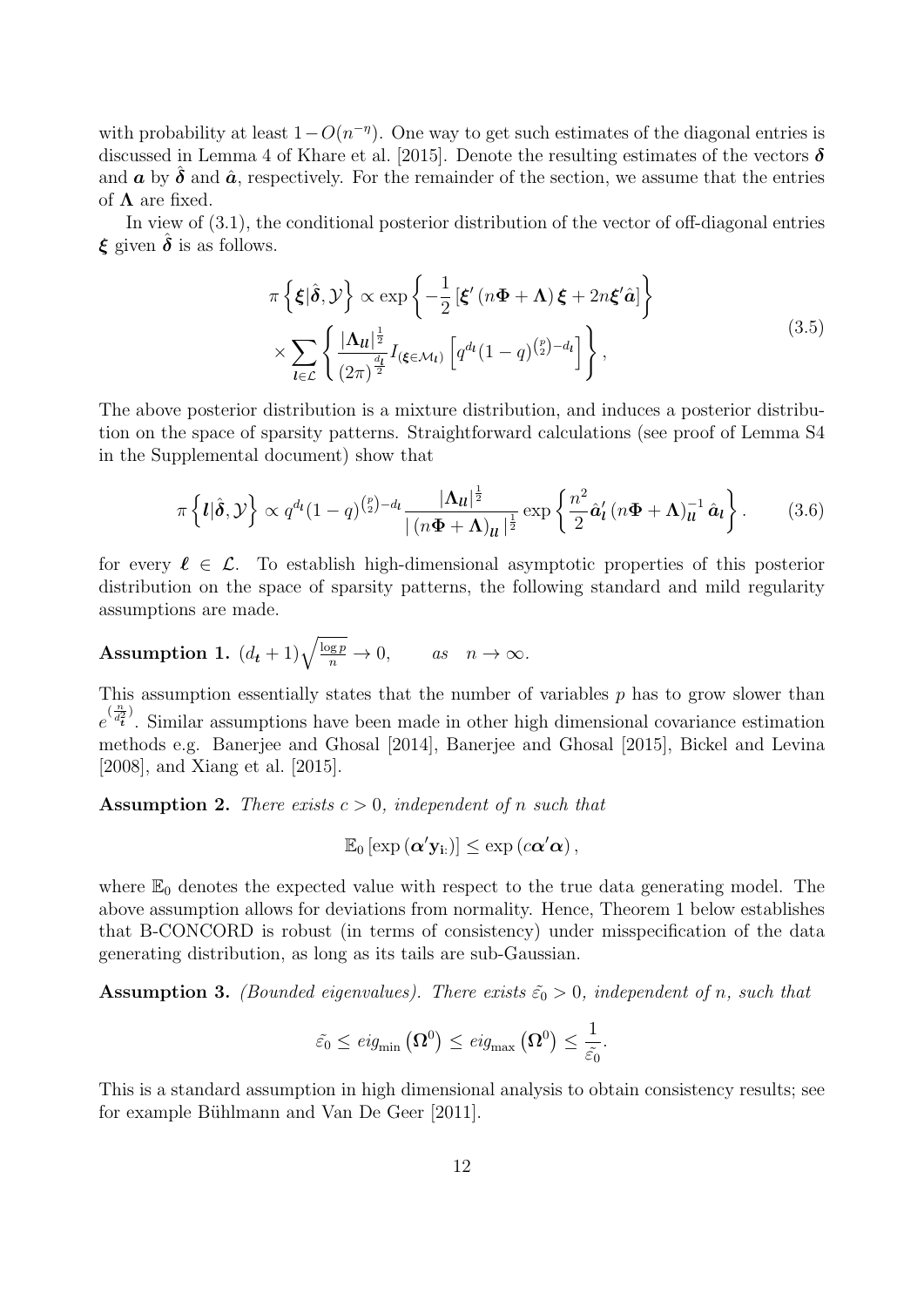<span id="page-12-3"></span>**Assumption 4.** (Signal Strength). Let  $s_n$  be the smallest non-zero entry (in magnitude) in the vector  $\xi_0$ . We assume  $\frac{\frac{1}{2} \log n + d_t \log p}{n s_n^2}$  $\frac{n+u_t \log p}{n s_n^2} \to 0.$ 

This is again a standard assumption. Similar assumptions on the appropriate signal size can be found in [Khare et al. \[2015\]](#page-19-5), [Peng et al. \[2009\]](#page-20-2).

<span id="page-12-1"></span>**Assumption 5.** (Decay rate of the edge probabilities). Let  $q = p^{-a_2 d_t}$ , where  $a_2 = \frac{16 \max(1, c_0)^2}{\min(1, \tilde{\varepsilon}_0)}$  $\frac{\max(1, c_0)^2}{\min(1, \tilde{\varepsilon}_0)}.$ 

Here  $c_0$  is a constant (not depending in n) that is specified in the proof of Lemma [S 3](#page-23-0) in the Supplemental Document. This assumption can be interpreted as a priori penalizing sparsity patterns with too many non-zero entries. Next, we establish the main posterior consistency result. In particular, we show that the posterior mass assigned to the true sparsity pattern converges to one in probability (under the true model), if we restrict to realistic sparsity patterns, i.e., sparsity patterns where the number of non-zero entries is bounded by  $\tau_n$ , an appropriate constant multiple of  $\sqrt{\frac{n}{\log p}}$  (see Lemma [S 2](#page-22-0) in the Supplemental Document).

<span id="page-12-0"></span>Theorem 1. (Strong Selection Consistency) Under Assumptions [1](#page-11-0) - [5,](#page-12-1) and restricting to realistic sparsity patterns, the posterior distribution on the sparsity patterns in [\(3.6\)](#page-11-1) puts all of its mass on the true sparsity pattern **t** as  $n \to \infty$ , i.e.,

1.

$$
\pi\left\{\boldsymbol{t}|\hat{\boldsymbol{\delta}},\mathcal{Y}\right\}\stackrel{\mathbb{P}_{0}}{\longrightarrow}1,\qquad as\quad n\to\infty.\tag{3.7}
$$

2. The sparsity pattern estimate  $l_{v, BSSC}$ , obtained by using the output of the BSSC Algorithm and applying the thresholding approach discussed at the end of Section [2.1,](#page-3-3) satisfies

$$
\mathbb{P}_0\left(\hat{\bm{l}}_{v,BSSC}=\bm{t}\right)\to 1 \qquad as \quad n\to\infty.
$$

While the main objective is sparsity selection consistency, we also derive a result that establish estimation consistency/ convergence rates for the estimates of the magnitudes of the non-zero entries obtained from the refitted posterior density defined in [\(2.16\)](#page-7-1).

For every  $1 \leq i \leq p$ , let  $\nu_i^0$  denote the number of structurally non-zero off-diagonal entries in the  $i^{th}$  row (or column) of  $\Omega^0$ . It follows that  $d_t = \frac{1}{2}$  $\frac{1}{2} \sum_{i=1}^{p} \nu_i^0$ . Let

$$
\nu_{\max} = \max_{1 \le i \le p} \nu_i^0
$$

denote the maximum number of non-zero entries in any row (or column) of  $\Omega^0$ . The relationship between  $\nu_{\text{max}}$  and  $d_t$  (total number of structurally non-zero entries in  $\Omega^0$ ) depends on the underlying sparsity structure. At one extreme,  $\nu_{\text{max}}$  can be the same order as  $d_t$  (eg. star graph), while at the other extreme it can be as small as  $O(d_t/p)$  (eg. banded matrix). For the posterior convergence rate result, we use the same assumptions as Theorem [1,](#page-12-0) except Assumption [1,](#page-11-0) which is replaced by the slightly stronger assumption below.

<span id="page-12-2"></span>Assumption 6. 
$$
(d_t + \sqrt{d_t} \nu_{\text{max}} + 1) \sqrt{\frac{\log p}{n}} \to 0
$$
, as  $n \to \infty$ .

In many settings, where  $\nu_{\text{max}} = O($  $\overline{d_t}$ , Assumption [1](#page-11-0) and Assumption [6](#page-12-2) are equivalent.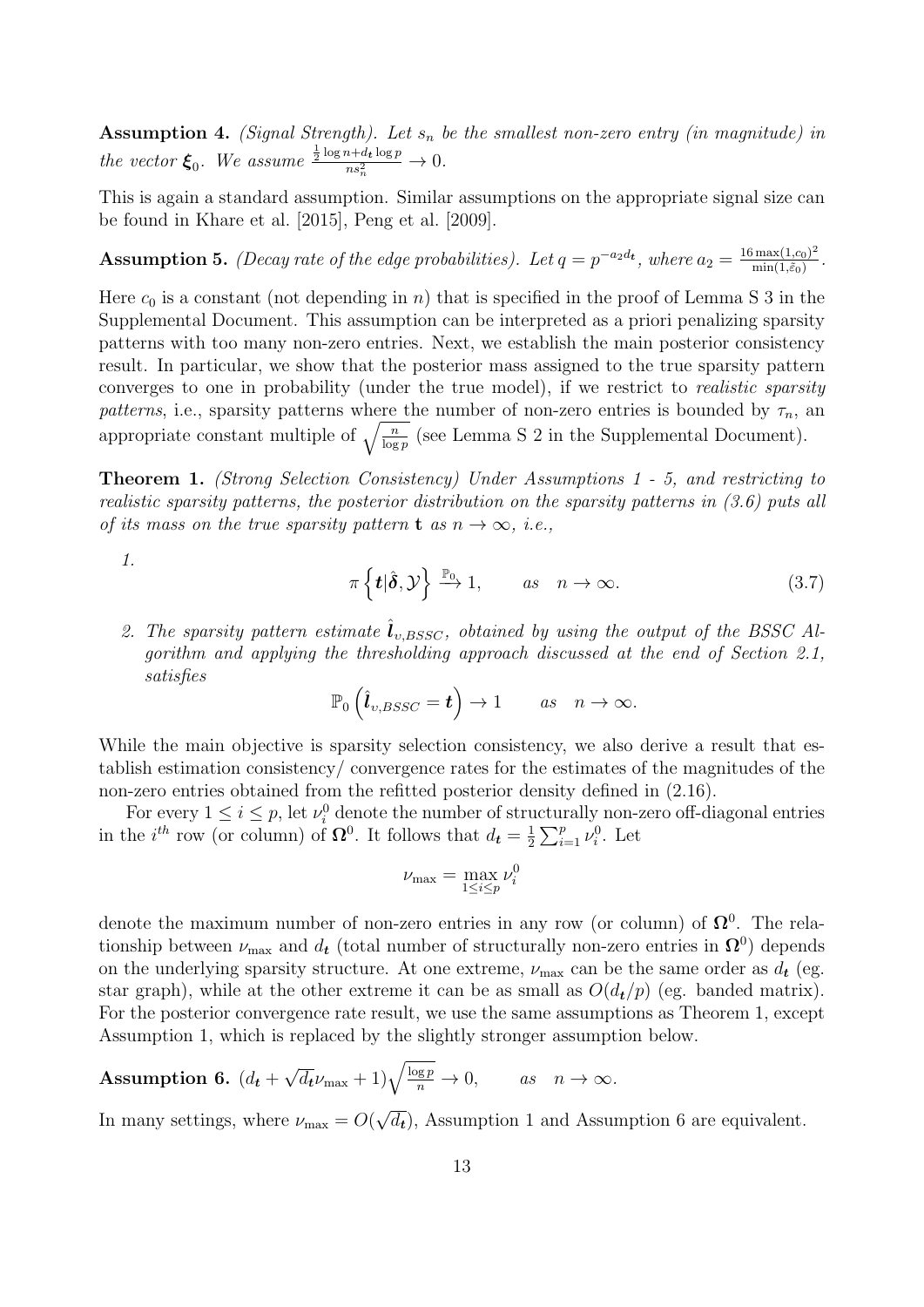<span id="page-13-1"></span>Theorem 2. (Estimation Consistency and convergence rate for refitted posterior) Under Assumptions [2](#page-11-2) - [6,](#page-12-2) the refitted posterior density  $\pi_{refitted}$  in [\(2.16\)](#page-7-1) satisfies

$$
\mathbb{E}_0\left[\pi_{refitted}\left(\left\|\hat{\Omega}-\Omega^0\right\|_{\max}>K\nu_{\max}\sqrt{\frac{d_t\log p}{n}}\right)\right]\to 0\qquad as\quad n\quad\to\infty,
$$

for a large enough constant  $K$  (not depending on n), and

$$
\mathbb{E}_0\left[\pi_{refitted}\left(\left\|\hat{\Omega}-\Omega^0\right\|>K\nu_{\max}^2\sqrt{\frac{d_t\log p}{n}}\right)\right]\to 0\qquad as\quad n\quad\to\infty.
$$

Here  $\|\cdot\|_{\max}$  denotes the sup norm of a matrix (magnitude of entry with largest absolute value), and  $\|\cdot\|$  denotes the operator norm of a matrix. The proofs of the two results above are provided in the Section S3 of the Supplement.

Remark 2. Posterior estimation consistency/contraction rates for some pseudo-likelihood based Bayesian approaches have been studied in recent work by Atchadé et al. [\[2017\]](#page-18-2). In particular, a discrete binary graphical model (as opposed to a partial correlation network for continuous variables in this study) is one of the models considered in Atchadé et al. [\[2017\]](#page-18-2). A posterior contraction rate of  $\sqrt{\frac{(p+d_t)\log p}{n}}$  for  $\Omega$  in the Frobenius norm is obtained without making an assumption similar to our assumption of accurate diagonal estimates. Note however that results in Atchadé et al.  $[2017]$  do not address model selection consistency.

## <span id="page-13-0"></span>4 Performance Evaluation of B-CONCORD

We assess the accuracy, computational speed and scalability of the BSSC Algorithm. As mentioned earlier, the main challenge with existing Bayesian procedures is their limited scalability. To the best of our knowledge, Stochastic Search Structure Learning (SSSL) introduced in [Wang \[2015\]](#page-20-4) is the fastest Bayesian procedure available for the problem at hand (see Section 5 of [Wang \[2015\]](#page-20-4)). Hence, we use SSSL as a benchmark for the performance of our BSSC Algorithm.

#### <span id="page-13-2"></span>4.1 Computational scalability: Timing and memory requirement comparison

For this task, we set  $p \in \{150, 300, 500, 1000, 3000\}$ . For each p, the *true* precision matrix  $\Omega^0$  is generated so as to exhibit a complete random sparsity patterns with  $4\%$  density of non-zero entries. The non-zero off-diagonal entries are generated from a Uniform distribution in the interval  $[-0.6, -0.4] \cup [0.4, 0.6]$ , and the diagonal entries are adjusted as needed to make the resulting precision matrix positive definite. We then generate 25 data sets of size  $n = p/2$  from a multivariate Gaussian distribution with mean **0** and precision matrix  $\Omega^0$ . The BSSC Algorithm (with default hyperparameter values as discussed in Remark [1\)](#page-5-0), the SSSL procedure (with default hyperparameter values as specified in [Wang \[2015\]](#page-20-4) and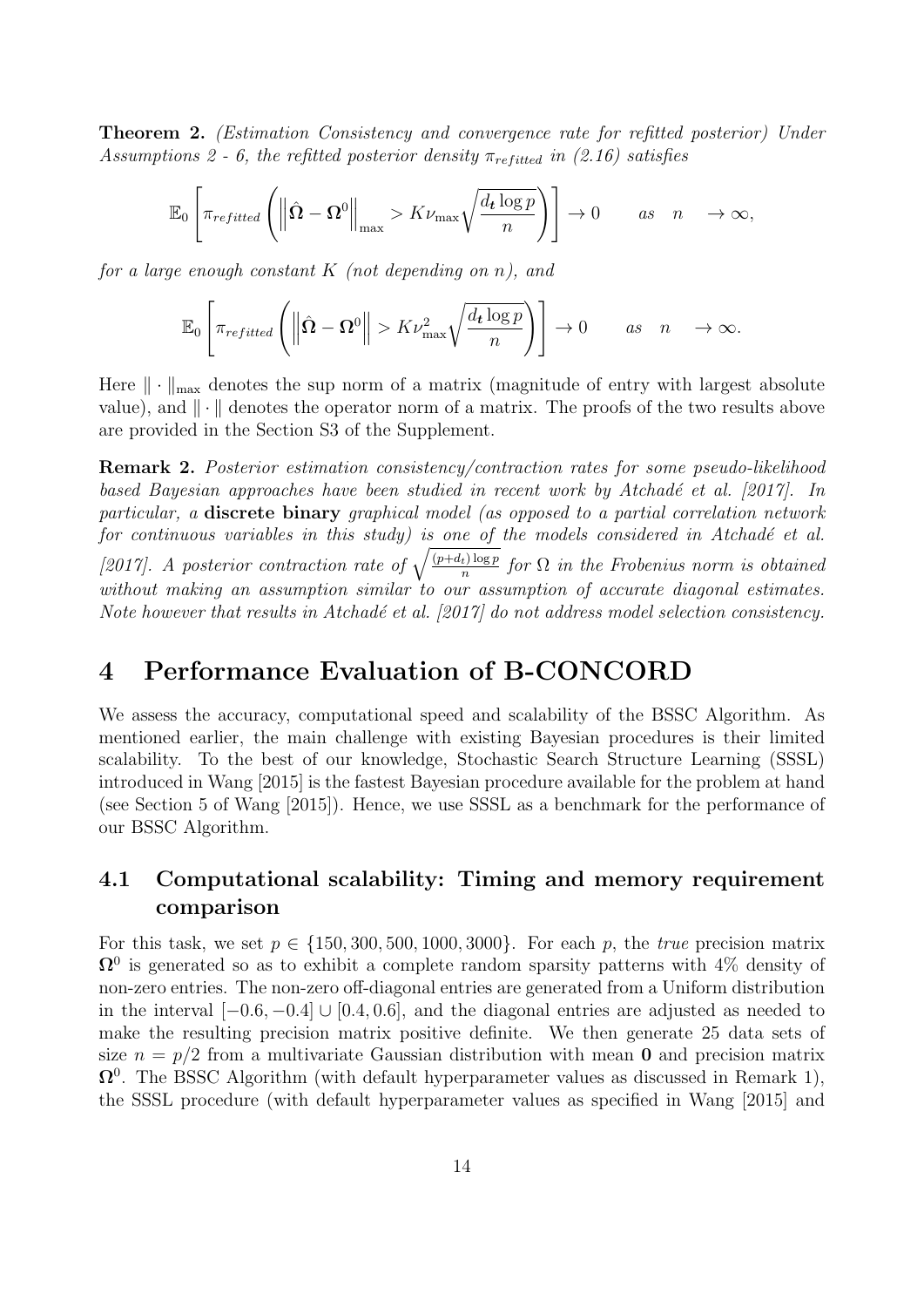graphical lasso (Glasso) (with the final value of its shrinkage parameter manually selected using exhaustive cross-validations) are used to obtain estimates of  $\Omega^0$ .

For the BSSC Algorithm [1,](#page-5-1) 2000 iterations are used for burn-in, and 2000 more iterations to generate our estimates (standard diagnostics indicate that so many iterations are sufficient for convergence). For SSSL and with  $p \in \{150, 300\}$ , we used the default setting in [Wang \[2015\]](#page-20-4) of 1000 iterations for burn-in, and 10000 iterations for computing posterior estimates; however, for higher dimensions -e.g.  $p \in \{500, 1000, 3000\}$ - the default setting required more than 50 GigaBytes of memory and therefore only 500 iterations for burn-in and 500 iterations for computing posterior estimates were used. Finally, the results for Glasso were achieved using the default number of iterations for convergence. The two Bayesian algorithms are compared based on computing time required per iteration. The simulations were performed using dedicated cores at the High Performance Computing cluster at the University of Florida.

Table [1](#page-14-0) depicts *computing time required per iteration* for BSSC, SSSL, and Glasso averaged over the 25 replicate data sets. The results demonstrate that SSSL becomes expensive even for  $p = 500$ , while BSSC easily handles settings with  $p > 1000$ . Each BSSC iterate requires less than 44 seconds, which is a fraction  $(1/5760)$  of an SSSL iterate. Further, each BSSC iterate is faster than a Glasso one, thus making the two procedures comparable in total computational time required for estimating precision matrices with  $p \leq 300$ . However, Glasso has an overall time execution advantage for larger  $p$ , since it requires on average less than 10 iterations to converge and provide estimates.

<span id="page-14-0"></span>Table 1: Average wall-clock seconds per iteration for BSSC, Glasso, and SSSL for estimating a  $p \times p$  precision matrix with  $p \in (150, 300, 500, 1000, 1000)$ .

|        |       |       |       | $p = 150$ $p = 300$ $p = 500$ $p = 1000$ $p = 3000$ |         |
|--------|-------|-------|-------|-----------------------------------------------------|---------|
| BSC.   | 0.006 | 0.035 | 0.112 | 0.675                                               | 43.122  |
| Glasso | 0.108 | 0.293 | 0.523 | 5.857                                               | 168.333 |
| SSSL   | 0.104 | 1.31  | 10.1  | -37.38                                              | 237600  |

In addition, the memory requirement for BSSC is significantly smaller than SSSL. The average memory used by BSSC and SSSL for different values of p is summarized in Table [2.](#page-14-1) Note that SSSL requires more than 50 GB for  $p \geq 500$  while BSSC achieves the goal with 0.24 GB of memory.

<span id="page-14-1"></span>Table 2: Average memory usage (in GigaBytes) for BSSC and SSSL for estimating a  $p \times p$ precision matrix with  $p \in (150, 300, 500, 1000, 3000)$ .

|             |       |      |      | $p = 150$ $p = 300$ $p = 500$ $p = 1000$ $p = 3000$ |      |
|-------------|-------|------|------|-----------------------------------------------------|------|
| BSC.        | 0.001 | 0.22 | 0.24 | 0.32                                                | 1.39 |
| <b>SSSL</b> | -5.3  | 20.4 | > 50 | >50                                                 | >50  |

The reason for the significantly superior performance of BSSC compared to SSSL is discussed next. The SSSL algorithm requires  $2(p-1)$  matrix inversions of  $(p-1) \times (p-1)$  matrices (see Section 4.1 of [Wang \[2015\]](#page-20-4)). The worst case computational complexity for one iteration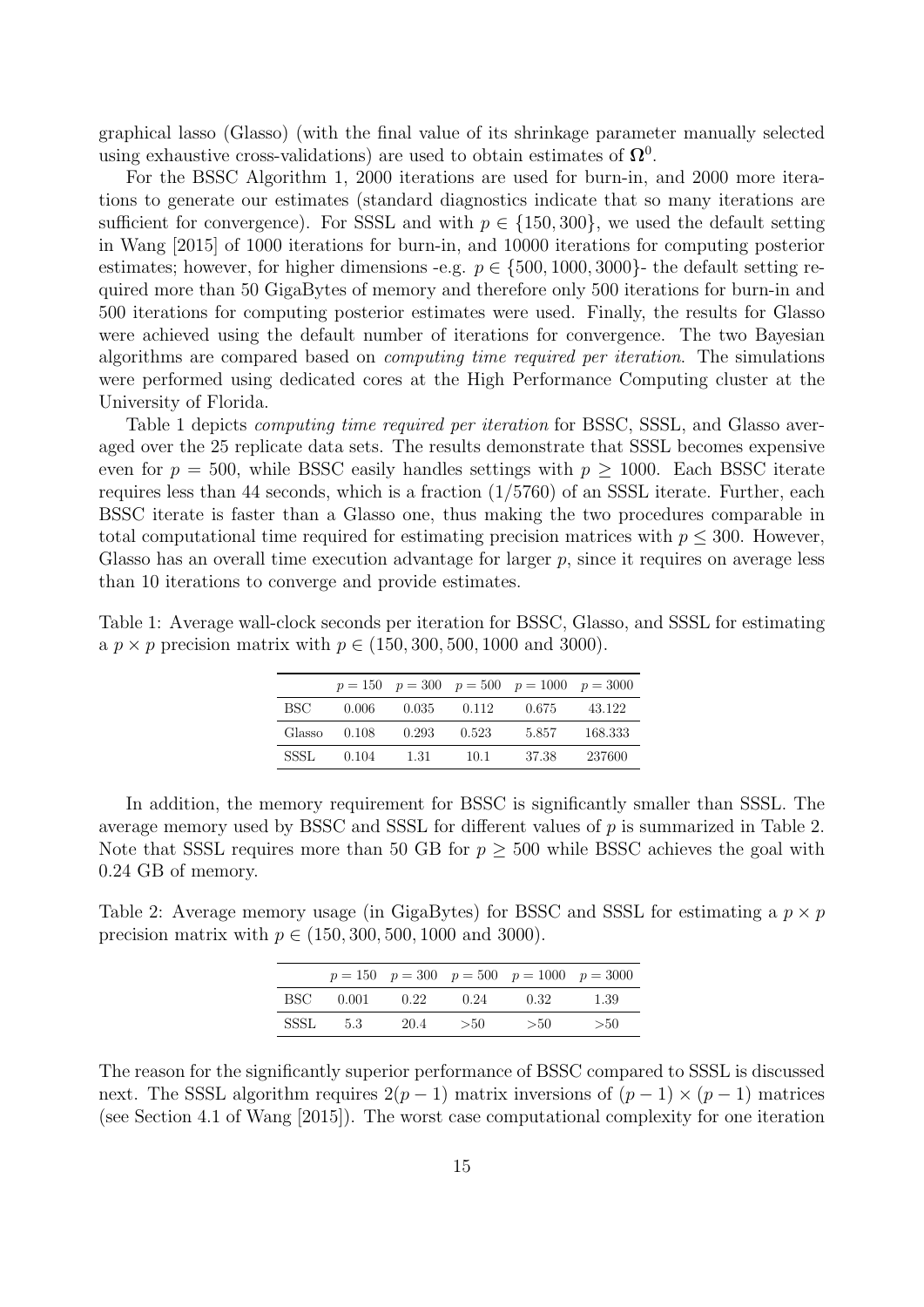of the SSSL algorithm therefore is  $O(p^4)$ . On the other hand, one iteration of the BSSC algorithm has computational complexity  $O(p^3)$  (update each of the  $\binom{p}{2}$  $_{2}^{p}$ ) entries with  $O(p)$ computations, see Algorithm [1\)](#page-5-1), and requires no matrix inversions. For sparse precision matrices, computational complexity in practice is better for both methods than the above worse case scenarios. Nevertheless, the numerical results presented amply demonstrate the superior performance of BSSC. Note that in sparse settings, it becomes faster to compute inner products of the form  $\Omega'_{-jk}$ **S** $_{-jj}$  needed by BSSC.

#### <span id="page-15-0"></span>4.2 Estimation accuracy comparison

The standard performance metrics of specificity (SP), sensitivity (SE) and Matthews Correlation Coefficient (MCC), defined next, are used.

$$
SP = \frac{TN}{TN + FP}, \qquad SE = \frac{TP}{TP + FN}
$$
  
MCC = 
$$
\frac{TP \times TN - FP \times FN}{\sqrt{(TP + FP)(TP + FN)(TN + FP)(TN + FN)}}
$$
 (4.1)

<span id="page-15-1"></span>where TP, TN, FP and FN represent the number of true positives, true negatives, false positives and false negatives, respectively. Larger values of any of the above metrics indicate better sparsity selection obtained by the corresponding algorithm. Precision matrices of dimension  $p \in (150, 300, 500, \text{ and } 1000)$ , and sample size  $n \in (p/2, 3p/4, p, \text{ and } 2p)$  are considered. Further, the proportion of non-zero upper off-diagonal entries of  $\Omega^0$  is set to 0.04 and 0.1. The true precision matrix is generated according to the same mechanism as in Section [4.1.](#page-13-2) For each combination of  $p$ ,  $n$ , and edge density level, we generate 50 data sets of size n from a multivariate normal distribution with mean 0 and precision matrix  $\Omega^0$ . For each data set, we estimate the sparsity pattern using BSSC and SSSL, and subsequently calculate the SP, SE, MCC measures. The same number of burn-in (2000) and estimation (2000) iterations are used for BSSC. For small  $p \in \{150, 300\}$ , we used the default setting in [Wang \[2015\]](#page-20-4) of 1000 iterations for burn-in, and 10000 iterations for computing posterior estimates. For the reasons previously discussed, we only used 500 iterations for burn-in and 500 iterations for estimation purposes for  $p = 500, 1000$ .

The SP, SE, MCC values, averaged over 50 replicate data sets, are provided in Table [3.](#page-16-0) Overall, the MCC values indicate better sparsity selection achieved by BSSC compared to SSSL, when the density of non-zeros entries is 0.1, while the results are comparable for 0.04 density. In summary, BSSC outperforms SSSL both in terms of estimation accuracy and especially of computational requirements on execution time and memory.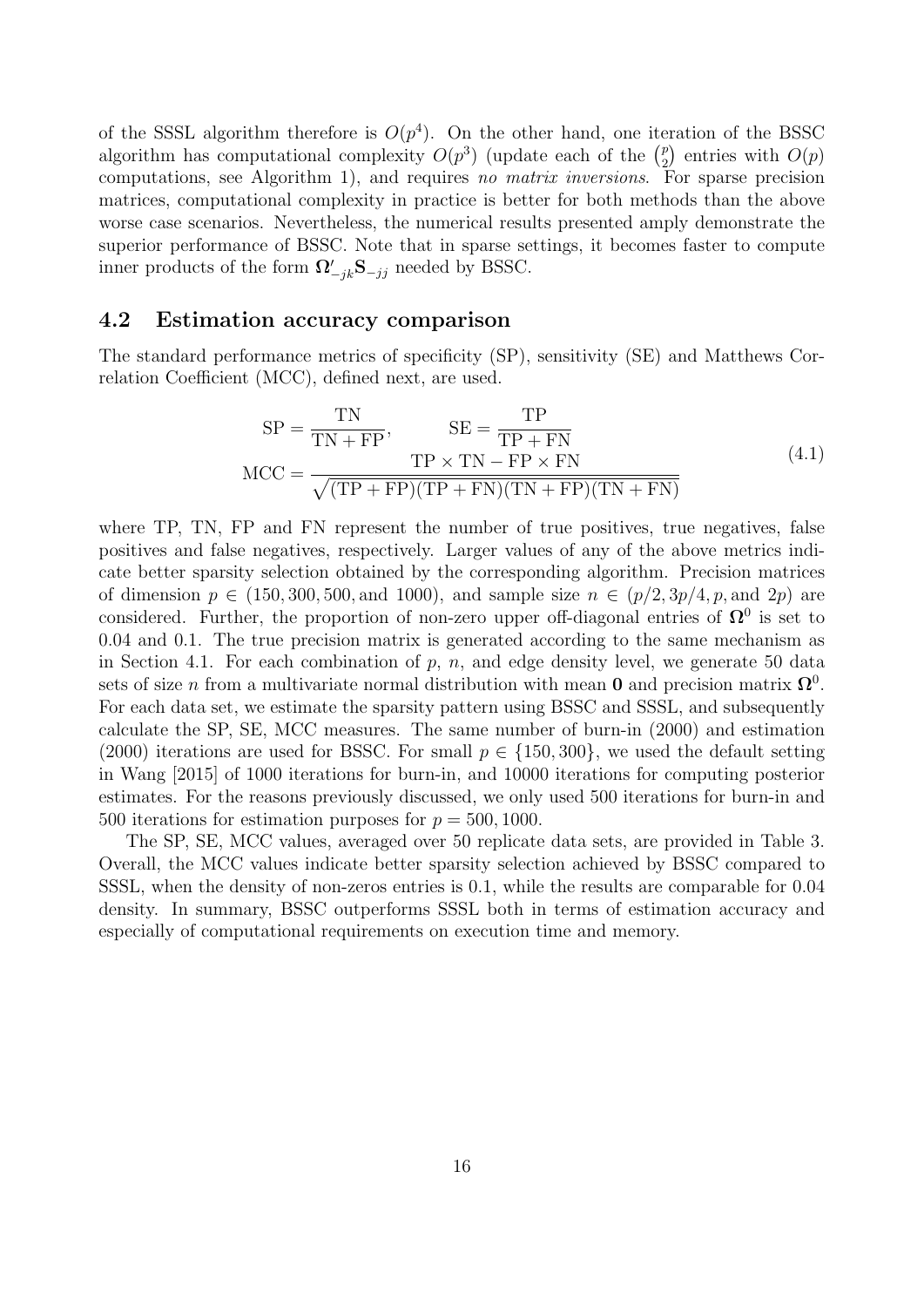|                  |                 |                 |                     | <b>BSSC</b>      |            |     |                     | <b>SSSL</b>      |            |  |
|------------------|-----------------|-----------------|---------------------|------------------|------------|-----|---------------------|------------------|------------|--|
|                  |                 |                 | $p = 150$ $p = 300$ | $p = 500$        | $p = 1000$ |     | $p = 150$ $p = 300$ | $p = 500$        | $p = 1000$ |  |
| $\boldsymbol{n}$ |                 |                 |                     | $Density = 0.04$ |            |     |                     | $Density = 0.04$ |            |  |
|                  | $SP\%$          | 99              | 100                 | 100              | 100        | 100 | 100                 | 100              | 100        |  |
| p/2              | SE%             | 26              | 28                  | 29               | 30         | 20  | 22                  | 17               | 17         |  |
|                  | $\rm MC\%$      | 41              | 44                  | 45               | 46         | 39  | 42                  | 37               | 36         |  |
|                  | SP%             | 99              | 100                 | 100              | 100        | 100 | 100                 | 100              | 100        |  |
| 3p/4             | SE%             | 41              | 43                  | 45               | 47         | 34  | 35                  | 29               | 28         |  |
|                  | $MC\%$          | $55\,$          | 58                  | 60               | 62         | 54  | 56                  | 50               | 49         |  |
|                  | SP%             | 100             | 100                 | 100              | 100        | 100 | 100                 | 100              | 100        |  |
| $\boldsymbol{p}$ | SE%             | 53              | 57                  | 60               | 61         | 45  | 48                  | 41               | 38         |  |
|                  | $MC\%$          | 67              | 70                  | 71               | 73         | 64  | 67                  | 61               | 58         |  |
|                  | $SP\%$          | 100             | 100                 | 100              | 100        | 100 | 100                 | 100              | 100        |  |
| 2p               | $\mathrm{SE}\%$ | 86              | 89                  | 91               | 92         | 78  | 85                  | 79               | 74         |  |
|                  | $MC\%$          | 89              | 91                  | 92               | 93         | 87  | 91                  | 88               | 85         |  |
| $\boldsymbol{n}$ |                 | $Density = 0.1$ |                     |                  |            |     | $Density = 0.1$     |                  |            |  |
|                  | $SP\%$          | 99              | 99                  | 99               | 99         | 100 | 100                 | 100              | 100        |  |
| p/2              | $\mathrm{SE}\%$ | 12              | 11                  | 10               | 11         | 9   | $\overline{4}$      | $\,$ 6 $\,$      | $\bf 5$    |  |
|                  | $MC\%$          | 24              | 24                  | 23               | 24         | 23  | 16                  | 19               | 17         |  |
|                  | SP%             | 99              | 99                  | 99               | 99         | 100 | 100                 | 100              | 100        |  |
| 3p/4             | SE%             | 18              | 17                  | 17               | 18         | 15  | 9                   | 11               | 9          |  |
|                  | $MC\%$          | 33              | 33                  | 32               | 33         | 33  | 25                  | 28               | 24         |  |
|                  | $SP\%$          | 99              | 99                  | 99               | 99         | 100 | 100                 | 100              | 100        |  |
| $\boldsymbol{p}$ | SE%             | 25              | 24                  | 23               | 25         | 21  | 13                  | 16               | 13         |  |
|                  | MC%             | 40              | 41                  | 40               | 41         | 40  | 31                  | 34               | 29         |  |
|                  | ${\rm SP}\%$    | 99              | 99                  | 99               | 99         | 100 | 100                 | 100              | 100        |  |
| 2p               | SE%             | 49              | 49                  | 48               | 51         | 44  | 30                  | 35               | 27         |  |
|                  | $MC\%$          | 63              | 64                  | 63               | 65         | 62  | 51                  | 55               | 47         |  |

<span id="page-16-0"></span>Table 3: Average sparsity selection accuracy for BSSC and SSSL for estimating a  $p \times p$ precision matrix with  $p \in (150, 300, 500, \text{ and } 1000)$ .

Next, we assess the effectiveness of the refitting technique developed in Section [2.2](#page-6-0) for reducing the estimation bias in the magnitude of the non-zero entries. This is accomplished by examining improvements in the relative error of the Frobenius norm, namely  $\frac{\|\hat{\Omega} - \Omega^0\|_F}{\|\Omega^0\|_F}$ , for the original and refitted estimates. Specifically, let  $\hat{E}$  denote the collection of indices selected as non-zero using the thresholding procedure described at the end of Section [2.1,](#page-3-3) and  $\left\{ \hat{\mathbf{\Omega}}(t) \right\}^T$ denote the sequence of iterates obtained by running the Gibbs sampler in  $t=1$ Algorithm [1.](#page-5-1) Our first estimate of  $\Omega$  is given by

$$
\hat{\Omega}_{BSSC} = \begin{cases}\n\frac{\sum_{t=1}^{T} \hat{\omega}_{jk}^{(t)}}{\sum_{t=1}^{T} 1_{\{\hat{\omega}_{jk}^{(t)} \neq 0\}}} & \text{if } (j,k) \in \hat{E}, \text{ or } j = k, \\
0 & \text{if } (j,k) \notin \hat{E}.\n\end{cases}
$$
\n(4.2)

The second estimate, denoted by  $\hat{\Omega}_{refitted}$ , is the posterior mean of the refitted posterior density in [\(2.16\)](#page-7-1), which can again be computed by the modified Gibbs sampling procedure on  $\mathbb{M}_{\hat{G}}$  discussed at the end of Section [2.2.](#page-6-0) Note that both  $\hat{\Omega}_{BSSC}$  and  $\hat{\Omega}_{refitted}$  set the indices not in  $\hat{E}$  to be zero, and differ only in the magnitudes of indices classified as non-zero, i.e., indices in  $\hat{E}$ . We consider settings with  $p \in (50, 100, 150, 200, \text{ and } 300)$ , and  $n = p$ . The true precision matrix  $\Omega^0$  is generated by using the same mechanism as in Section [4.1,](#page-13-2) and for each p, the relative Frobenius norm of the two estimates described above are averaged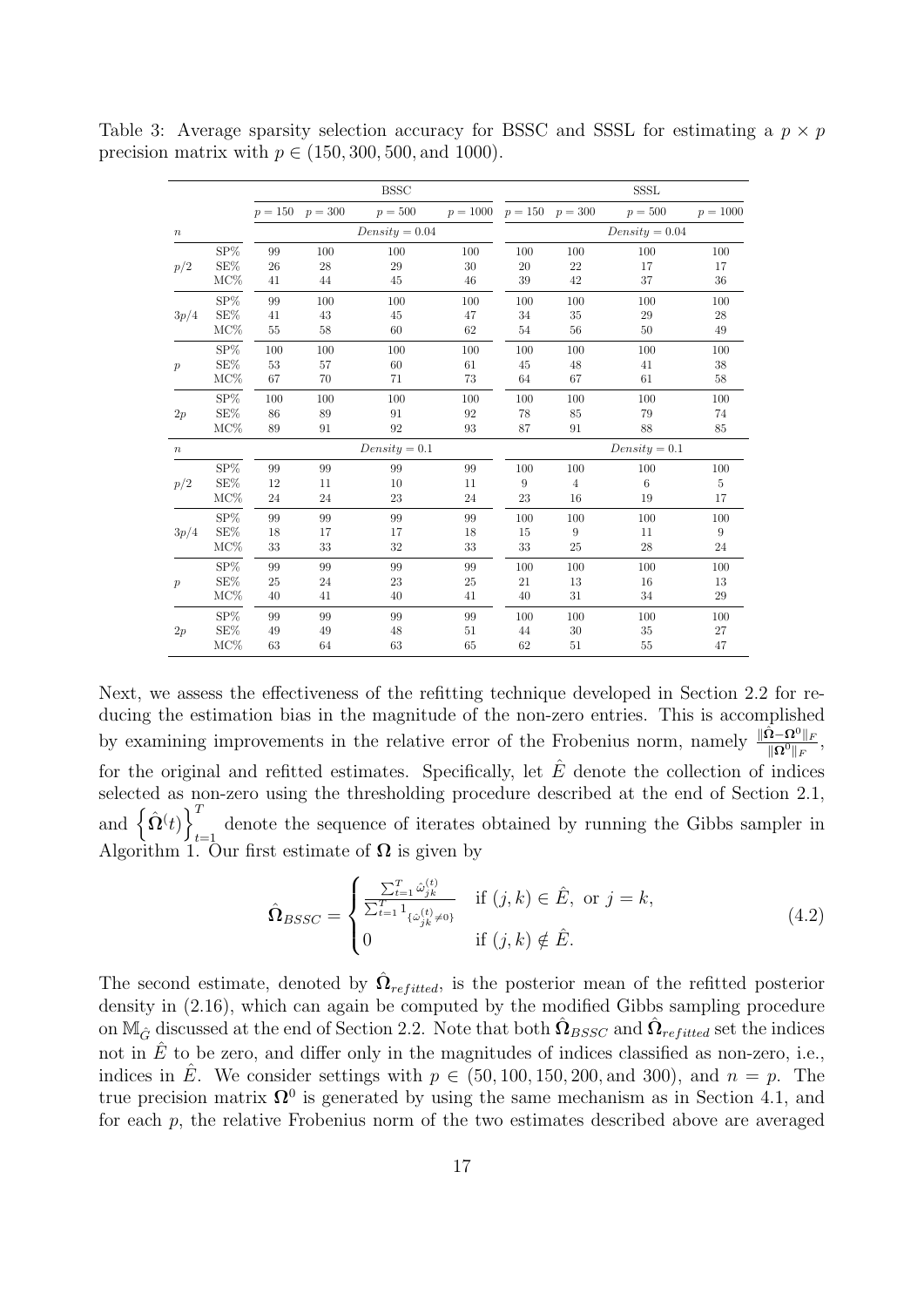over the 50 replicate data sets. The results are shown in Table [4,](#page-17-0) and clearly demonstrate the improvement obtained by refitting, especially for larger values of p.

<span id="page-17-0"></span>Table 4: Summary of average relative error for estimation of the magnitudes of the precision matrix entries for estimates directly obtained from Algorithm [1](#page-5-1) vs. estimates obtained by using the refitting technique in Section [2.2](#page-6-0)

|                     |      |      | $p = n = 50$ $p = n = 100$ $p = n = 150$ $p = n = 200$ $p = n = 300$ |      |      |
|---------------------|------|------|----------------------------------------------------------------------|------|------|
| BSSC.               | 0.38 | 0.45 | 0.45                                                                 | 0.45 | 0.49 |
| BSSC with refitting | 0.36 | 0.35 | 0.32                                                                 | 0.32 | 0.29 |

#### 4.3 An Application of B-CONCORD to Inflammatory Bowel Disease Metabolomics data

There are a number of factors that impact the stool metabolome, including diet, gut flora and gut function. The data analyzed next come from 208 female subjects with inflammatory bowel disease (IBD) -which includes Crohns disease and ulcerative colitis, affect several million individuals worldwide- that participated in the Integrative Human Microbiome Project (iHMP) and were extracted from the Metabolomics Workbench www.metabolomicsworkbench.org (Study ID ST000923). The data correspond to measurements of 428 primary (directly involved in normal growth, development, and reproduction cellular processes) and secondary (produced by bacteria, fungi, etc.) metabolites and lipids (fatty acids and their derivatives). Specifically, 240 primary, 49 secondary and 139 lipids were profiled by a mass spectrometry analytical platform.

The B-CONCORD methodology was employed to estimate the interaction networks of these compounds and the results are shown in Table [5.](#page-17-1) It can be seen that there are relatively strong interactions between primary and secondary metabolites and also between primary metabolites and lipids.

Next, we comment on some specific patterns that align with findings in the literature. We observed that the short chain fatty acids (acetate, butyrate and propionate) have a high number of connections (∼ 22 on average and significantly higher than other compounds), a result consistent with their function as the main source of energy for cells lining the colon and impacting the latter's health [Wong et al. \[2006\]](#page-20-9). Further, the primary bile acid cholate and its glycine and taurine conjugates (glycocholate, taurocholate), as well as secondary bile acids (lithocholate and deoxycholate), were also strongly connected (∼ 15 connections on average) and are known to play a role in IBD [Tiratterra et al. \[2018\]](#page-20-10), [Lavelle and Sokol \[2020\]](#page-19-11). Finally,

|           | Secondary | Primary | Lipids |
|-----------|-----------|---------|--------|
| Secondary | 32        | 337     | 65     |
| Primary   | 337       | 935     | 355    |
| Lipids    | 65        | 355     | 419    |

<span id="page-17-1"></span>Table 5: Interactions between primary, secondary metabolites and lipids in IBD specimens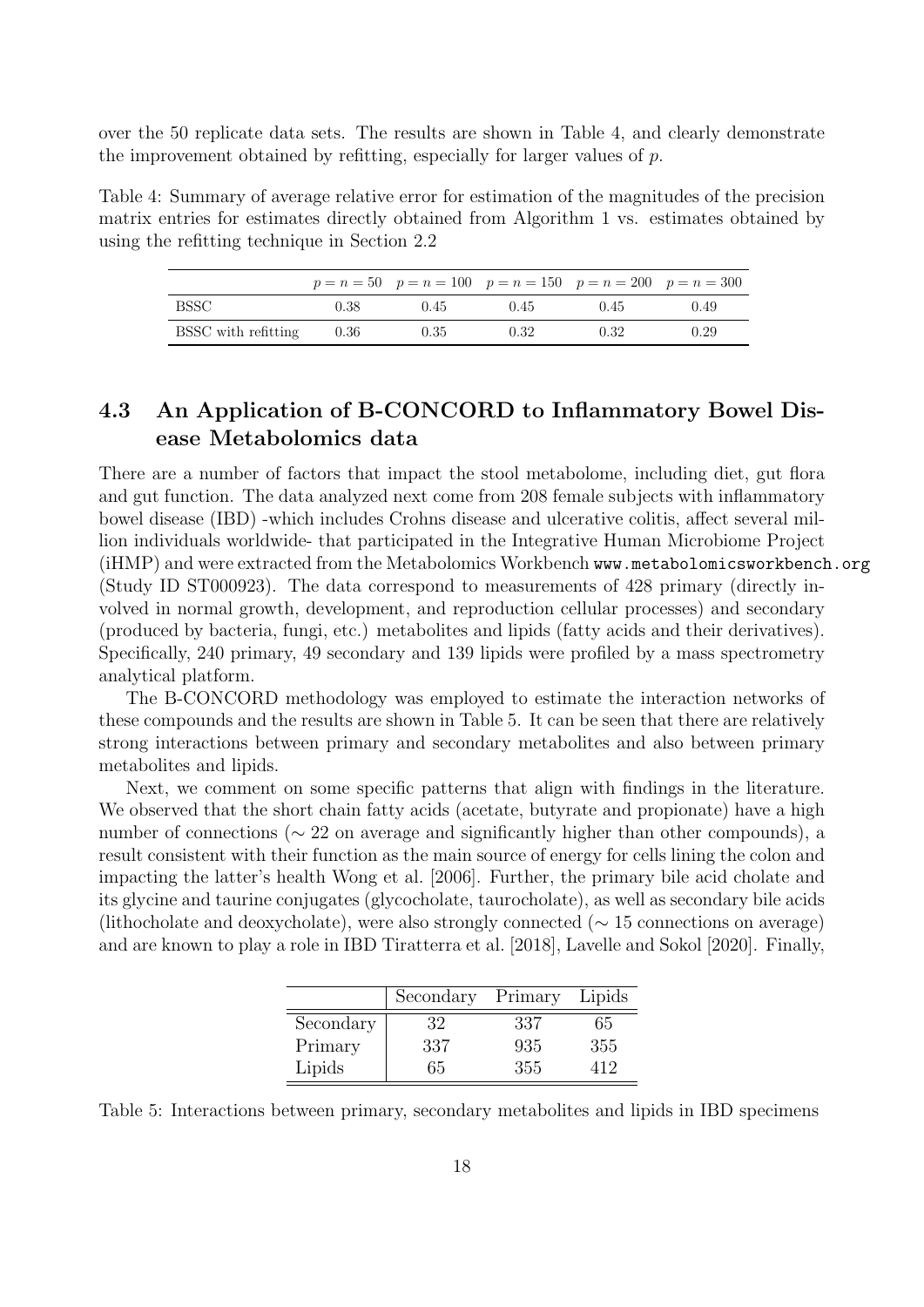sphingolipids (ceramides, phoshpocolines and sphingomyelins) form connected clusters, since they represent structural components of intestinal cell membranes and are also signaling molecules involved in cell fate decisions [Abdel Hadi et al. \[2016\]](#page-18-3).

In general, the proposed model identifies numerous interesting interactions in this rich data set that could provide insights on how they impact molecular processes in IBD.

## 5 Discussion

This article proposes a fast scalable Bayesian framework for estimating interaction networks through Gaussian graphical models. The use of a generalized likelihood function in combination with a spike-and-slab prior distribution on the model parameters leads to closed form expressions for the corresponding conditional posterior distributions, thus enabling a fast Gibbs sampler for calculating the posterior distribution. The framework also comes with statistical guarantees on the consistency of the posterior distribution under mild regularity conditions. Another key contribution is the introduction of a modified prior distribution that is applicable to the identified network (graphical model) from the data, which provides improved estimates of the magnitudes of the edges in the interaction network. The provided numerical work renders support to the strong gains in the performance of the methods vis-a-vis competing procedures.

## References

- <span id="page-18-3"></span>Loubna Abdel Hadi, Clara Di Vito, and Laura Riboni. Fostering inflammatory bowel disease: sphingolipid strategies to join forces. Mediators of inflammation, 2016, 2016.
- <span id="page-18-2"></span>Yves A Atchadé et al. On the contraction properties of some high-dimensional quasi-posterior distributions. The Annals of Statistics, 45(5):2248–2273, 2017.
- <span id="page-18-5"></span>Onureena Banerjee, Laurent El Ghaoui, and Alexandre d'Aspremont. Model selection through sparse maximum likelihood estimation for multivariate gaussian or binary data. Journal of Machine learning research, 9(Mar):485–516, 2008.
- <span id="page-18-0"></span>Sayantan Banerjee and Subhashis Ghosal. Posterior convergence rates for estimating large precision matrices using graphical models. Electronic Journal of Statistics, 8(2):2111–2137, 2014.
- <span id="page-18-1"></span>Sayantan Banerjee and Subhashis Ghosal. Bayesian structure learning in graphical models. Journal of Multivariate Analysis, 136:147–162, 2015.
- <span id="page-18-6"></span>J. Besag. Statistical analysis of non-lattice data. Journal of the Royal Statistical Society: Series D (The Statistician), 24:179–195, 1975.
- <span id="page-18-4"></span>Anirban Bhattacharya, Debdeep Pati, Natesh S Pillai, and David B Dunson. Dirichlet– laplace priors for optimal shrinkage. Journal of the American Statistical Association, 110 (512):1479–1490, 2015.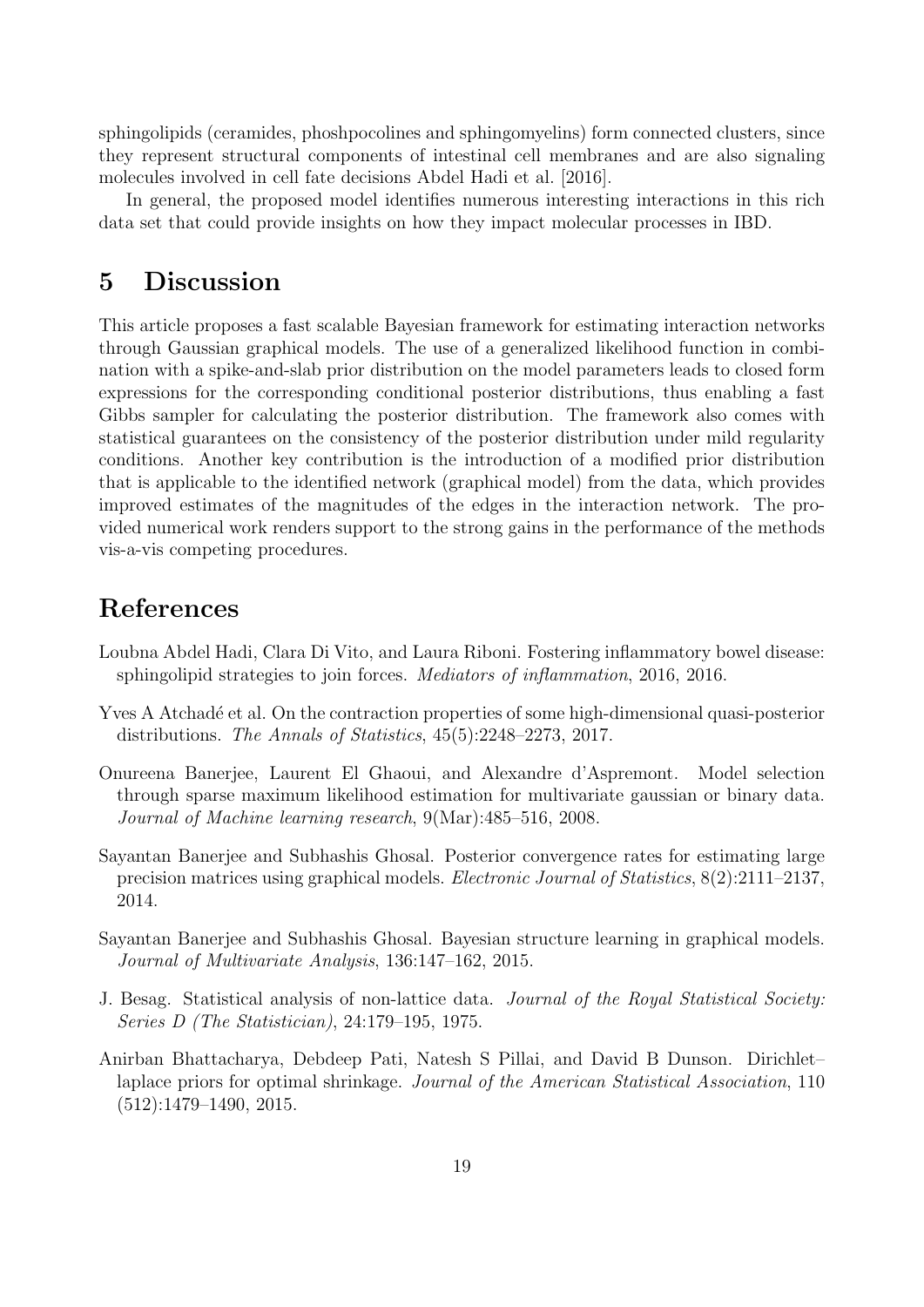- <span id="page-19-10"></span>Peter J Bickel and Elizaveta Levina. Regularized estimation of large covariance matrices. The Annals of Statistics, pages 199–227, 2008.
- <span id="page-19-0"></span>Peter Bühlmann and Sara Van De Geer. Statistics for high-dimensional data: methods, theory and applications. Springer Science & Business Media, 2011.
- <span id="page-19-4"></span>T. Cai, W. Liu, and X. Luo. A constrained l1 minimization approach to sparse precision matrix estimation. Journal of the American Statistical Association, 106:594–607, 2011.
- <span id="page-19-12"></span>Carlos M Carvalho, Nicholas G Polson, and James G Scott. The horseshoe estimator for sparse signals. Biometrika, 97(2):465–480, 2010.
- <span id="page-19-2"></span>Shizhe Chen, Daniela M Witten, and Ali Shojaie. Selection and estimation for mixed graphical models. Biometrika, 102(1):47–64, 2015.
- <span id="page-19-7"></span>Y. Cheng and A. Lenkoski. Hierarchical gaussian graphical models: Beyond reversible jump. Electronic Journal of Statistics, 6:2309–2331, 2012.
- <span id="page-19-6"></span>A. Dobra, A. Lenkoski, and A. Rodriguez. Bayesian inference for general gaussian graphical models with application to multivariate lattice data. Journal of the American Statistical Association, 106:1418–1433, 2011.
- <span id="page-19-3"></span>Jerome Friedman, Trevor Hastie, and Robert Tibshirani. Sparse inverse covariance estimation with the graphical lasso. Biostatistics, 9(3):432–441, 2008.
- <span id="page-19-8"></span>A. Javanmard and A. Montanari. Confidence intervals and hypothesis testing for highdimensional regression. Journal of Machine Learning Research, 15:2869–2909, 2014.
- <span id="page-19-5"></span>Kshitij Khare, Sang-Yun Oh, and Bala Rajaratnam. A convex pseudolikelihood framework for high dimensional partial correlation estimation with convergence guarantees. Journal of the Royal Statistical Society: Series B (Statistical Methodology), 77(4):803–825, 2015.
- <span id="page-19-11"></span>Aonghus Lavelle and Harry Sokol. Gut microbiota-derived metabolites as key actors in inflammatory bowel disease. Nature Reviews Gastroenterology  $\mathcal C$  Hepatology, pages 1–15, 2020.
- <span id="page-19-9"></span>Jing Ma and George Michailidis. Joint structural estimation of multiple graphical models. The Journal of Machine Learning Research, 17(1):5777–5824, 2016.
- <span id="page-19-15"></span>Enes Makalic and Daniel F Schmidt. A simple sampler for the horseshoe estimator. IEEE Signal Processing Letters, 23(1):179–182, 2016.
- <span id="page-19-1"></span>N. Meinshausen and P. Buhlmann. High dimensional graphs and variable selection with the lasso. Annals of Statistics, 34:1436–1462, 2006.
- <span id="page-19-13"></span>Radford M Neal. Slice sampling. The annals of statistics, 31(3):705–767, 2003.
- <span id="page-19-14"></span>Henning Omre and Kjetil B Halvorsen. The bayesian bridge between simple and universal kriging. Mathematical Geology, 21(7):767–786, 1989.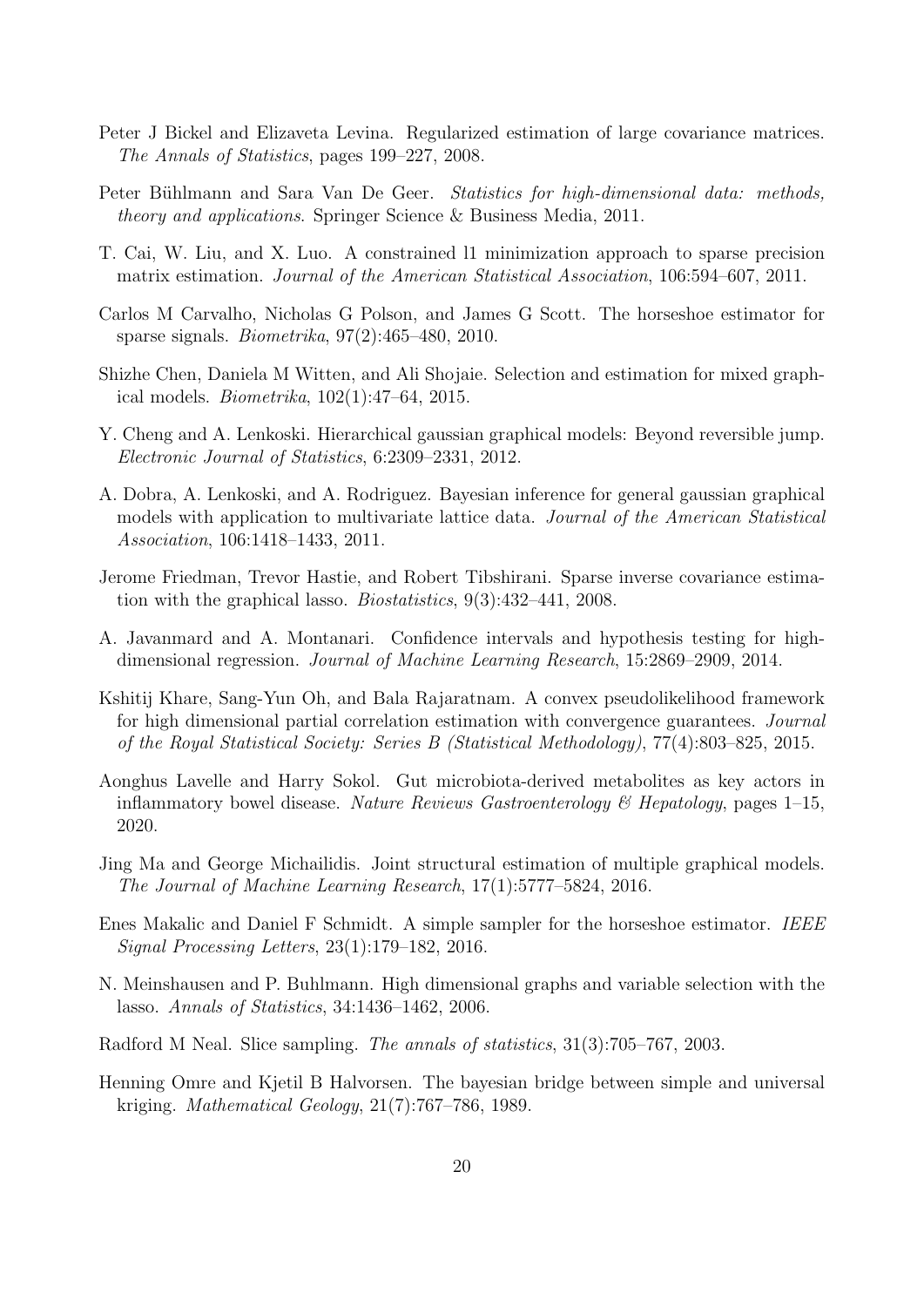- <span id="page-20-5"></span>Trevor Park and George Casella. The bayesian lasso. Journal of the American Statistical Association, 103(482):681–686, 2008.
- <span id="page-20-2"></span>Jie Peng, Pei Wang, Nengfeng Zhou, and Ji Zhu. Partial correlation estimation by joint sparse regression models. Journal of the American Statistical Association, 104(486):735– 746, 2009.
- <span id="page-20-12"></span>Nicholas G Polson and James G Scott. Shrink globally, act locally: Sparse bayesian regularization and prediction. Bayesian statistics, 9:501–538, 2010.
- <span id="page-20-13"></span>Nicholas G Polson and James G Scott. Local shrinkage rules, lévy processes and regularized regression. Journal of the Royal Statistical Society: Series B (Statistical Methodology), 74 (2):287–311, 2012.
- <span id="page-20-11"></span>Mark Rudelson and Roman Vershynin. Hanson-wright inequality and sub-gaussian concentration. Electronic Communications in Probability, 18, 2013.
- <span id="page-20-10"></span>Elisa Tiratterra, Placido Franco, Emanuele Porru, Konstantinos H Katsanos, Dimitrios K Christodoulou, and Giulia Roda. Role of bile acids in inflammatory bowel disease. Annals of gastroenterology, 31(3):266, 2018.
- <span id="page-20-7"></span>Sara Van De Geer. On the asymptotic variance of the debiased lasso. *Electronic Journal of* Statistics, 13:2970–3008, 2019.
- <span id="page-20-0"></span>Martin J Wainwright. *High-dimensional statistics: A non-asymptotic viewpoint*, volume 48. Cambridge University Press, 2019.
- <span id="page-20-14"></span>Matthew P Wand, John T Ormerod, Simone A Padoan, and Rudolf Frühwirth. Mean field variational bayes for elaborate distributions. Bayesian Analysis, 6(4):847–900, 2011.
- <span id="page-20-4"></span>H. Wang. Scaling it up: Stochastic search structure learning in graphical models. Bayesian Analysis, 10:351–377, 2015.
- <span id="page-20-3"></span>Hao Wang et al. Bayesian graphical lasso models and efficient posterior computation. Bayesian Analysis, 7(4):867–886, 2012.
- <span id="page-20-9"></span>Julia MW Wong, Russell De Souza, Cyril WC Kendall, Azadeh Emam, and David JA Jenkins. Colonic health: fermentation and short chain fatty acids. Journal of clinical gastroenterology, 40(3):235–243, 2006.
- <span id="page-20-8"></span>Ruoxuan Xiang, Kshitij Khare, and Malay Ghosh. High dimensional posterior convergence rates for decomposable graphical models. Electronic Journal of Statistics, 9(2):2828–2854, 2015.
- <span id="page-20-1"></span>Ming Yuan and Yi Lin. Model selection and estimation in the gaussian graphical model. Biometrika, 94(1):19–35, 2007.
- <span id="page-20-6"></span>C.H. Zhang and S. Zhang. Confidence intervals for low dimensional parameters in high dimensional linear models. Journal of the Royal Statistical Society: Series B (Statistical Methodology), 76:217–242, 2014.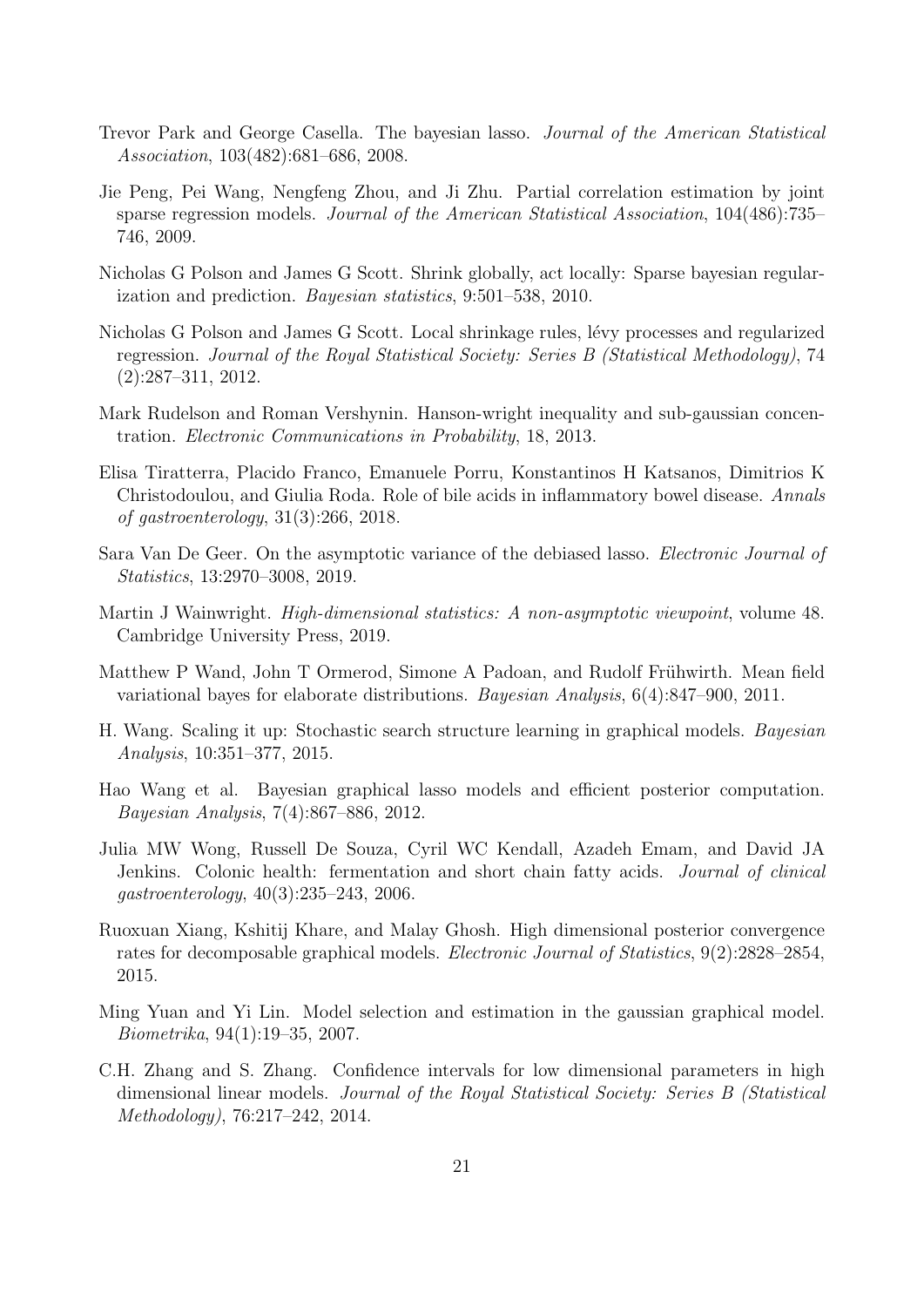## S 1 Appendix A: Proof of Theorem 1

By Assumption 3 and the Hanson-Wright inequality [\[Rudelson and Vershynin, 2013\]](#page-20-11), there exists a  $c_1 > 0$ , independent of *n* such that

$$
P\left\{\max_{i,j} \|s_{ij} - \sigma_{ij}\| < c_1 \sqrt{\frac{\log p}{n}} \right\} \ge 1 - \frac{1}{p^2},
$$

and,

$$
P\left\{\max_{i,j}\|\Omega_{:i}^{0'}\mathbf{S}_{:j}\|
$$

Define the events  $C_{1,n}$ ,  $C_{2,n}$  as

$$
C_{1,n} = \left\{ \max_{i,j} \|s_{ij} - \sigma_{ij}\| < c_1 \sqrt{\frac{\log p}{n}} \right\},\tag{S 1.1}
$$

$$
C_{2,n} = \left\{ \max_{i,j} \|\mathbf{\Omega}_{:i}^{0'}\mathbf{S}_{:j}\| < c_1 \sqrt{\frac{\log p}{n}} \right\},\tag{S 1.2}
$$

for the next series of lemmas, we restrict ourself to the event  $C_{1,n} \cap C_{2,n}$ .

The next two lemmas prove important properties of the matrix  $\Phi$  that appears in the generalized posterior distribution.

<span id="page-21-0"></span>Lemma S 1. The following holds

$$
eig_{min}(\mathbf{S}) \le eig_{min}(\mathbf{\Phi}) \le eig_{max}(\mathbf{\Phi}) \le 2 eig_{max}(\mathbf{S}). \tag{S 1.3}
$$

*Proof.* Let  $y = y(\Omega)$  be a vectorized version of  $\Omega$  obtained by shifting the corresponding diagonal entry at the bottom of each column of  $\Omega$  and then stacking the columns on top of each other. Let  $\mathbf{P}^i$  be the  $p \times p$  permutation matrix such that  $\mathbf{P}^i \mathbf{z} = (z_1, ..., z_{i-1}, z_{i+1}, ..., z_p, z_i)$ for every  $\boldsymbol{z} \in \mathbb{R}^p$ . It follows by the definition of **y** that

$$
\boldsymbol{y}=\boldsymbol{y}\left(\boldsymbol{\Omega}\right)=\left(\left(\mathbf{P}^{1} \boldsymbol{\Omega}_{:1}\right)',\left(\mathbf{P}^{2} \boldsymbol{\Omega}_{:2}\right)',...,\left(\mathbf{P}^{p} \boldsymbol{\Omega}_{:p}\right)'\right)'.
$$

Let  $\boldsymbol{x} \in \mathbb{R}^{\frac{p(p+1)}{2}}$  be the symmetric version of  $\boldsymbol{y}$  obtained by removing all  $\omega_{ij}$  with  $i > j$ . More precisely,

$$
\boldsymbol{x}=\left(\omega_{11},\omega_{12},\omega_{22},...,\omega_{1p},...,\omega_{pp}\right)'.
$$

Let  $\tilde{\mathbf{P}}$  be the  $p^2 \times \frac{p(p+1)}{2}$  matrix such that every entry of  $\tilde{\mathbf{P}}$  is either zero or one, exactly one entry in each row of  $\tilde{\mathbf{P}}$  is equal to 1, and  $\mathbf{y} = \tilde{\mathbf{P}} \mathbf{x}$ .

Next, define  $\boldsymbol{\xi} = (\omega_{12}, \omega_{13}, ..., \omega_{p-1p})'$  and  $\boldsymbol{\delta} = (\omega_{11}, \omega_{22}, ..., \omega_{pp})'$  and let  $\tilde{\mathbf{Q}}$  be the  $\frac{p(p+1)}{2} \times$  $p(p+1)$  $\frac{p+1}{2}$  permutation matrix for which

$$
x = Q\left(\begin{array}{c} \xi \\ \delta \end{array}\right).
$$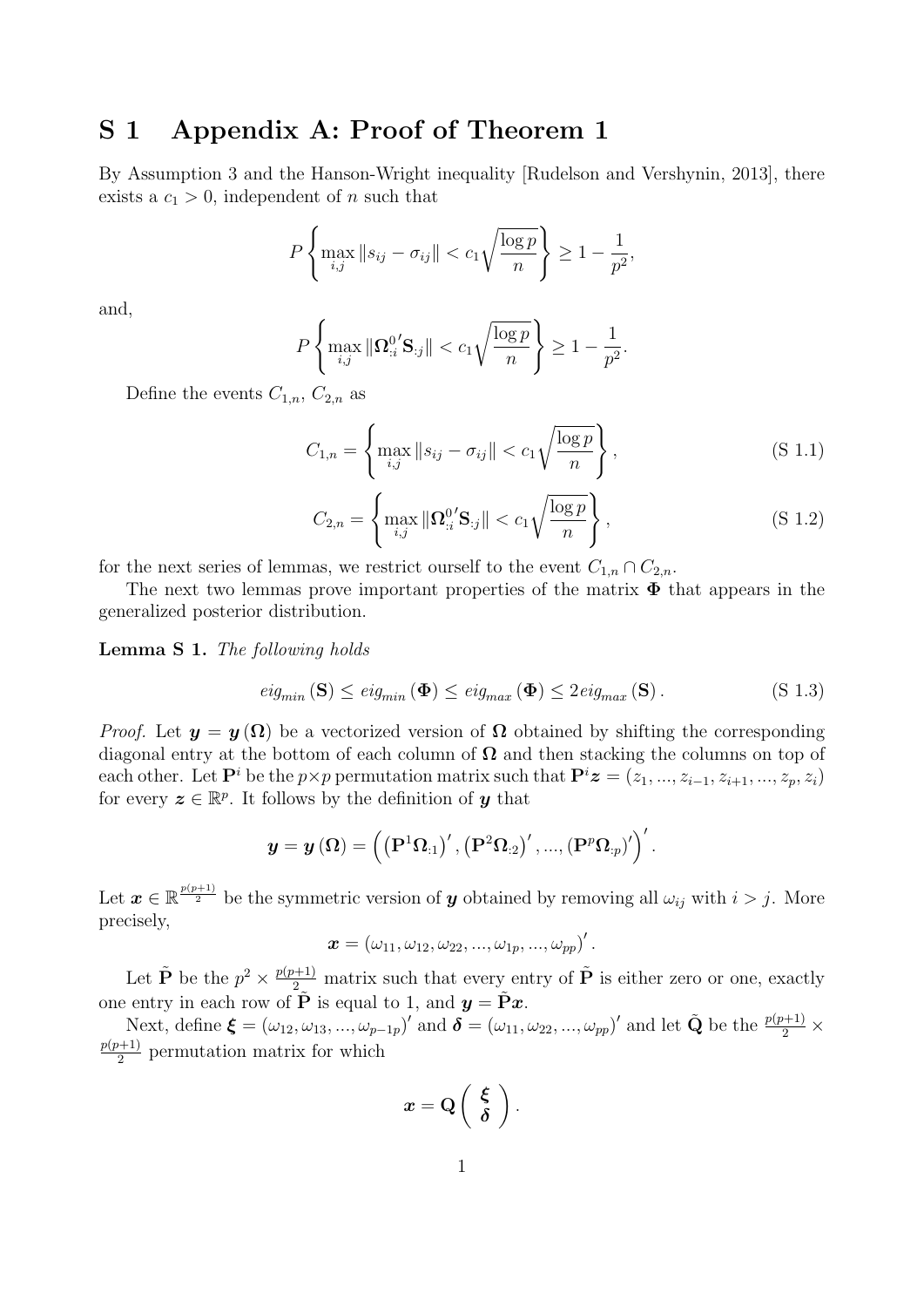Let  $\tilde{S}$  be a  $p^2 \times p^2$  block diagonal matrix with p diagonal blocks, the *i*<sup>th</sup> block is equal to  $\tilde{\mathbf{S}}^i := \mathbf{P}^i \mathbf{S} \mathbf{P}^{i'}$ . It follows that

$$
\begin{aligned} \text{tr}\left[\boldsymbol{\Omega}^2\mathbf{S}\right] &= \sum_{i=1}^p \boldsymbol{\Omega}_{:i}{}^\prime \mathbf{S} \boldsymbol{\Omega}_{:i} = \sum_{i=1}^p \boldsymbol{\Omega}_{:i}{}^\prime \mathbf{P}^i \mathbf{P}^i \mathbf{S} \mathbf{P}^{i}{}^\prime \mathbf{P}^i \boldsymbol{\Omega}_{:i} = \sum_{i=1}^p \boldsymbol{\Omega}_{:i}{}^\prime \mathbf{P}^{i}{}^\prime \left(\mathbf{P}^i \mathbf{S} \mathbf{P}^{i}{}^\prime\right) \mathbf{P}^i \boldsymbol{\Omega}_{:i} \\ &= \boldsymbol{y}{}^\prime \tilde{\boldsymbol{\Sigma}} \boldsymbol{y} = \boldsymbol{x}{}^\prime \tilde{\mathbf{P}}{}^\prime \tilde{\mathbf{S}} \tilde{\mathbf{P}} \boldsymbol{x} = \left(\boldsymbol{\xi}{}^\prime,\boldsymbol{\delta}{}^\prime\right) \mathbf{Q}{}^\prime \tilde{\mathbf{P}}{}^\prime \tilde{\mathbf{S}} \tilde{\mathbf{P}} \mathbf{Q} \left(\begin{array}{c} \boldsymbol{\xi} \\ \boldsymbol{\delta} \end{array}\right). \end{aligned}
$$

There also exist appropriate matrices A and D such that

$$
\mathrm{tr}\left[\Omega^2\mathbf{S}\right] = \left(\boldsymbol{\xi}',\boldsymbol{\delta}'\right)\left(\begin{array}{cc} \boldsymbol{\Phi} & \mathbf{A} \\ \mathbf{A} & \mathbf{D} \end{array}\right)\left(\begin{array}{c} \boldsymbol{\xi} \\ \boldsymbol{\delta} \end{array}\right),\,
$$

therefore, we must have

$$
Q'\tilde{P}'\tilde{S}\tilde{P}Q = \left(\begin{array}{cc} \Phi & A \\ A & D \end{array}\right).
$$

Note that since  $\tilde{\mathbf{P}}$  has orthogonal columns with  $\ell_2$ -norm either 1 or 2, and the spectrum of  $\tilde{\mathbf{S}}$  and  $\mathbf{S}$  are identical, we have that

$$
\mathrm{eig}_{min}(\mathbf{S}) = \mathrm{eig}_{min}(\tilde{\mathbf{S}}) \leq \mathrm{eig}_{min}(\mathbf{\Phi}) \leq \mathrm{eig}_{max}(\mathbf{\Phi}) \leq 2\mathrm{eig}_{max}(\tilde{\mathbf{S}}) = 2\mathrm{eig}_{max}(\mathbf{S}).
$$

<span id="page-22-0"></span>**Lemma S 2.** Let  $l \in \mathcal{L}$  be any sparsity pattern/model with  $d_l < \tau_n = \frac{\tilde{\varepsilon}_0}{4c}$  $\frac{\tilde{\varepsilon}_0}{4c_1}\sqrt{\frac{n}{\log p}}$ , then the sub matrix  $\Phi_{ll}$  of  $\Phi$ , obtained by taking out all the rows and columns corresponding to the zero coordinates in  $\xi \in \mathcal{M}_l$ , is positive definite. Specifically,

$$
\frac{3\tilde{\varepsilon}_0}{4} \le \text{eig}_{\min} \left( \mathbf{\Phi}_{\mathbf{u}} \right) \le \text{eig}_{\max} \left( \mathbf{\Phi}_{\mathbf{u}} \right) \le \frac{5}{2\tilde{\varepsilon}_0}, \quad \forall \mathbf{l} \in \mathcal{L}.\tag{S 1.4}
$$

*Proof.* Let  $\Phi_{ll}^0$  denote the population version of  $\Phi_{ll}$ . Since, we are restricted to  $C_{1,n} \cap C_{2,n}$ ,  $\|\boldsymbol{\Phi_{ll}}-\boldsymbol{\Phi_{ll}^0}\|\leq c_1d_\ell\sqrt{\frac{\log p}{n}}$  $\frac{\log p}{n}$ , hence

$$
\begin{aligned} \mathrm{eig}_{min}\left(\boldsymbol{\Phi}_{\boldsymbol{u}}\right) &=\inf_{\left|\boldsymbol{x}\right|=1} \boldsymbol{x}^{\prime} \boldsymbol{\Phi}_{\boldsymbol{u}} \boldsymbol{x} \geq \inf_{\left|\boldsymbol{x}\right|=1} \boldsymbol{x}^{\prime} \boldsymbol{\Phi}_{\boldsymbol{u}}^{0} \boldsymbol{x}-\inf_{\left|\boldsymbol{x}\right|=1} \boldsymbol{x}^{\prime}\left(\boldsymbol{\Phi}_{\boldsymbol{u}}-\boldsymbol{\Phi}_{\boldsymbol{u}}^{0}\right) \boldsymbol{x} \\ & \geq \inf_{\left|\boldsymbol{x}\right|=1} \boldsymbol{x}^{\prime} \boldsymbol{\Phi}_{\boldsymbol{u}}^{0} \boldsymbol{x}-\|\boldsymbol{\Phi}_{\boldsymbol{u}}-\boldsymbol{\Phi}_{\boldsymbol{u}}^{0}\|_{2} \\ & \geq \inf_{\left|\boldsymbol{x}\right|=1} \boldsymbol{x}^{\prime} \boldsymbol{\Phi}_{\boldsymbol{u}}^{0} \boldsymbol{x}-c_{1} d_{\boldsymbol{l}} \sqrt{\frac{\log p}{n}} \end{aligned}
$$

hence, by Lemma [S 1,](#page-21-0)

$$
\text{eig}_{min} \left( \Phi \right)_{\mathcal{U}} \ge \tilde{\varepsilon}_0 - c_1 d_{\mathcal{U}} \sqrt{\frac{\log p}{n}} \ge \tilde{\varepsilon}_0 - c_1 \tau_n \sqrt{\frac{\log p}{n}} = \frac{3\tilde{\varepsilon}_0}{4}.
$$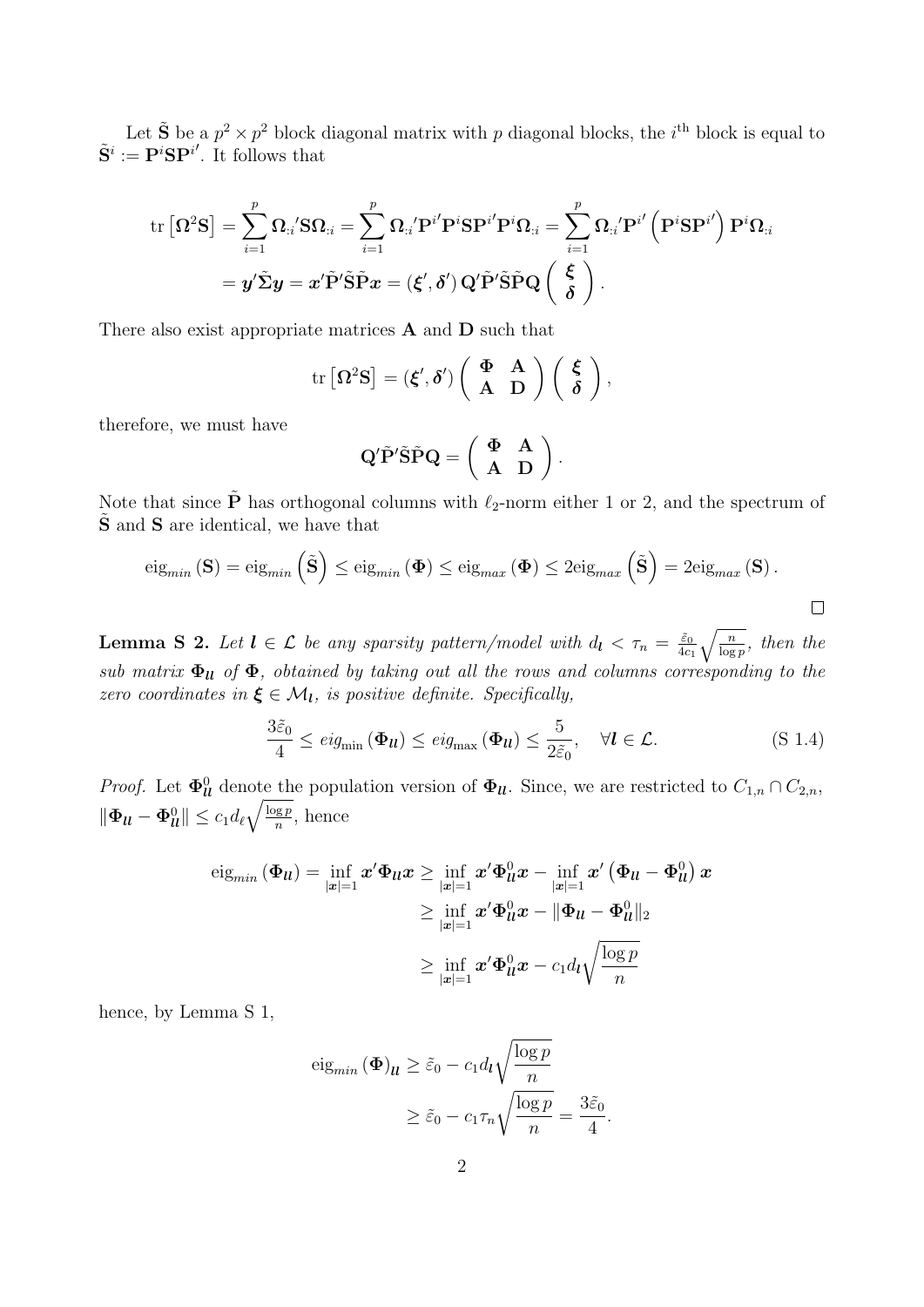Similarly one can show that

$$
\operatorname{eig}_{\max} \left( \mathbf{\Phi}_{\boldsymbol{u}} \right) \leq \frac{5}{2\tilde{\varepsilon}_0}.
$$

By Lemma [S 2,](#page-22-0) the value of the threshold  $\tau_n$  which we used in building our hierarchical prior in [2.5](#page-3-1) is given as  $\tau_n = \frac{\tilde{\varepsilon}_0}{4c}$  $\frac{\tilde{\varepsilon}_0}{4c_1} \sqrt{\frac{n}{\log p}}$ . Hence by Assumption [1,](#page-11-0) we can write  $d_t \leq \tau_n$ , for any sufficiently large  $n$ .

<span id="page-23-0"></span>**Lemma S 3.** Let  $\xi^0$ ,  $\delta^0$  be the true values of  $\xi$ ,  $\delta$ ,  $\Phi$  and  $a = A\delta^0$  be according to [\(3.2\)](#page-10-1) and [\(3.3\)](#page-10-2), and  $\hat{a} = A\tilde{\delta}$  be the estimate of  $a$  obtained by replacing  $\delta^0$  by the accurate diagonal estimates  $\hat{\delta}$ . Then for large enough n, there exists a constant  $c_0$  such that

$$
\|\mathbf{\Phi}\mathbf{\xi}^{0} + \hat{\mathbf{a}}\|_{\max} \le c_0 \sqrt{\frac{\log p}{n}}.\tag{S 1.5}
$$

Proof. Note that by the triangular inequality,

<span id="page-23-1"></span>
$$
\|\boldsymbol{\Phi}\boldsymbol{\xi}^{0} + \hat{\boldsymbol{a}}\|_{\max} \le \|\boldsymbol{\Phi}\boldsymbol{\xi}^{0} + \boldsymbol{a}\|_{\max} + \|\hat{\boldsymbol{a}} - \boldsymbol{a}\|_{\max},
$$
\n(S 1.6)

where, provided by Assumption 1.

Next, in view of [\(3.2\)](#page-10-1), [\(3.3\)](#page-10-2), and (3.1),

$$
\Phi \bm{\xi}^0 + \bm{a} = \left(\begin{array}{c} \bm{\Omega}_{:1}^{0}{}^{'}\mathbf{S}_{:2} + \bm{\Omega}_{:2}^{0}{}^{'}\mathbf{S}_{:1}\\ \bm{\Omega}_{:1}^{0}{}^{'}\mathbf{S}_{:3} + \bm{\Omega}_{:3}^{0}{}^{'}\mathbf{S}_{:1}\\ \vdots \\ \bm{\Omega}_{:p-1}^{0}{}^{'}\mathbf{S}_{:p} + \bm{\Omega}_{:p}^{0}{}^{'}\mathbf{S}_{:p-1} \end{array}\right),
$$

hence, by restricting to the event  $C_{1,n} \cap C_{2,n}$ , we have that

$$
\|\mathbf{\Phi}\boldsymbol{\xi}^{0} + \boldsymbol{a}\|_{\max} \leq \sqrt{\max_{1 \leq i < j \leq p} (\boldsymbol{\Omega}_{:i}^{0'}\mathbf{S}_{:j})^{2}} \leq \max_{1 \leq i < j \leq p} |\boldsymbol{\Omega}_{:i}^{0'}(\mathbf{S}_{:j} - \boldsymbol{\Sigma}_{:j})|
$$
\n
$$
\leq 2c_{1} \sqrt{\frac{\log p}{n}}.
$$
\n(S 1.7)

<span id="page-23-2"></span>Moreover, by  $(3.3)$  and  $(3.4)$ , it is easy to see that

$$
\|\hat{\boldsymbol{a}}-\boldsymbol{a}\|_{\max}\leq 2C\|\mathbf{S}\|_{\max}\sqrt{\frac{\log p}{n}}.
$$

<span id="page-23-3"></span>Since we are restricting to the event  $C_{1,n}$ , it follows by Assumption [3](#page-11-3) that

$$
\|\hat{\boldsymbol{a}} - \boldsymbol{a}\|_{\max} \le \frac{5C}{\tilde{\varepsilon}_0} \sqrt{\frac{\log p}{n}} \tag{S.1.8}
$$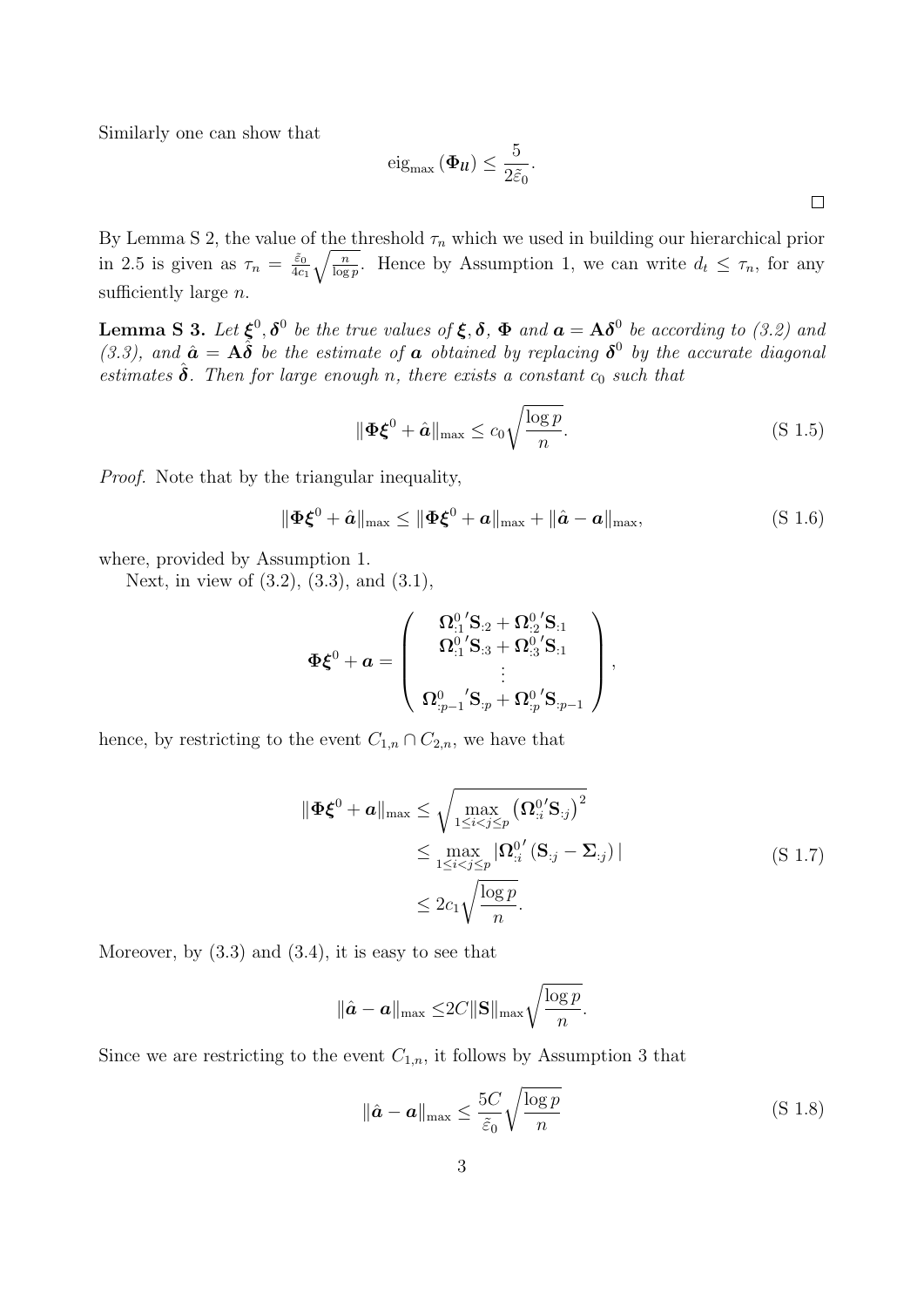By combining  $(S\ 1.6)$ ,  $(S\ 1.7)$ , and  $(S\ 1.8)$ , we get that

$$
\|\mathbf{\Phi}\boldsymbol{\xi}^{0} + \hat{\boldsymbol{a}}\|_{\max} \leq \left(2c_1 + \frac{5C}{\tilde{\varepsilon}_0}\right) \sqrt{\frac{\log p}{n}}.
$$

The result follows by letting  $c_0 = 2c_1 + \frac{5C}{60}$  $\frac{5C}{\tilde{\varepsilon}_0}.$ 

For ease of presentation, we denote the ratio of the posterior probabilities of any sparsity pattern/model l and the true sparsity pattern/model t, by  $PR(l, t)$ , i.e.

$$
PR(\boldsymbol{l}, \boldsymbol{t}) = \frac{P\left\{\boldsymbol{l}|\hat{\boldsymbol{\delta}}, \mathcal{Y}\right\}}{P\left\{\boldsymbol{t}|\hat{\boldsymbol{\delta}}, \mathcal{Y}\right\}}, \quad \text{for any sparsity pattern} \quad \boldsymbol{l} \neq \boldsymbol{t}. \quad (S\ 1.9)
$$

**Lemma S 4.** The ratio of the posterior probabilities of any sparsity pattern/model  $\mathbf{l}$  and the true sparsity pattern/model **t** satisfies:

$$
PR(\boldsymbol{l}, \boldsymbol{t}) = \frac{\pi \left\{ \boldsymbol{l} | \hat{\boldsymbol{\delta}}, \mathcal{Y} \right\}}{\pi \left\{ \boldsymbol{t} | \hat{\boldsymbol{\delta}}, \mathcal{Y} \right\}} = \frac{q^{d_{\boldsymbol{l}}}(1-q)^{\binom{p}{2}-d_{\boldsymbol{l}}}}{q^{d_{\boldsymbol{t}}}(1-q)^{\binom{p}{2}-d_{\boldsymbol{t}}}}
$$
\n
$$
\times \frac{|\boldsymbol{\Lambda}_{\boldsymbol{l}}|^{\frac{1}{2}}}{|\boldsymbol{\Lambda}_{\boldsymbol{l}}|^{\frac{1}{2}}} \frac{|\left(n\boldsymbol{\Phi} + \boldsymbol{\Lambda}\right)_{tt}|^{\frac{1}{2}}}{|\left(n\boldsymbol{\Phi} + \boldsymbol{\Lambda}\right)_{tt}|^{\frac{1}{2}}} \frac{\exp\left\{\frac{n^{2}}{2}\hat{\boldsymbol{a}}'_{\boldsymbol{l}}\left(n\boldsymbol{\Phi} + \boldsymbol{\Lambda}\right)_{tt}^{-1}\hat{\boldsymbol{a}}_{\boldsymbol{l}}\right\}}{|\boldsymbol{\Lambda}_{\boldsymbol{l}}|^{\frac{1}{2}} \left| (n\boldsymbol{\Phi} + \boldsymbol{\Lambda})_{\boldsymbol{l}} \right|^{\frac{1}{2}}} \exp\left\{\frac{n^{2}}{2}\hat{\boldsymbol{a}}'_{\boldsymbol{l}}\left(n\boldsymbol{\Phi} + \boldsymbol{\Lambda}\right)_{tt}^{-1}\hat{\boldsymbol{a}}_{\boldsymbol{t}}\right\}}.
$$
\n(S 1.10)

Proof. We note that

$$
\pi\left\{l|\hat{\boldsymbol{\delta}},\mathcal{Y}\right\}=\pi\left\{\boldsymbol{\xi}\in\mathcal{M}_{l}|\hat{\boldsymbol{\delta}},\mathcal{Y}\right\}=\int_{\mathcal{M}_{l}}\pi\left(\boldsymbol{\xi}|\hat{\boldsymbol{\delta}},\mathcal{Y}\right)d\boldsymbol{\xi},
$$

Hence, in view of [\(3.5\)](#page-11-4),

$$
\pi\left\{ \boldsymbol{l}|\hat{\boldsymbol{\delta}},\mathcal{Y}\right\} = C_0q^{d_{\boldsymbol{l}}}(1-q)^{{p\choose 2}-d_{\boldsymbol{l}}}\frac{|\boldsymbol{\Lambda}_{\boldsymbol{l\ell}}|^{\frac{1}{2}}}{|(n\boldsymbol{\Phi}+\boldsymbol{\Lambda})_{\boldsymbol{l\ell}}|^{\frac{1}{2}}}\exp\left\{ \frac{n^2}{2}\hat{\boldsymbol{a}}'_{\boldsymbol{l}}(n\boldsymbol{\Phi}+\boldsymbol{\Lambda})_{\boldsymbol{l\ell}}^{-1}\hat{\boldsymbol{a}}_{\boldsymbol{l}}\right\},\,
$$

where the last equality is achieved using the properties of the multivariate normal distribution.  $\Box$ 

In the next series of lemmas, we will show that for any sparsity pattern  $l \in \mathcal{L}$ , the posterior probability ratio  $PR(l, t)$  is approaching zero, as n goes to  $\infty$ . Specifically, we consider four cases of underfitted  $(l \subset t)$ , overfitted  $(t \subset l$  with  $d_l < \tau_n$ , and non-inclusive (  $t \not\subseteq l$  and  $l \not\subseteq t$  ) models.

<span id="page-24-0"></span>**Lemma S [5](#page-12-1).** Suppose  $l \subset t$  then, under Assumptions [1](#page-11-0) - 5

$$
PR(l, t) \rightarrow 0,
$$
 as  $n \rightarrow \infty.$  (S 1.11)

 $\Box$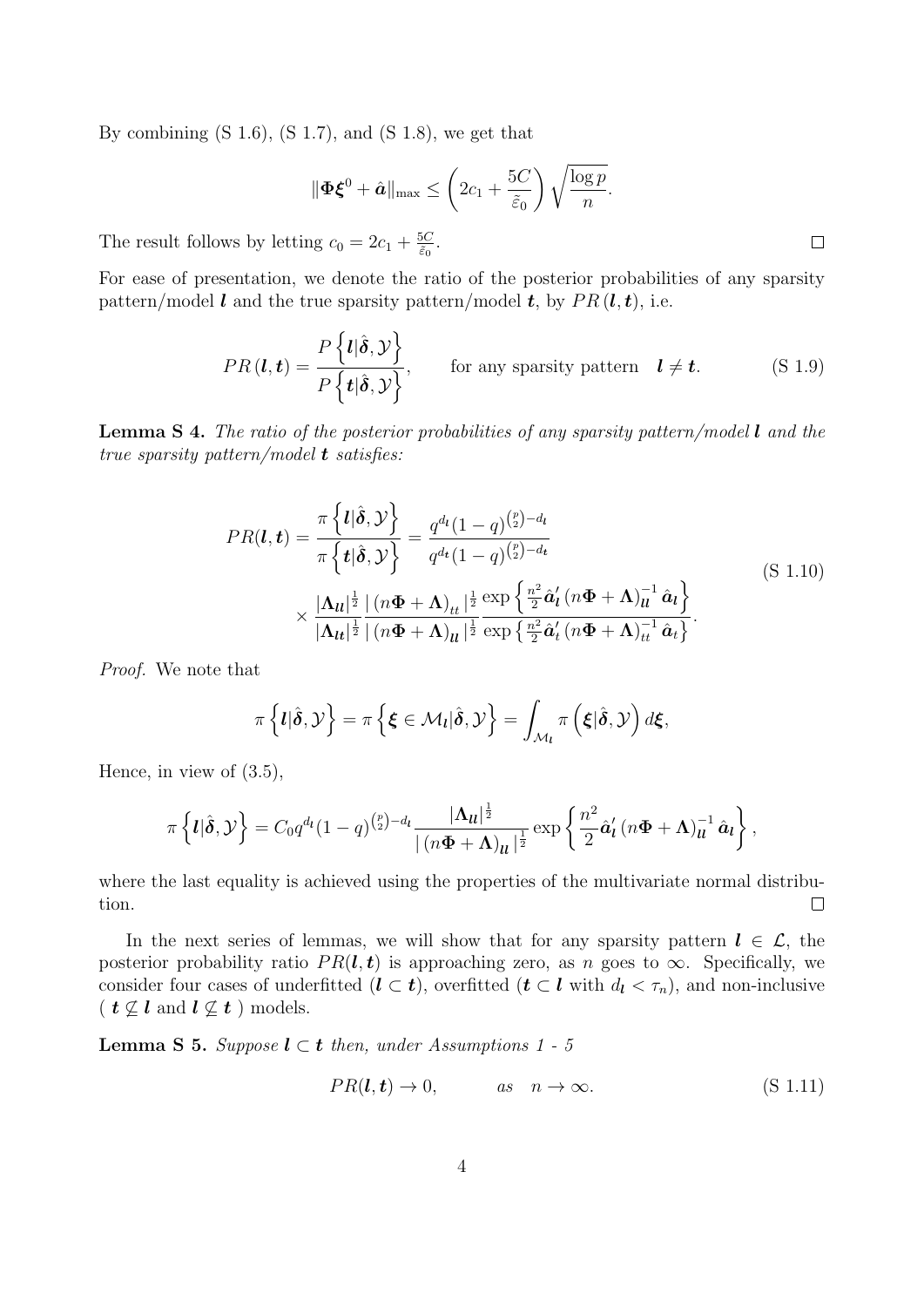*Proof.* By Assumption 2,  $d_t < \tau$ , hence  $d_l < d_t < \tau$ . Now,

$$
PR\left(\boldsymbol{l},\boldsymbol{t}\right) = \frac{\|\boldsymbol{\Lambda}_{\boldsymbol{u}}\|^{\frac{1}{2}}}{\|\boldsymbol{\Lambda}_{\boldsymbol{t}\boldsymbol{t}}\|^{\frac{1}{2}}} \left(\frac{q}{1-q}\right)^{d_{\boldsymbol{l}}-d_{\boldsymbol{t}}}\frac{\|\left(n\boldsymbol{\Phi}+\boldsymbol{\Lambda}\right)_{\boldsymbol{t}\boldsymbol{t}}\|^{\frac{1}{2}}}{\|\left(n\boldsymbol{\Phi}+\boldsymbol{\Lambda}\right)_{\boldsymbol{u}}\|^{\frac{1}{2}}} \frac{\exp\left\{\frac{n^{2}}{2}\hat{\boldsymbol{a}}'_{\boldsymbol{l}}\left(n\boldsymbol{\Phi}+\boldsymbol{\Lambda}\right)_{\boldsymbol{u}}^{-1}\hat{\boldsymbol{a}}_{\boldsymbol{l}}\right\}}{\|\left(n\boldsymbol{\Phi}+\boldsymbol{\Lambda}\right)_{\boldsymbol{u}}\|^{\frac{1}{2}}} \frac{\exp\left\{\frac{n^{2}}{2}\hat{\boldsymbol{a}}'_{\boldsymbol{l}}\left(n\boldsymbol{\Phi}+\boldsymbol{\Lambda}\right)_{\boldsymbol{u}}^{-1}\hat{\boldsymbol{a}}_{\boldsymbol{t}}\right\}}{\|\boldsymbol{\Lambda}_{\boldsymbol{t}\boldsymbol{t}}\|^{\frac{1}{2}}} \\ = \frac{\|\boldsymbol{\Lambda}_{\boldsymbol{u}}\|^{\frac{1}{2}}}{\|\boldsymbol{\Lambda}_{\boldsymbol{t}\boldsymbol{t}}\|^{\frac{1}{2}}} \left(\frac{q}{1-q}\right)^{d_{\boldsymbol{l}}-d_{\boldsymbol{t}}}\frac{\|\left(n\boldsymbol{\Phi}+\boldsymbol{\Lambda}\right)_{\boldsymbol{t}\boldsymbol{t}}\|^{\frac{1}{2}}}{\|\left(n\boldsymbol{\Phi}+\boldsymbol{\Lambda}\right)_{\boldsymbol{u}}\|^{\frac{1}{2}}} \\ \exp\left\{-\frac{n^{2}}{2}\left[\hat{\boldsymbol{a}}_{\boldsymbol{l}^{c}}-n\boldsymbol{\Phi}_{\boldsymbol{l}^{c}\boldsymbol{l}}\left(n\boldsymbol{\Phi}+\boldsymbol{\Lambda}\right)_{\boldsymbol{u}}^{-1}\hat{\boldsymbol{a}}_{\boldsymbol{l}}\right]'\left(n\boldsymbol{\Phi}+\boldsymbol{\Lambda}\right)_{\boldsymbol{t}\vert\boldsymbol{l}}^{-1}\left[\hat{\boldsymbol{a}}_{\boldsymbol{l}^{c}}-n\boldsymbol{\Phi}_{\boldsymbol{l}^{c}\boldsymbol{l}}\left(n\boldsymbol{\Phi}+\boldsymbol{\Lambda}\right)_{\boldsymbol{u}}^{-1}\hat{\boldsymbol{a}}_{\boldsymbol{l}}\right]\right\},
$$

where  $\mathbf{l}^c = \mathbf{t} \setminus \mathbf{l}$ . It follows that

$$
PR\left(\boldsymbol{l},\boldsymbol{t}\right) \leq \frac{\|\boldsymbol{\Lambda}_{\boldsymbol{u}}\|^{\frac{1}{2}}}{\|\boldsymbol{\Lambda}_{\boldsymbol{t}\boldsymbol{t}}\|^{\frac{1}{2}}}\left(\frac{q}{1-q}\right)^{d_{\boldsymbol{l}}-d_{\boldsymbol{t}}}\frac{\|\left(n\boldsymbol{\Phi}+\boldsymbol{\Lambda}\right)_{\boldsymbol{t}\boldsymbol{t}}\|^{\frac{1}{2}}}{\|\left(n\boldsymbol{\Phi}+\boldsymbol{\Lambda}\right)_{\boldsymbol{u}}\|^{\frac{1}{2}}}\exp\left\{-\frac{n^{2}\|\hat{\boldsymbol{a}}_{\boldsymbol{l}^{c}}-n\boldsymbol{\Phi}_{\boldsymbol{l}^{c}\boldsymbol{l}}\left(n\boldsymbol{\Phi}+\boldsymbol{\Lambda}\right)_{\boldsymbol{u}}^{-1}\hat{\boldsymbol{a}}_{\boldsymbol{t}}\|^2}{2\text{eig}_{max}\left(n\boldsymbol{\Phi}+\boldsymbol{\Lambda}\right)_{\boldsymbol{t}\boldsymbol{t}}}\right\},
$$

Now, by the triangular inequality,

<span id="page-25-0"></span>
$$
\|\hat{a}_{l^{c}} - n\Phi_{l^{c}l} (n\Phi + \Lambda)_{ll}^{-1} \hat{a}_{l} \| \n\geq \|a_{l^{c}} - n\Phi_{l^{c}l} (n\Phi + \Lambda)_{ll}^{-1} a_{l} \| \n- \|(\hat{a}_{l^{c}} - a_{l^{c}}) - n\Phi_{l^{c}l} (n\Phi + \Lambda)_{ll}^{-1} (\hat{a}_{l} - a_{l}) \| \n= \|(\pm \Phi \xi^{0} + a)_{l^{c}} - n\Phi_{l^{c}l} (n\Phi + \Lambda)_{ll}^{-1} (\pm \Phi \xi^{0} + a)_{l} \| \n- \|(\hat{a}_{l^{c}} - a_{l^{c}}) - n\Phi_{l^{c}l} (n\Phi + \Lambda)_{ll}^{-1} (\hat{a}_{l} - a_{l}) \| \n\geq \|(\Phi \xi^{0})_{l^{c}} - n\Phi_{l^{c}l} (n\Phi + \Lambda)_{ll}^{-1} (\Phi \xi^{0})_{l} \| \n- \|(\Phi \xi^{0} + a)_{l^{c}} - n\Phi_{l^{c}l} (n\Phi + \Lambda)_{ll}^{-1} (\Phi \xi^{0} + a)_{l} \| \n- \|(\hat{a}_{l^{c}} - a_{l^{c}}) - n\Phi_{l^{c}l} (n\Phi + \Lambda)_{ll}^{-1} (\hat{a}_{l} - a_{l}) \|.
$$
\n(S.1.12)

Now, by appropriately partitioning  $\pmb{\Phi}$ , we can write  $\left(\pmb{\Phi}\pmb{\xi}^0\right)_{\pmb{l}^c} = \pmb{\Phi}_{\pmb{l}^c\pmb{l}}\pmb{\xi}^0_{\pmb{l}} + \pmb{\Phi}_{\pmb{l}^c\pmb{l}^c}\pmb{\xi}^0_{\pmb{l}^c}$  $\small \begin{array}{l} {0} \ell ^{0} \end{array} \text{and} \ \big( \Phi \bm{\xi}^{0} \big)_{\bm{l}} =$  $\Phi_{ll}\xi^0_l + \Phi_{ll^c}\xi^0_{l^c}$  $_{l}^{\circ}$ . Hence, for large enough n,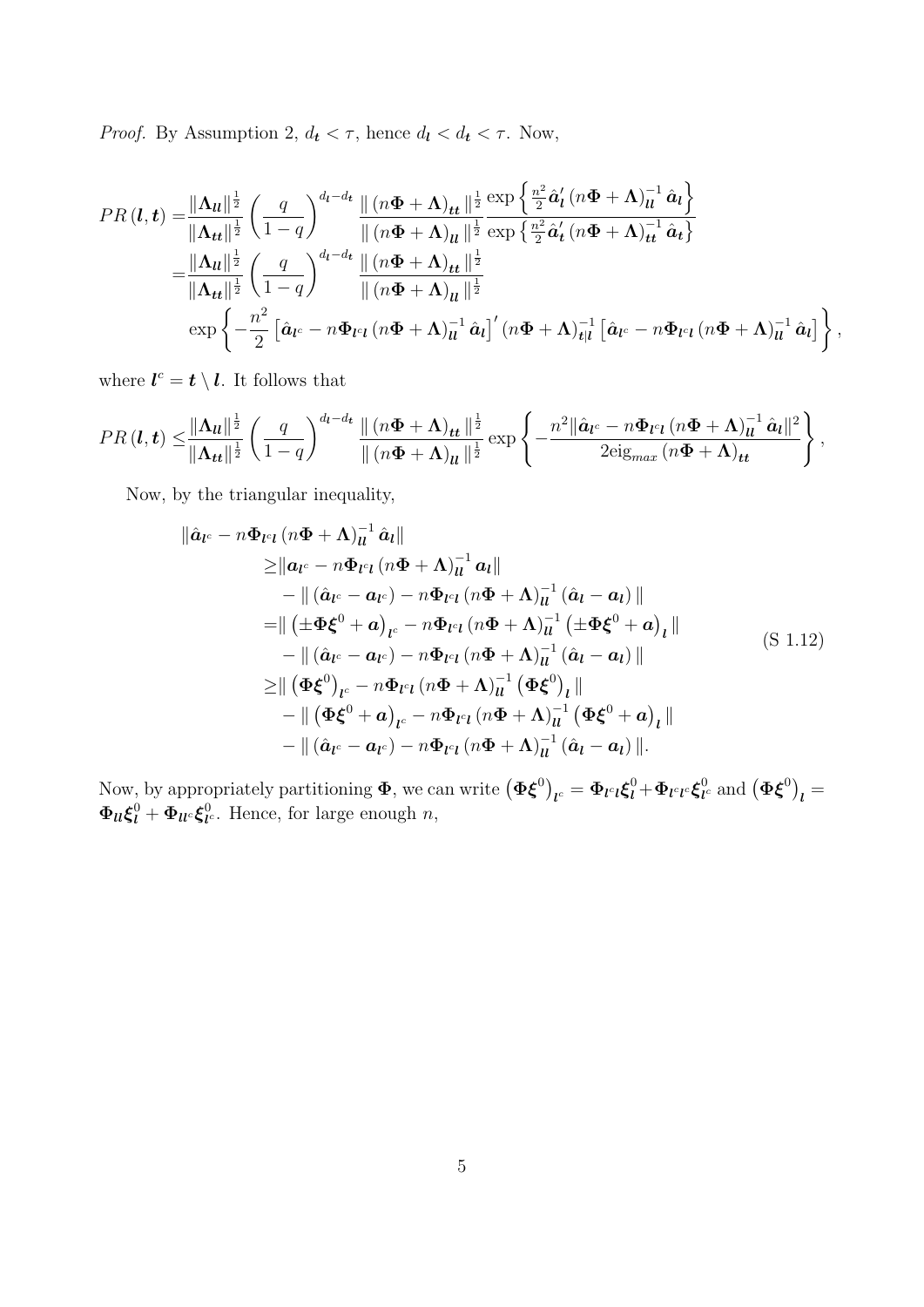<span id="page-26-0"></span>
$$
\begin{split}\n\| \left( \Phi \xi^{0} \right)_{l^{c}} - n \Phi_{l^{c}l} \left( n \Phi + \Lambda \right)_{ll}^{-1} \left( \Phi \xi^{0} \right)_{l} \|\n\leq \|\frac{1}{n} \left( n \Phi + \Lambda \right)_{tl} \xi_{l^{c}}^{0} - \Phi_{l^{c}l} \left( n \Phi + \Lambda \right)_{ll}^{-1} \Lambda_{ll} \xi_{l}^{0} \|\n\leq \|\frac{1}{n} \left( n \Phi + \Lambda \right)_{tl} \xi_{l^{c}}^{0} - \|\Phi_{l^{c}l} \left( n \Phi + \Lambda \right)_{ll}^{-1} \Lambda_{ll} \xi_{l}^{0} \|\n\leq \|\frac{1}{n} \left( n \Phi + \Lambda \right)_{tl} \xi_{l^{c}}^{0} - \frac{\text{eig}_{\min} \left( \Phi_{l^{c}l} \right) \|\Lambda_{ll} \xi_{l}^{0} \|\n\leq \|\frac{1}{n} \left( n \Phi + \Lambda \right)_{tl} \xi_{l^{c}}^{0} - \frac{2 \|\Lambda_{ll} \xi_{l^{c}}^{0} \|\|\Delta_{ll} \xi_{l}^{0} \|\n\leq \|\frac{1}{n} \left( n \Phi + \Lambda \right)_{tl} \xi_{l^{c}}^{0} \|\n\leq \frac{1}{2} \|\frac{1}{n} \left( n \Phi + \Lambda \right)_{tl} \xi_{l^{c}}^{0} \|\n\leq \frac{1}{2} \frac{1}{n} \text{eig}_{\min} \left( n \Phi + \Lambda \right)_{tt} s_{n} \sqrt{\left( d_{t} - d_{t} \right)}\n\leq \frac{1}{2} \frac{1}{n} \text{neig}_{\min} \left( \Phi \right)_{tt} s_{n} \sqrt{\left( d_{t} - d_{t} \right)}\n\leq \frac{3}{8} \tilde{\varepsilon}_{0} s_{n} \sqrt{\left( d_{t} - d_{t} \right)} \n\end{split} \tag{S 1.13}
$$

<span id="page-26-1"></span>Moving onto the second term in the right hand side of [\(S 1.12\)](#page-25-0),

$$
\| \left( \Phi \xi^{0} + \mathbf{a} \right)_{l^{c}} - n \Phi_{l^{c}l} \left( n \Phi + \Lambda \right)_{ll}^{-1} \left( \Phi \xi^{0} + \mathbf{a} \right)_{l} \|
$$
\n
$$
\leq \| \left( \Phi \xi^{0} + \mathbf{a} \right)_{l^{c}} \| + \| n \Phi_{l^{c}l} \left( n \Phi + \Lambda \right)_{ll}^{-1} \left( \Phi \xi^{0} + \mathbf{a} \right)_{l} \|
$$
\n
$$
\leq \| \left( \Phi \xi^{0} + \mathbf{a} \right)_{l^{c}} \| + \frac{n \text{eig}_{\text{max}} \left( \Phi_{l^{c}l} \right) \| \left( \Phi \xi^{0} + \mathbf{a} \right)_{l} \|}{\text{eig}_{\text{min}} \left( n \Phi + \Lambda \right)_{ll}} \right]
$$
\n
$$
\leq \| \left( \Phi \xi^{0} + \mathbf{a} \right)_{l^{c}} \| + \frac{2 \| \left( \Phi \xi^{0} + \mathbf{a} \right)_{l} \|}{\tilde{\varepsilon}_{0}^{2}}
$$
\n
$$
\leq c_{0} \sqrt{\frac{\log p}{n}} \left( \sqrt{d_{t} - d_{t}} + \frac{2 \sqrt{d_{t}}}{\tilde{\varepsilon}_{0}^{2}} \right), \tag{S 1.14}
$$

where the last equality was achieved by Lemma [S 3.](#page-23-0) Further, regarding the third term in the right hand side of [\(S 1.12\)](#page-25-0) we can express it as

<span id="page-26-2"></span>
$$
\| (\hat{\boldsymbol{a}}_{l^c} - \boldsymbol{a}_{l^c}) - n\boldsymbol{\Phi}_{l^c l} (n\boldsymbol{\Phi} + \boldsymbol{\Lambda})_{ll}^{-1} (\hat{\boldsymbol{a}}_l - \boldsymbol{a}_l) \| \leq \|\hat{\boldsymbol{a}}_{l^c} - \boldsymbol{a}_{l^c}\| + \frac{n \text{eig}_{\text{max}} (\boldsymbol{\Phi}_{l^c l}) \| (\hat{\boldsymbol{a}}_l - \boldsymbol{a}_l) \|}{\text{eig}_{\text{min}} (n\boldsymbol{\Phi} + \boldsymbol{\Lambda})_{ll}}
$$
  

$$
\leq \frac{3C}{\tilde{\varepsilon}_0} \sqrt{\frac{\log p}{n}} \left( \sqrt{d_t - d_l} + \frac{2\sqrt{d_l}}{\tilde{\varepsilon}_0^2} \right),
$$
(S 1.15)

Hence, by combining  $(S\ 1.12)$ ,  $(S\ 1.13)$ ,  $(S\ 1.14)$ , and  $(S\ 1.15)$ , for sufficiently large n, we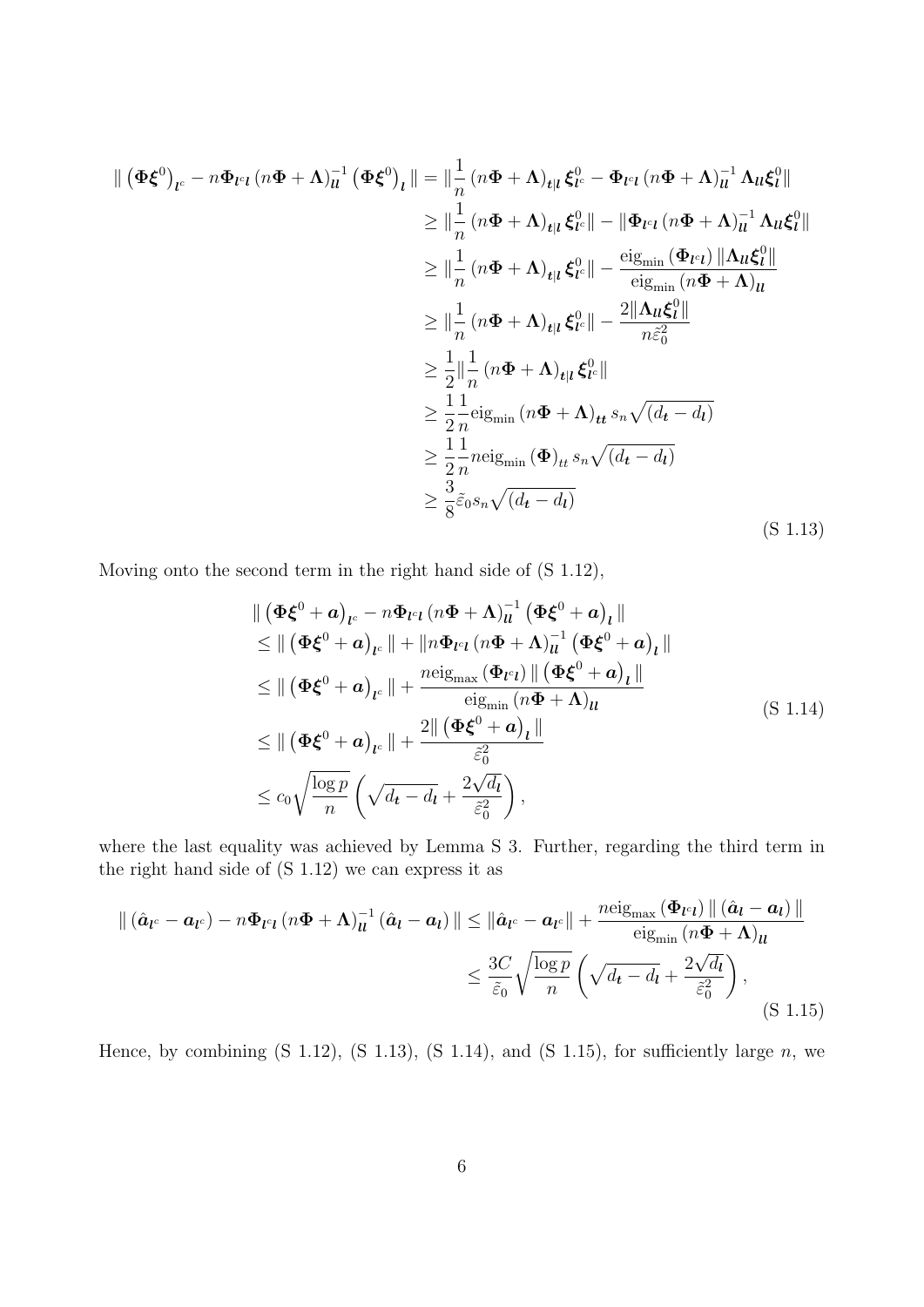have that

$$
\|\hat{\mathbf{a}}_{l^{c}} - n\Phi_{l^{c}l} (n\Phi + \Lambda)_{ll}^{-1} \hat{\mathbf{a}}_{l} \| \geq \frac{3}{8} \tilde{\varepsilon}_{0} s_{n} \sqrt{(d_{t} - d_{l})} \n- c_{0} \sqrt{\frac{\log p}{n}} \left( \sqrt{d_{t} - d_{l}} + \frac{2\sqrt{d_{l}}}{\tilde{\varepsilon}_{0}^{2}} \right) \n- \frac{3C}{\tilde{\varepsilon}_{0}} \sqrt{\frac{\log p}{n}} \left( \sqrt{d_{t} - d_{l}} + \frac{2\sqrt{d_{l}}}{\tilde{\varepsilon}_{0}^{2}} \right) \n\geq \frac{1}{2} \tilde{\varepsilon}_{0} s_{n} \sqrt{(d_{t} - d_{l})} \n- \left( c_{0} + \frac{3C}{\tilde{\varepsilon}_{0}} \right) \sqrt{\frac{\log p}{n}} \left( \sqrt{d_{t} - d_{l}} + \frac{2\sqrt{d_{l}}}{\tilde{\varepsilon}_{0}^{2}} \right) \n\geq \frac{1}{2} \tilde{\varepsilon}_{0} s_{n} - \left( c_{0} + \frac{3C}{\tilde{\varepsilon}_{0}} \right) \sqrt{\frac{\log p}{n}} \left( \frac{2\sqrt{d_{t}}}{\tilde{\varepsilon}_{0}^{2}} \right),
$$

in view of Assumption 5,  $\frac{\frac{3}{8}\tilde{\varepsilon}_{0}s_{n}}{\sqrt{1-\frac{3}{8}\tilde{\varepsilon}_{0}s_{n}}}$  $\frac{\frac{1}{8} \epsilon_0 s_n}{\left(c_0 + \frac{3C}{\tilde{\epsilon}_0}\right) \sqrt{\frac{\log p}{n}}}$  $\left(\frac{2\sqrt{d_t}}{\tilde{\varepsilon}_0^2}\right)$  $\overline{\wedge} \rightarrow \infty$ , as  $n \rightarrow \infty$ , hence, for all large n, we can write,

$$
\left\|\hat{\boldsymbol{a}}_{\boldsymbol{l}^c}-n\boldsymbol{\Phi}_{\boldsymbol{l}^c\boldsymbol{l}}\left(n\boldsymbol{\Phi}+\boldsymbol{\Lambda}\right)_{\boldsymbol{l}\boldsymbol{l}}^{-1}\hat{\boldsymbol{a}}_{\boldsymbol{l}}\right\|\geq\frac{1}{4}\tilde{\varepsilon}_0s_n
$$

Now, once again by Lemma [S 3](#page-23-0)

$$
PR(\mathbf{l}, \mathbf{t}) \leq \frac{\|\mathbf{\Lambda}_{\mathbf{l}}\|^{\frac{1}{2}}}{\|\mathbf{\Lambda}_{\mathbf{t}}\|^{\frac{1}{2}}} (2q)^{d_{\mathbf{l}} - d_{\mathbf{t}}} n^{\frac{d_{\mathbf{t}} - d_{\mathbf{l}}}{2}} \exp \left\{-\frac{n^2 \frac{1}{64} \tilde{\varepsilon}_0^2 s_n^2}{6n \tilde{\varepsilon}_0^{-1}}\right\}
$$
  
= 
$$
\frac{\|\mathbf{\Lambda}_{\mathbf{l}}\|^{\frac{1}{2}}}{\|\mathbf{\Lambda}_{\mathbf{t}}\|^{\frac{1}{2}}} 2^{d_{\mathbf{l}} - d_{\mathbf{t}}} \left(\frac{\sqrt{n}}{q} \exp \left\{-\frac{n \tilde{\varepsilon}_0^3 s_n^2}{384}\right\}\right)^{d_{\mathbf{t}} - d_{\mathbf{l}}}.
$$

Since the diagonal entries of  $\Lambda$  are uniformly bounded, it follows by Assumption [4](#page-12-3) that for large enough  $n$ 

$$
PR(\boldsymbol{l}, \boldsymbol{t}) \leq \frac{\|\boldsymbol{\Lambda}_{\boldsymbol{l}}\|^{\frac{1}{2}}}{\|\boldsymbol{\Lambda}_{\boldsymbol{t}}\|^{\frac{1}{2}}} 2^{d_{\boldsymbol{l}} - d_{\boldsymbol{t}}} \left(\frac{\sqrt{n}}{q} \exp\left\{-\log n - 2a_2 d_{\boldsymbol{t}} \log p\right\}\right)^{d_{\boldsymbol{t}} - d_{\boldsymbol{l}}}
$$

$$
= \frac{\|\boldsymbol{\Lambda}_{\boldsymbol{l}}\|^{\frac{1}{2}}}{\|\boldsymbol{\Lambda}_{\boldsymbol{t}}\|^{\frac{1}{2}}} 2^{d_{\boldsymbol{l}} - d_{\boldsymbol{t}}} \left(\frac{p^{-2a_2 d_{\boldsymbol{t}}}}{\sqrt{n}q}\right)^{d_{\boldsymbol{t}} - d_{\boldsymbol{l}}}
$$

$$
= \frac{\|\boldsymbol{\Lambda}_{\boldsymbol{l}}\|^{\frac{1}{2}}}{\|\boldsymbol{\Lambda}_{\boldsymbol{t}}\|^{\frac{1}{2}}} 2^{d_{\boldsymbol{l}} - d_{\boldsymbol{t}}} \left(\frac{p^{-a_2 d_{\boldsymbol{t}}}}{\sqrt{n}}\right)^{d_{\boldsymbol{t}} - d_{\boldsymbol{l}}}
$$

$$
= \left(\frac{2C_1 p^{-a_2 d_{\boldsymbol{t}}}}{\sqrt{n}}\right)^{d_{\boldsymbol{t}} - d_{\boldsymbol{l}}}
$$

where  $C_1$  is an appropriate constant.

<span id="page-27-0"></span>**Lemma S 6.** Suppose  $l \supset t$ , and  $d_l < \tau_n$  then, under Assumptions [1](#page-11-0) - [5](#page-12-1)

$$
PR(l, t) \rightarrow 0,
$$
 as  $n \rightarrow \infty.$ 

 $\Box$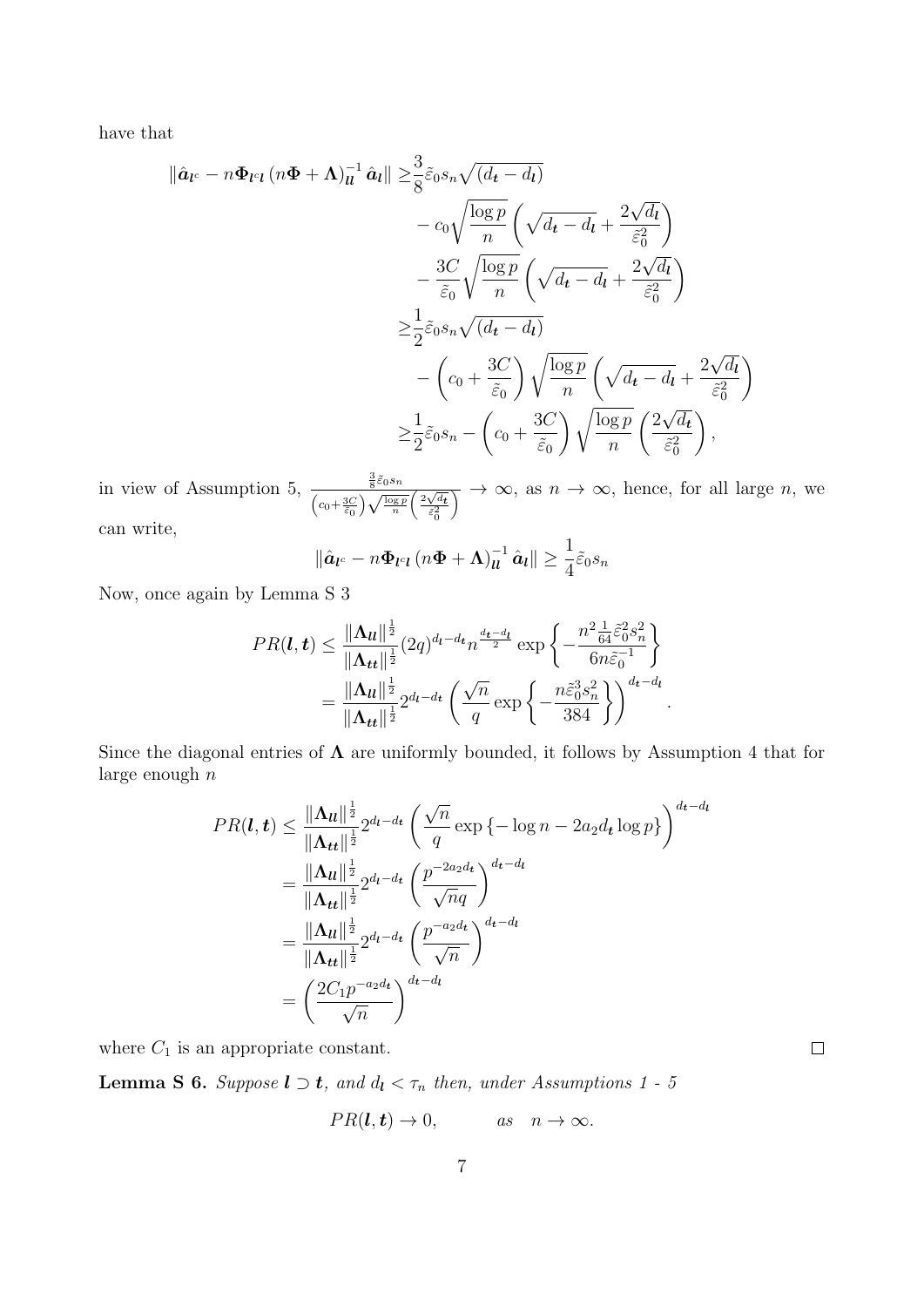Proof. In this case,

$$
PR(\boldsymbol{l},\boldsymbol{t}) = \frac{\|\boldsymbol{\Lambda}_{\boldsymbol{l}}\|^{\frac{1}{2}}}{\|\boldsymbol{\Lambda}_{\boldsymbol{t}\boldsymbol{t}}\|^{\frac{1}{2}}}\frac{(2q)^{d_{\boldsymbol{l}}-d_{\boldsymbol{t}}}}{\|(n\boldsymbol{\Phi}+\boldsymbol{\Lambda})_{\boldsymbol{l}|\boldsymbol{t}}\|^{\frac{1}{2}}} \exp\left\{\frac{n^2}{2}\hat{\boldsymbol{a}}_{\boldsymbol{l}}'(n\boldsymbol{\Phi}+\boldsymbol{\Lambda})_{\boldsymbol{l}}^{-1}\hat{\boldsymbol{a}}_{\boldsymbol{l}} - \frac{n^2}{2}\hat{\boldsymbol{a}}_{\boldsymbol{t}}'(n\boldsymbol{\Phi}+\boldsymbol{\Lambda})_{\boldsymbol{t}\boldsymbol{t}}^{-1}\hat{\boldsymbol{a}}_{\boldsymbol{t}}\right\}.
$$

Using the fact that  $\xi_{l\setminus t}^0 = 0$ , we get

$$
\begin{split}\n& \left[ (n\Phi + \Lambda)_{ll} \xi_l^0 + n\hat{a}_l \right]' (n\Phi + \Lambda)_{ll}^{-1} \left[ (n\Phi + \Lambda)_{ll} \xi_l^0 + n\hat{a}_l \right] - n^2 \hat{a}'_l (n\Phi + \Lambda)_{ll}^{-1} \hat{a}_l \\
&= 2n \left( \xi_l^0 \right)' \hat{a}_l + \left( \xi_l^0 \right)' (n\Phi + \Lambda)_{ll} \left( \xi_l^0 \right) \\
&= 2n \left( \xi_l^0 \right)' \hat{a}_t + \left( \xi_l^0 \right)' (n\Phi + \Lambda)_{tt} \left( \xi_l^0 \right) \\
&= \left[ (n\Phi + \Lambda)_{tt} \xi_t^0 + n\hat{a}_t \right]' (n\Phi + \Lambda)_{tt}^{-1} \left[ (n\Phi + \Lambda)_{tt} \xi_t^0 + n\hat{a}_t \right] - n^2 \hat{a}'_t (n\Phi + \Lambda)_{tt}^{-1} \hat{a}_t \\
&\geq -n^2 \hat{a}'_t (n\Phi + \Lambda)_{tt}^{-1} \hat{a}_t.\n\end{split}
$$

It follows that

$$
PR(\boldsymbol{l},\boldsymbol{t}) \leq \frac{\|\boldsymbol{\Lambda}_{\boldsymbol{l}}\|^{\frac{1}{2}}}{\|\boldsymbol{\Lambda}_{\boldsymbol{t}\boldsymbol{t}}\|^{\frac{1}{2}}}\frac{(2q)^{d_{\boldsymbol{l}}-d_{\boldsymbol{t}}}}{\|(n\boldsymbol{\Phi}+\boldsymbol{\Lambda})_{\boldsymbol{l}|\boldsymbol{t}}\|^{\frac{1}{2}}} \exp\left\{\frac{1}{2}\left[(n\boldsymbol{\Phi}+\boldsymbol{\Lambda})_{\boldsymbol{l}\boldsymbol{l}}\boldsymbol{\xi}_{\boldsymbol{l}}^{0}+n\hat{\boldsymbol{a}}_{\boldsymbol{l}}\right]'\left(n\boldsymbol{\Phi}+\boldsymbol{\Lambda}\right)_{\boldsymbol{l}\boldsymbol{l}}^{-1}\left[(n\boldsymbol{\Phi}+\boldsymbol{\Lambda})_{\boldsymbol{l}\boldsymbol{l}}\boldsymbol{\xi}_{\boldsymbol{l}}^{0}+n\hat{\boldsymbol{a}}_{\boldsymbol{l}}\right]\right\}.
$$

Now, we note by Lemma [S 3](#page-23-0) that each entry of

$$
(n\boldsymbol{\Phi} + \boldsymbol{\Lambda})_{ll}\boldsymbol{\xi}_l^0 + n\hat{\boldsymbol{a}}_l = n\left(\boldsymbol{\Phi}\boldsymbol{\xi}^0 + \boldsymbol{a}\right)_l + \boldsymbol{\Lambda}_{ll}\boldsymbol{\xi}_l^0, +n\left(\hat{\boldsymbol{a}} - \boldsymbol{a}\right)_l
$$

is smaller in absolute value than

$$
nc_0\sqrt{\frac{\log p}{n}} + \frac{\|\mathbf{\Lambda}\|_{\max}}{\tilde{\varepsilon}_0} + \frac{3C}{\tilde{\varepsilon}_0}\sqrt{\frac{\log p}{n}} \le \frac{3nc_0}{2}\sqrt{\frac{\log p}{n}},
$$

hence, by Lemma [S 2,](#page-22-0)

$$
\left[ (n\Phi + \Lambda)_{ll} \xi_l^0 + n\hat{a}_l \right]' (n\Phi + \Lambda)_{ll}^{-1} \left[ (n\Phi + \Lambda)_{ll} \xi_l^0 + n\hat{a}_l \right]
$$
  

$$
\leq \frac{1}{n\tilde{\varepsilon}_0} d_l \frac{4n^2 c_0^2 \log p}{n} = \frac{4c_0^2 d_l \log p}{\tilde{\varepsilon}_0}.
$$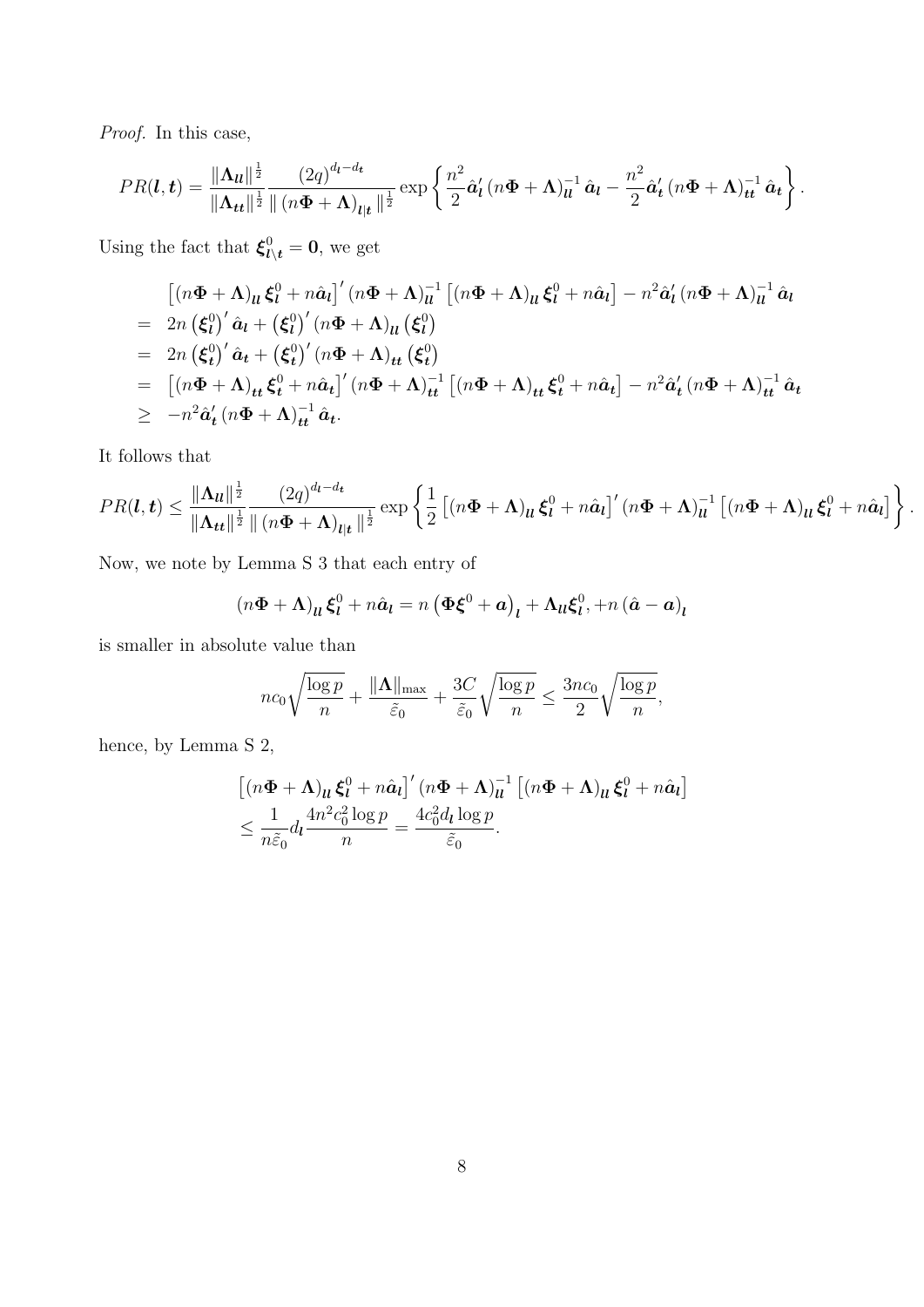Hence,

$$
PR(\boldsymbol{l}, \boldsymbol{t}) \leq \frac{\|\Lambda_{\boldsymbol{u}}\|_{2}^{\frac{1}{2}} (2q)^{d_{\boldsymbol{l}} - d_{\boldsymbol{t}}}}{\|\Lambda_{\boldsymbol{t}}\|_{2}^{\frac{1}{2}} \frac{(2q)^{d_{\boldsymbol{l}} - d_{\boldsymbol{t}}}}{(2q)^{\frac{d_{\boldsymbol{l}} - d_{\boldsymbol{t}}}{2}}}\exp\left\{\frac{2c_{0}^{2}d_{\boldsymbol{l}} \log p}{\tilde{\varepsilon}_{0}}\right\}
$$
\n
$$
= \frac{2^{d_{\boldsymbol{l}} - d_{\boldsymbol{t}}}\|\Lambda_{\boldsymbol{u}}\|_{2}^{\frac{1}{2}} q^{d_{\boldsymbol{l}} - d_{\boldsymbol{t}}} p^{\frac{2c_{0}^{2}d_{\boldsymbol{l}}}{\tilde{\varepsilon}_{0}}}}{\|\Lambda_{\boldsymbol{t}}\|_{2}^{\frac{1}{2}} \frac{(n\tilde{\varepsilon}_{0})}{2} \frac{d_{\boldsymbol{l}} - d_{\boldsymbol{t}}}{2}} p^{-a_{2}d_{\boldsymbol{t}}(d_{\boldsymbol{l}} - d_{\boldsymbol{t}}) + a_{2}d_{\boldsymbol{l}}/4}
$$
\n
$$
= \frac{2^{d_{\boldsymbol{l}} - d_{\boldsymbol{t}}}\|\Lambda_{\boldsymbol{u}}\|_{2}^{\frac{1}{2}} \left(\frac{n\tilde{\varepsilon}_{0}}{2}\right)^{\frac{d_{\boldsymbol{l}} - d_{\boldsymbol{t}}}{2}}}{\|\Lambda_{\boldsymbol{t}}\|_{2}^{\frac{1}{2}} \left(\frac{n\tilde{\varepsilon}_{0}}{2}\right)^{\frac{d_{\boldsymbol{l}} - d_{\boldsymbol{t}}}{2}} \left(p^{-a_{2}d_{\boldsymbol{t}} + a_{2} \frac{d_{\boldsymbol{l}}}{4(d_{\boldsymbol{l}} - d_{\boldsymbol{t}})}\right)^{d_{\boldsymbol{l}} - d_{\boldsymbol{t}}}}
$$
\n
$$
= \frac{2^{d_{\boldsymbol{l}} - d_{\boldsymbol{t}}}\|\Lambda_{\boldsymbol{u}}\|_{2}^{\frac{1}{2}}}{\|\Lambda_{\boldsymbol{t}}\|_{2}^{\frac{1}{2}} \left(\frac{n\tilde{\varepsilon}_{0}}{2}\right)^{\frac{d_{\boldsymbol{l}} - d_{\boldsymbol{t}}}{2}} \left(p^{-a_{2}d_{\boldsymbol{t}}
$$

for an appropriate constant  $C_2$ .

<span id="page-29-1"></span>**Lemma S 7.** Let  $l \in \mathcal{L}$  such that  $l \not\subset t$ ,  $t \not\subset l$ ,  $l \neq t$  and  $d_l \leq \tau_n$ , then under Assumptions [1](#page-11-0) - [5](#page-12-1) for sufficiently large n,

$$
PR(l, t) \rightarrow 0,
$$
 as  $n \rightarrow \infty.$ 

Proof. By using the formula for the inverse of a partitioned matrix, it can be shown that

<span id="page-29-0"></span>
$$
\begin{pmatrix} \mathbf{x}'_1 & \mathbf{x}'_2 \end{pmatrix} \begin{pmatrix} \mathbf{A}_{11} & \mathbf{A}_{12} \\ \mathbf{A}'_{12} & \mathbf{A}_{22} \end{pmatrix}^{-1} \begin{pmatrix} \mathbf{x}_1 \\ \mathbf{x}_2 \end{pmatrix} - \mathbf{x}'_1 \mathbf{A}_{11}^{-1} \mathbf{x}_1 = \left( \mathbf{x}_2 - \mathbf{A}'_{12} \mathbf{A}_{11}^{-1} \mathbf{x}_1 \right)' \mathbf{F}^{-1} \left( \mathbf{x}_2 - \mathbf{A}'_{12} \mathbf{A}_{11}^{-1} \mathbf{x}_1 \right) \ge 0, \tag{S 1.17}
$$

where  $\mathbf{F} = \mathbf{A}_{22} - \mathbf{A}_{12}' \mathbf{A}_{11}^{-1} \mathbf{A}_{12}$ .

Suppose *l* is such that  $d_l > d_t$ . Let  $\tilde{l}$  denote the union of *l* and *t*. Then  $\tilde{l} \supset t$  and

$$
d_{\tilde{l}} \leq d_{\boldsymbol{l}} + d_{\boldsymbol{t}} \leq \tau_n + d_{\boldsymbol{t}}.
$$

As in the proof of Lemma [S 6,](#page-27-0) using the fact  $\xi_{\tilde{l}\setminus t} = 0$  and [\(S 1.17\)](#page-29-0), we get that

$$
n^2 \hat{a}'_l (n\Phi + \Lambda)_{ll}^{-1} \hat{a}_l - n^2 \hat{a}'_l (n\Phi + \Lambda)_{tt}^{-1} \hat{a}_t
$$
  
\n
$$
\leq n^2 \hat{a}'_l (n\Phi + \Lambda)_{ll}^{-1} \hat{a}_l - n^2 \hat{a}'_l (n\Phi + \Lambda)_{tt}^{-1} \hat{a}_t
$$
  
\n
$$
\leq [(n\Phi + \Lambda)_{ll} \xi_l^0 + n\hat{a}_l]'(n\Phi + \Lambda)_{ll}^{-1} [(n\Phi + \Lambda)_{ll} \xi_l^0 + n\hat{a}_l] -
$$
  
\n
$$
[(n\Phi + \Lambda)_{tt} \xi_l^0 + n\hat{a}_t]' (n\Phi + \Lambda)_{tt}^{-1} [(n\Phi + \Lambda)_{tt} \xi_l^0 + n\hat{a}_t]
$$
  
\n
$$
\leq \frac{4c_0^2 d_l \log p}{\tilde{\varepsilon}_0} \leq \frac{4c_0^2 (d_l + d_t) \log p}{\tilde{\varepsilon}_0}
$$

 $\Box$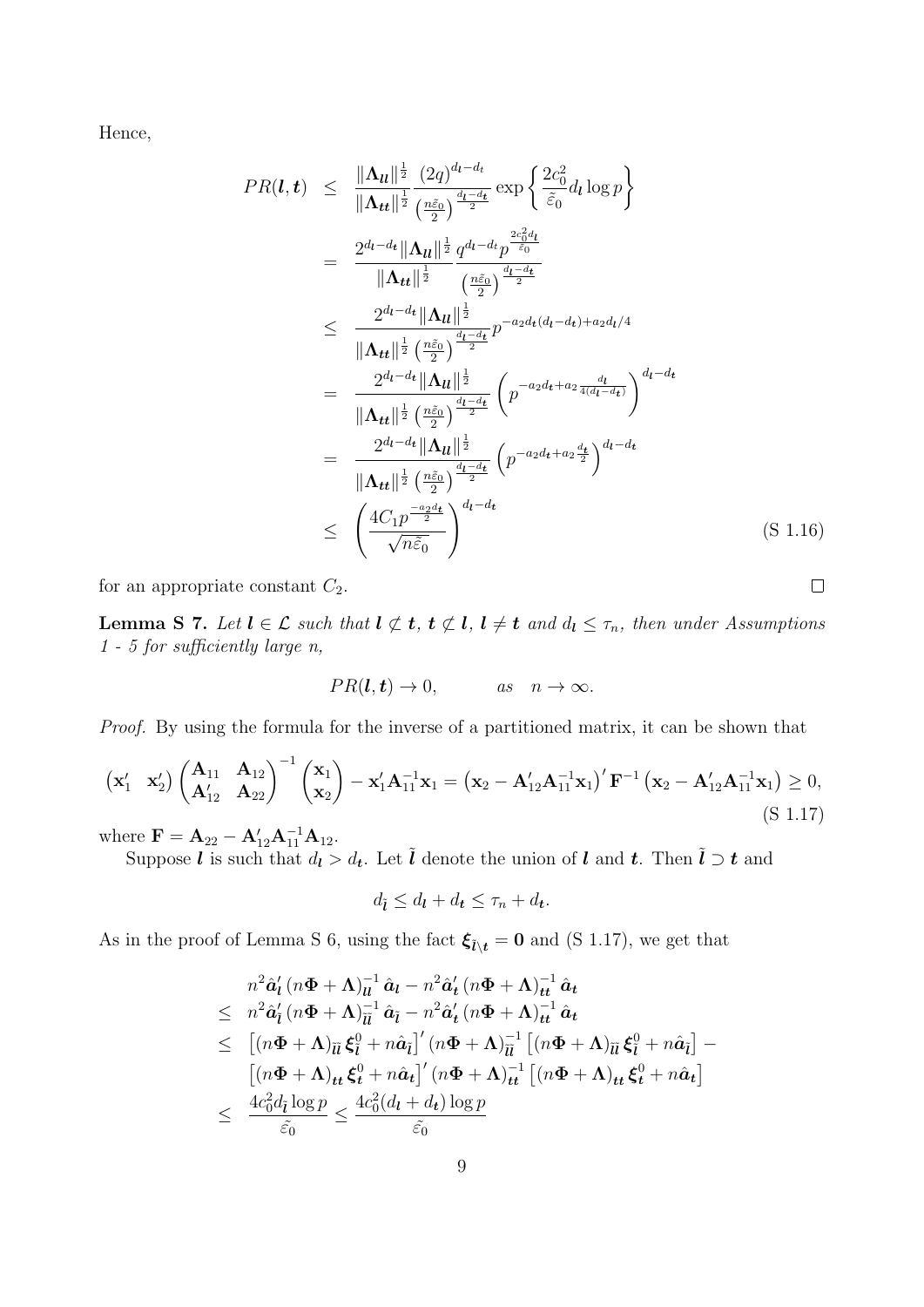It follows that

$$
PR(\boldsymbol{l}, \boldsymbol{t}) \leq \frac{\|\Lambda_{\boldsymbol{u}}\|^{\frac{1}{2}}}{\|\Lambda_{\boldsymbol{t}\boldsymbol{t}}\|^{\frac{1}{2}}}\frac{(2q)^{d_{\boldsymbol{l}}-d_{\boldsymbol{t}}}}{\binom{\frac{a\bar{c}_{0}}{2}}{2}}\exp\left\{\frac{2c_{0}^{2}}{\tilde{c}_{0}}(d_{\boldsymbol{l}}+d_{\boldsymbol{t}})\log p\right\}
$$
\n
$$
= \frac{2^{d_{\boldsymbol{l}}-d_{\boldsymbol{t}}}\|\Lambda_{\boldsymbol{u}}\|^{\frac{1}{2}}}{\|\Lambda_{\boldsymbol{t}\boldsymbol{t}}\|^{\frac{1}{2}}}\frac{q^{d_{\boldsymbol{l}}-d_{\boldsymbol{t}}}}{\binom{\frac{a\bar{c}_{0}}{2}}{\frac{d_{\boldsymbol{l}}-d_{\boldsymbol{t}}}{2}}}}{\|\Lambda_{\boldsymbol{t}\boldsymbol{t}}\|^{\frac{1}{2}}}\left(\frac{n\tilde{c}_{0}}{2}\right)^{\frac{d_{\boldsymbol{l}}-d_{\boldsymbol{t}}}{2}}}{\|\Lambda_{\boldsymbol{t}\boldsymbol{t}}\|^{\frac{1}{2}}}\frac{\left(n\tilde{c}_{0}\right)^{\frac{d_{\boldsymbol{l}}-d_{\boldsymbol{t}}}{2}}}{\binom{\frac{d_{\boldsymbol{l}}-d_{\boldsymbol{t}}}{2}d_{\boldsymbol{l}}+a_{2}\frac{d_{\boldsymbol{l}}+d_{\boldsymbol{t}}}{4(d_{\boldsymbol{l}}-d_{\boldsymbol{t}})}}}{\|\Lambda_{\boldsymbol{t}\boldsymbol{t}}\|^{\frac{1}{2}}}\frac{\left(n\tilde{c}_{0}\right)^{\frac{d_{\boldsymbol{l}}-d_{\boldsymbol{t}}}{2}}}{\binom{\frac{d_{\boldsymbol{l}}-d_{\boldsymbol{t}}}{2}d_{\boldsymbol{l}}+a_{2}\frac{3d_{\boldsymbol{t}}}{4}}{4}\right)^{d_{\boldsymbol{l}}-d_{\boldsymbol{t}}}}}{\|\Lambda_{\boldsymbol{t}\boldsymbol{t}}\|^{\frac{1}{2}}}\frac{\left(n\tilde{c}_{0}\right)^{\frac{d_{\boldsymbol{l}}-d_{\boldsymbol{t}}}{2}}}{\left(n\tilde{c}_{0}\right)^{\frac{d_{\boldsymbol{l}}-d_{\boldsymbol{t}}}{2}}}\left(n^{-a_{2}d_{\boldsymbol{t}}+a_{2}\frac{3d_{\boldsymbol{t}}}{
$$

.

where  $C_2$  is as in the proof of Lemma [S 6.](#page-27-0) Let  $D(l, t)$  denotes the total number of disagreements between **l** and **t**. Note that if  $d_l > d_t$ , then

$$
D(\boldsymbol{l}, \boldsymbol{t}) \leq 2d_{\boldsymbol{t}}(d_{\boldsymbol{l}} - d_{\boldsymbol{t}}).
$$

Hence

$$
PR(\boldsymbol{l}, \boldsymbol{t}) \le \left(\frac{4C_2 p^{\frac{-a_2}{8}}}{\sqrt{n\tilde{\varepsilon}_0}}\right)^{D(\boldsymbol{l}, \boldsymbol{t})}
$$

Suppose *l* is such that  $d_l \leq d_t$ . Note that

$$
\hat{a}'_l (n\Phi + \Lambda)_{ll}^{-1} \hat{a}_l - \hat{a}'_t (n\Phi + \Lambda)_{tt}^{-1} \hat{a}_t
$$
\n
$$
= \hat{a}'_l ( (n\Phi + \Lambda)_{ll}^{-1} - (n\Phi)_{ll}^{-1} ) \hat{a}_l - \hat{a}'_t ( (n\Phi + \Lambda)_{tt}^{-1} - (n\Phi)_{tt}^{-1} ) \hat{a}_t +
$$
\n
$$
\frac{1}{n} \hat{a}'_l (\Phi)_{ll}^{-1} \hat{a}_l - \frac{1}{n} \hat{a}'_t (\Phi)_{tt}^{-1} \hat{a}_t
$$
\n
$$
= O\left(\frac{d_t}{n^2}\right) + \frac{1}{n} \hat{a}'_l (\Phi)_{ll}^{-1} \hat{a}_l - \frac{1}{n} \hat{a}'_t (\Phi)_{tt}^{-1} \hat{a}_t
$$

and by Lemma [S 3](#page-23-0)

$$
\left(\Phi\xi^{0}+\hat{a}\right)_{l}^{\prime}\left(\Phi\right)_{ll}^{-1}\left(\Phi\xi^{0}+\hat{a}\right)_{l}+\left(\Phi\xi^{0}+\hat{a}\right)_{t}^{\prime}\left(\Phi\right)_{tt}^{-1}\left(\Phi\xi^{0}+\hat{a}\right)_{t}=O\left(\frac{d_{t}\log p}{n}\right)
$$

on  $C_{1,n}$ . Let  $\mathbf{l}^c$  denote the sparsity pattern which has a zero/one whenever the corresponding entry in *l* is one/zero. Using  $\xi_t^0$  $t_c = 0$  and Lemma [S 2,](#page-22-0) it follows that

$$
\begin{array}{lll} & \left(\Phi \xi^0\right)_l' \left(\Phi\right)_{ll}^{-1} \left(\Phi \xi^0\right)_l - \left(\Phi \xi^0\right)_t' \left(\Phi\right)_{tt}^{-1} \left(\Phi \xi^0\right)_t \\ = & \left.\xi_l^{0'}\Phi_{ll}\xi_l^0 + \xi_l^{0'}\Phi_{ll^c}\xi_{l^c}^0 + \xi_{l^c}^{0'}\Phi_{l^c l}\Phi_{ll}^{-1}\Phi_{ll^c}\xi_{l^c}^0 - \xi_l^{0'}\Phi_{tt}\xi_t^0 \right. \\ = & \left.\xi^{0'}\Phi \xi^0 - \xi^{0'}\Phi \xi^0 - \xi_{l^c}^{0'} \left(\Phi_{l^c l^c} - \Phi_{l^c l}\Phi_{ll}^{-1}\Phi_{ll^c}\right)\xi_{l^c}^0 \right. \\ \le & \left.-\frac{3d_{t\cap l^c}\tilde{\varepsilon}_0s_n^2}{4,}\right. \end{array}
$$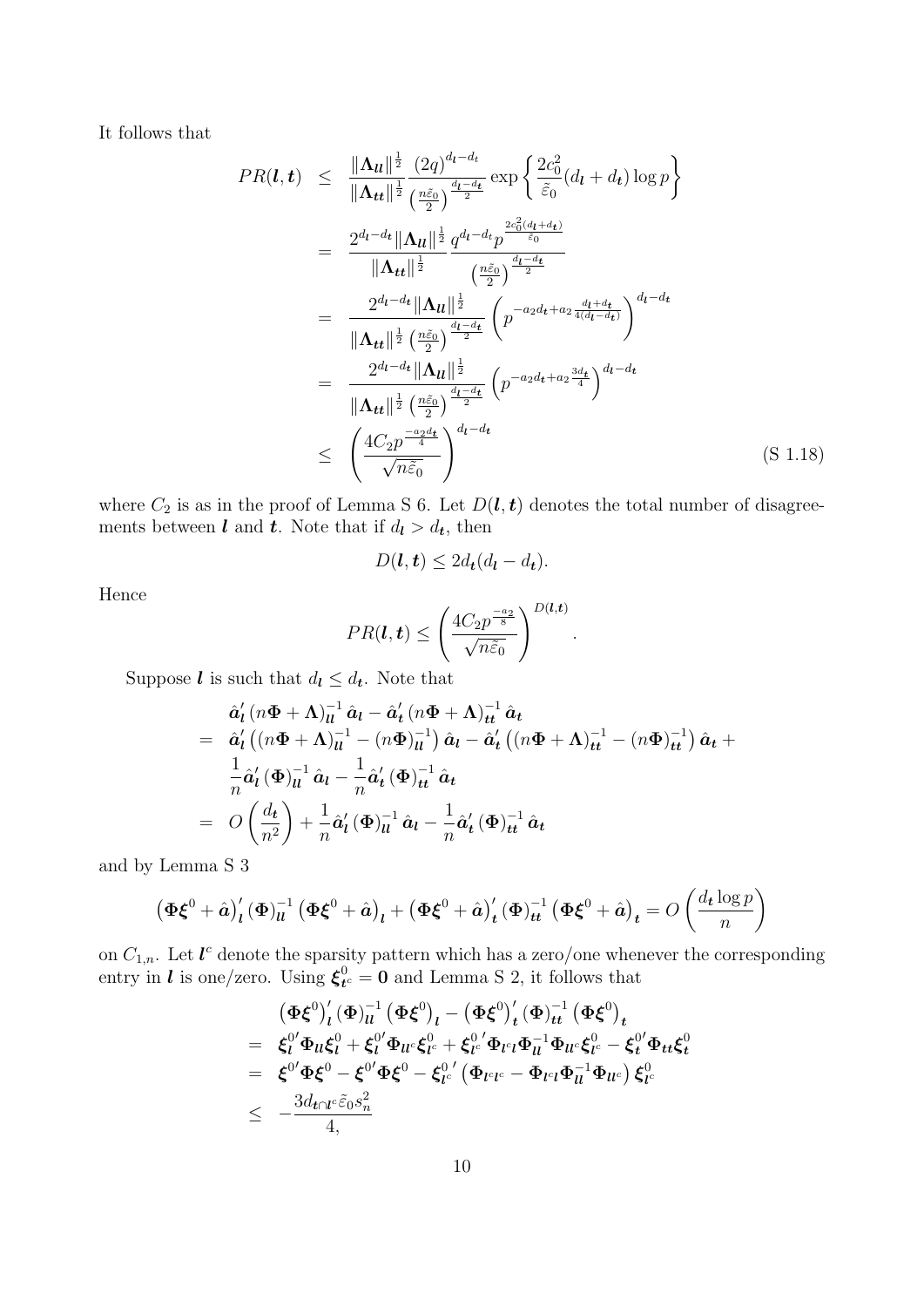since exactly  $d_{t\cap l^c}$  entries in  $\xi_{l'}^0$  $l_l^0$  are non-zero. Since  $d_{t\cap l^c} \geq d_t - d_l$  and  $D(l, t) \leq 2d_t$  similar arguments to those at the end of Lemma [S 5](#page-24-0) can be used to obtain

$$
PR(\boldsymbol{l},\boldsymbol{t}) \leq \left(\frac{2C_1p^{-a_2d_t}}{\sqrt{n}}\right)^{d_{\boldsymbol{t}\cap\boldsymbol{l}^c}} \leq \left(\frac{2C_1p^{-a_2/2}}{\sqrt{n}}\right)^{D(\boldsymbol{l},\boldsymbol{t})}.
$$

It follows by Lemmas [S 5,](#page-24-0) [S 6](#page-27-0) and [S 7](#page-29-1) that for every  $l \neq t$  with  $d_l \leq \tau_n$ ,

$$
PR(\boldsymbol{l}, \boldsymbol{t}) \le f_n^{D(\boldsymbol{l}, \boldsymbol{t})}
$$

where

$$
f_n = \max \left\{ \left( \frac{2C_1 p^{-a_2/2}}{\sqrt{n}} \right), \left( \frac{4C_2 p^{\frac{-a_2}{8}}}{\sqrt{n \tilde{\varepsilon}_0}} \right) \right\}.
$$

The first part of Theorem [1](#page-12-0) a is straightforward application of Lemmas [S 5,](#page-24-0) [S 6,](#page-27-0) and [S](#page-29-1) [7.](#page-29-1) Note that  $a_2 \geq 16$ , which implies  $p^2 f_n \to 0$  as  $n \to \infty$ . It follows that

$$
\frac{1-P\left\{\boldsymbol{\xi}\in\mathcal{M}_{t}|\hat{\boldsymbol{\delta}},\mathcal{Y}\right\}}{P\left\{\boldsymbol{\xi}\in\mathcal{M}_{t}|\hat{\boldsymbol{\delta}},\mathcal{Y}\right\}}=\sum_{l\neq t}PR(l,t)
$$
\n
$$
=\sum_{l\neq t}\sum_{j=1}^{\binom{p}{2}}PR(l,t)I_{\{D(l,t)=j\}}
$$
\n
$$
\leq \sum_{j=1}^{\binom{p}{2}}\binom{\binom{p}{2}}{j}f_{n}^{j}
$$
\n
$$
\leq \sum_{j=1}^{\binom{p}{2}}\binom{p}{2}^{j}f_{n}^{j}
$$
\n
$$
\leq \sum_{j=1}^{p^{2}}\binom{p}{2}^{j}f_{n}^{j}
$$
\n
$$
\leq \frac{p^{2}}{1-p^{2}}f_{n}^{j} \to 0 \text{ as } n \to \infty.
$$
\n(S 1.19)

on  $C_{1,n}$ . Since  $\mathbb{P}_0(C_{1,n}) \to 1$  as  $n \to \infty$ , we get that

$$
\pi\left\{\boldsymbol{t}|\hat{\boldsymbol{\delta}},\mathcal{Y}\right\}\xrightarrow{\mathbb{P}_{0}}1,\qquad\text{as}\quad n\to\infty.
$$

We now prove the second part of Theorem [1.](#page-12-0) For every pair  $(j, k)$ , let  $\pi_{jk}$  denote the posterior probability that  $\omega_{jk}$  is non-zero. Note that

$$
\pi_{jk} \geq \pi \left\{ \boldsymbol{t} | \hat{\boldsymbol{\delta}}, \mathcal{Y} \right\}
$$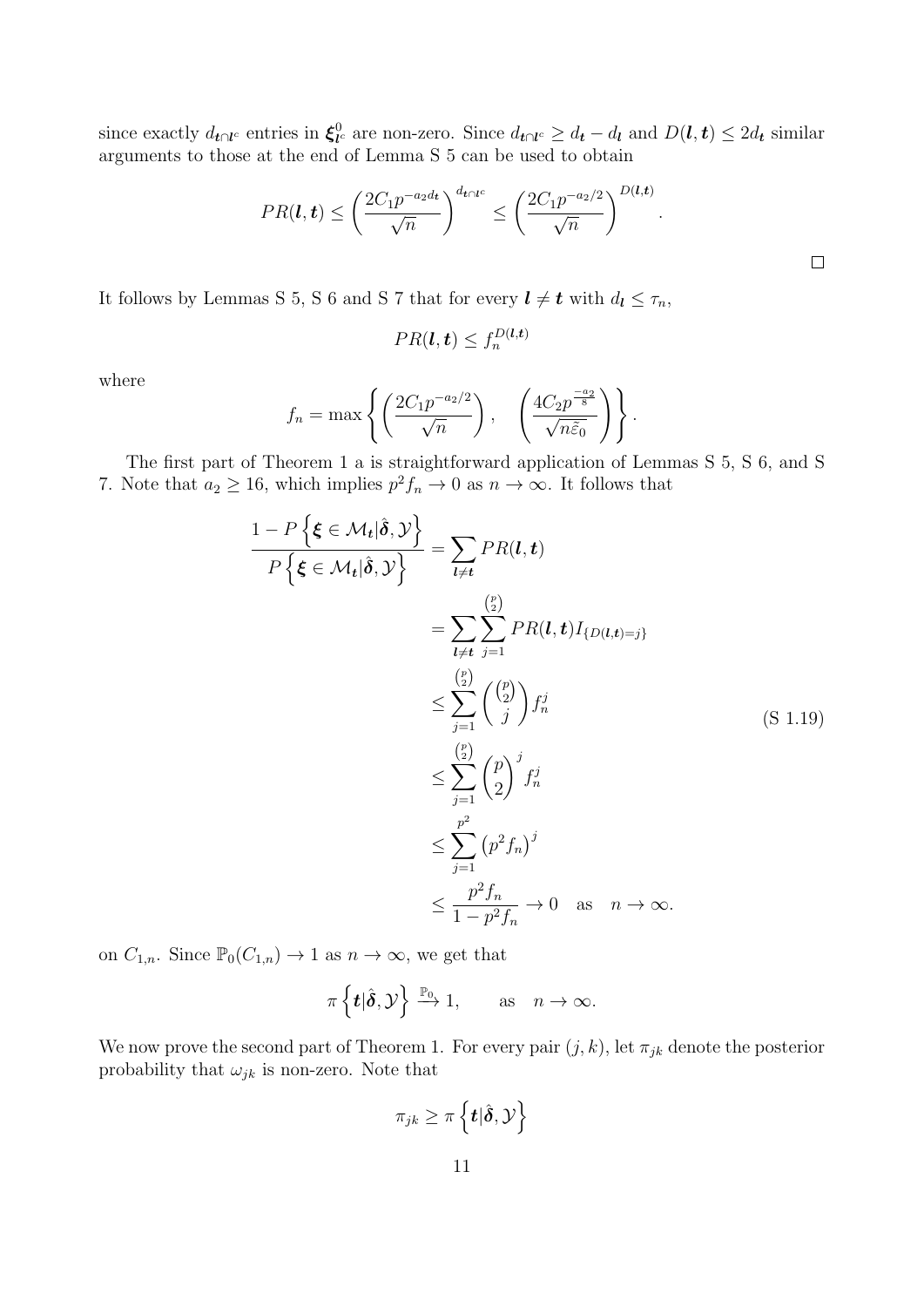for  $(j, k) \in E^0$ , and

$$
\pi_{jk} \leq 1 - \pi \left\{ \boldsymbol{t} | \hat{\boldsymbol{\delta}}, \mathcal{Y} \right\}
$$

for  $(j, k) \notin E^0$ . It follows by the first part of Theorem [1](#page-12-0) that

$$
\mathbb{P}_0\left(\hat{\boldsymbol{l}}_{v,BSSC}=\boldsymbol{t}\right) = \mathbb{P}_0\left(\left\{\cap_{(j,k):(j,k)\in E^0}\{\pi_{jk}\geq v\}\right\}\cap \left\{\cap_{(j,k):(j,k)\notin E^0}\{\pi_{jk}< v\}\right\}\right) \geq \mathbb{P}_0\left(\pi\left\{\boldsymbol{t}|\hat{\boldsymbol{\delta}},\mathcal{Y}\right\}\geq \max\left(v,1-\frac{v}{2}\right)\right)\to 1 \text{ as } n\to\infty.
$$

### S 2 Appendix B: Proofs of Lemmas 1 and 2

#### Proof of Lemma 1

Note that any principal submatrix of **S** of size less than n is positive definite. Let  $\lambda > 0$  be the smallest number in the collection of eigenvalues of all principal submatrices of  $S$  of size less than n. By assumption, if  $\Omega \in M_{\hat{G}}$ , then the *i*<sup>th</sup> column of  $\Omega$ , denoted by  $\Omega_{i}$ , has at most  $n-1$  zeros. It follows that

$$
\int_{\mathbb{M}_{\hat{G}}} \exp \left\{ ntr(\Omega) - \frac{n}{2} tr(\Omega^2 \mathbf{S}) \right\} d\Omega
$$
\n
$$
= \int_{\mathbb{M}_{\hat{G}}} \exp \left\{ ntr(\Omega) - \frac{n}{2} \sum_{i=1}^n \Omega_{\cdot i}^t \mathbf{S} \Omega_{\cdot i} \right\} d\Omega
$$
\n
$$
\leq \int_{\mathbb{M}_{\hat{G}}} \exp \left\{ ntr(\Omega) - \frac{n\lambda}{2} \sum_{i=1}^n \Omega_{\cdot i}^t \Omega_{\cdot i} \right\} d\Omega
$$
\n
$$
= \int_{\mathbb{R}^{|\hat{E}|} \times \mathbb{R}_{+}^p} \exp \left\{ n \sum_{i=1}^p \omega_{ii} - \frac{n\lambda}{2} \sum_{i=1}^p \sum_{j=1}^p \omega_{ij}^2 \right\} \prod_{i < j, (i,j) \in \hat{E}} d\omega_{ij}
$$
\n
$$
= \left( \prod_{i=1}^p \int_{\mathbb{R}_{+}} \exp \left\{ n \omega_{ii} - \frac{n\lambda}{2} \omega_{ii}^2 \right\} d\omega_{ii} \right) \left( \prod_{i < j, (i,j) \in \hat{E}} \int_{\mathbb{R}} \exp \left\{ -n \lambda \omega_{ij}^2 \right\} d\omega_{ij} \right)
$$
\n
$$
< \infty.
$$

#### Proof of Lemma 2

Let  $\omega_{\hat{G}}$  denote the vectorized version of the non-zero entries in  $\Omega \in M_{\hat{G}}$ . It follows that

$$
h(\omega_{\hat{G}}) = \frac{n}{2} tr(\Omega^2 \mathbf{K}^{-1}) - n tr(\Omega) = \frac{n}{2} \omega_{\hat{G}}' \tilde{K} \omega_{\hat{G}} - n \omega_{\hat{G}}' \mathbf{u},
$$

for an appropriate matrix  $\tilde{K}$  and an appropriate vector **u**. By a similar analysis as in the proof of Lemma [S 1,](#page-21-0) it can be shown that the eigenvalues of  $\tilde{K}$  are bounded below by the smallest eigenvalue of  $K^{-1}$ . It follows that  $\tilde{K}$  is invertible and  $h(\omega_{\hat{G}})$  is uniquely minimized at  $\tilde{K}^{-1}$ **u**. Note that for  $(i, j) \in \hat{E}$ ,

$$
\frac{\partial}{\partial \omega_{ij}} h(\boldsymbol{\omega}_{\hat{G}}) = n \sum_{i'=1}^p \omega_{i'j} K_{ii'}^{-1} + n \sum_{j'=1}^p \omega_{ij'} K_{jj'}^{-1},
$$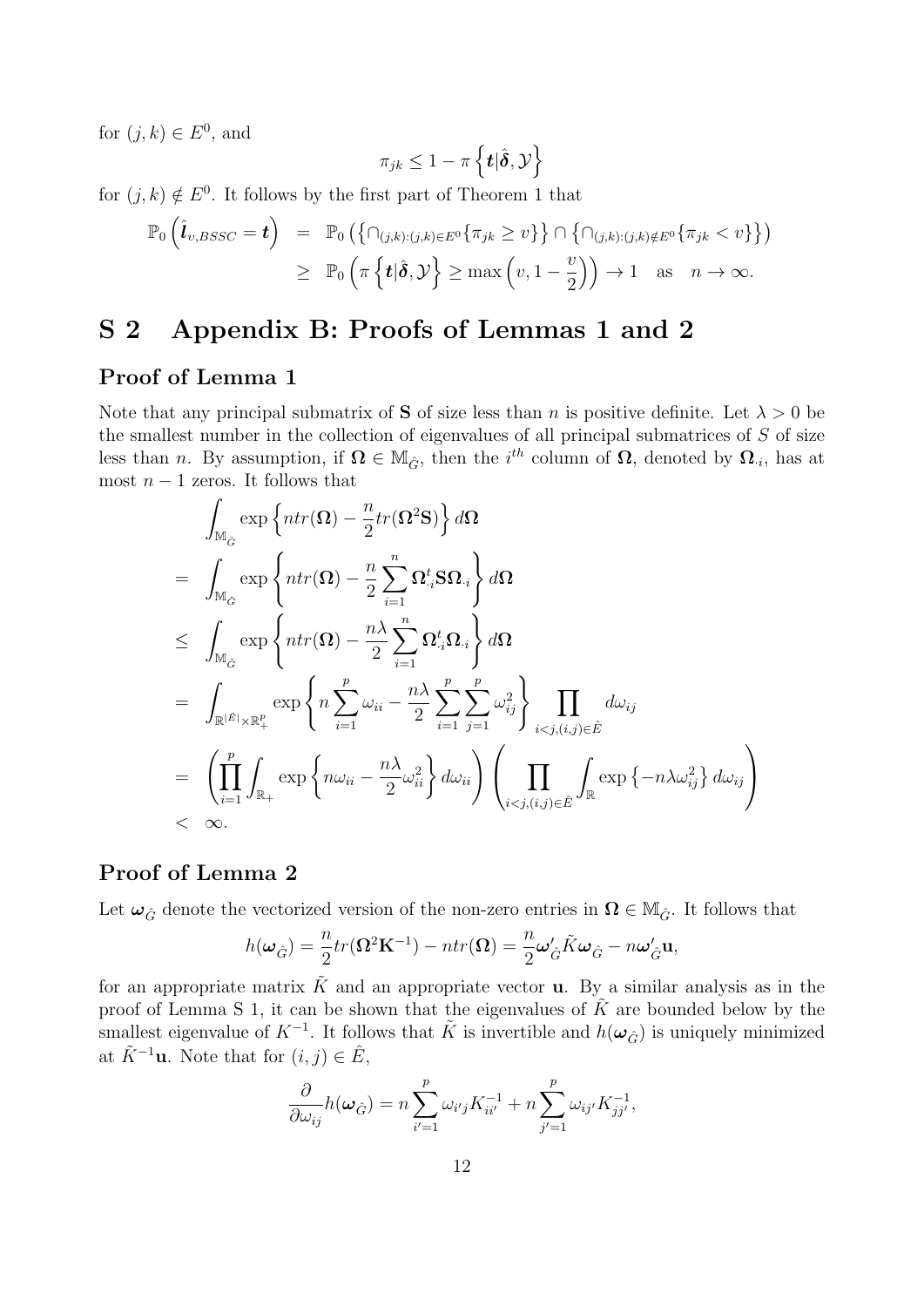and

$$
\frac{\partial}{\partial \omega_{ii}} h(\boldsymbol{\omega}_{\hat{G}}) = n \sum_{i'=1}^{p} \omega_{ii'} K_{ii'}^{-1} - n
$$

for  $1 \leq i \leq p$ . It follows that the vectorized version of the non-zero entries (corresponding to entries in  $\hat{E}$ ) of the matrix **K** satisfies the above first derivative equations, and must coincide with the unique minimum  $\tilde{K}^{-1}$ **u**. Since  $\mathbf{K} \in M_{\hat{G}}$ , the result follows.

### S 3 Appendix C: Proof of Theorem 2

Note by the definition of  $\hat{G}$  in [\(2.14\)](#page-6-1) and Theorem [1](#page-12-0) that

$$
\mathbb{P}_0(\hat{G}=G^0)=\mathbb{P}_0\left(\hat{\bm{l}}_{v,BSSC}=\bm{t}\right)\rightarrow 1
$$

as  $n \to \infty$ . For ease of presentation, let  $\epsilon_n = \sqrt{\frac{(p+d_t \log p)}{n}}$  $\frac{h_t \log p}{n}$ . First note that for any constant  $K',$ 

$$
\mathbb{E}_{0}\left[\pi_{refitted}\left(\|\Omega-\Omega^{0}\|_{\max}>K'\nu_{\max}\sqrt{d_{t}\frac{\log p}{n}}\mid\mathcal{Y}\right)\right]
$$
\n
$$
\leq \mathbb{E}_{0}\left[\pi_{refitted}\left(\|\Omega-\Omega^{0}\|_{\max}>K'\nu_{\max}\sqrt{\frac{d_{t}\log p}{n}}\mid\mathcal{Y}\right)\mathbb{1}_{\{\hat{G}=G^{0}\}}\right]+\mathbb{P}_{0}(G\neq G^{0}(3.1))
$$

Hence, it is sufficient to prove that  $\mathbb{E}_0 \left[ \pi_{refitted} \left( \|\mathbf{\Omega} - \mathbf{\Omega}^0\|_{FM} > K \sqrt{\frac{\log p}{n}} \mid \mathcal{Y} \right) \mathbb{1}_{\{\hat{G} = G^0\}} \right]$ 1 as  $n \to \infty$ . As in the proof of Lemma [2,](#page-8-0) let  $\omega$  denote the vectorized version of the non-zero entries in  $\Omega \in M_{G^0}$ , such that the first p entries of  $\omega$  correspond to the diagonal entries of  $\Omega$ , and the last  $d_t$  entries of  $\omega$  correspond to the (structurally) non-zero off-diagonal entries of  $\Omega$ . Similarly, let  $\omega^0$  denote the vectorized version of the non-zero entries in  $\Omega \in M_{G^0}$ . It follows that

$$
h(\boldsymbol{\omega}) = \frac{n}{2} tr(\Omega^2 S) - n tr(\Omega) = \frac{n}{2} \boldsymbol{\omega}' \tilde{\mathbf{K}} \boldsymbol{\omega} - n \boldsymbol{\omega}' \mathbf{u},
$$

for an appropriate matrix  $\tilde{K}$  and an appropriate vector **u**. It can be shown by straightforward calculations that the first  $p$  entries of **u** (corresponding to the diagonals) are 1, and the rest are 0. By a similar analysis as in the proof of Lemma [S 1,](#page-21-0) it can be shown that

$$
\tilde{\mathbf{K}} = \mathbf{Q}_t' \tilde{\mathbf{P}}_t' \tilde{\mathbf{S}}_t \tilde{\mathbf{P}}_t \mathbf{Q}_t, \tag{S 3.2}
$$

wherein  $\tilde{\mathbf{S}}_t$  is a block diagonal matrix with p blocks. For every  $1 \leq i \leq p$ , the *i*<sup>th</sup> block is a principal sub-matrix of the sample covariance matrix  $S$  corresponding to indices which are neighbors of i in  $G^0$ ,  $\tilde{\mathbf{P}}_t$  is an appropriate  $(p+2d_t) \times (p+d_t)$  matrix of zeros and ones such that each row has exactly one entry equal to 1, and each column has at most 2 entries equal to 1, and  $\mathbf{Q}_t$  is an appropriate  $(p+d_t) \times (p+d_t)$  permutation matrix. It follows from [\(S 3.2\)](#page-10-1) and the structure of  $\tilde{P}_t$  that  $\lambda_{min}(\tilde{K}) \geq \lambda_{min}(\tilde{S}_t)$ . Note that  $\tilde{S}_t$  is a block diagonal matrix, and each diagonal block is a sub-matrix of the sample covariance matrix S of size less than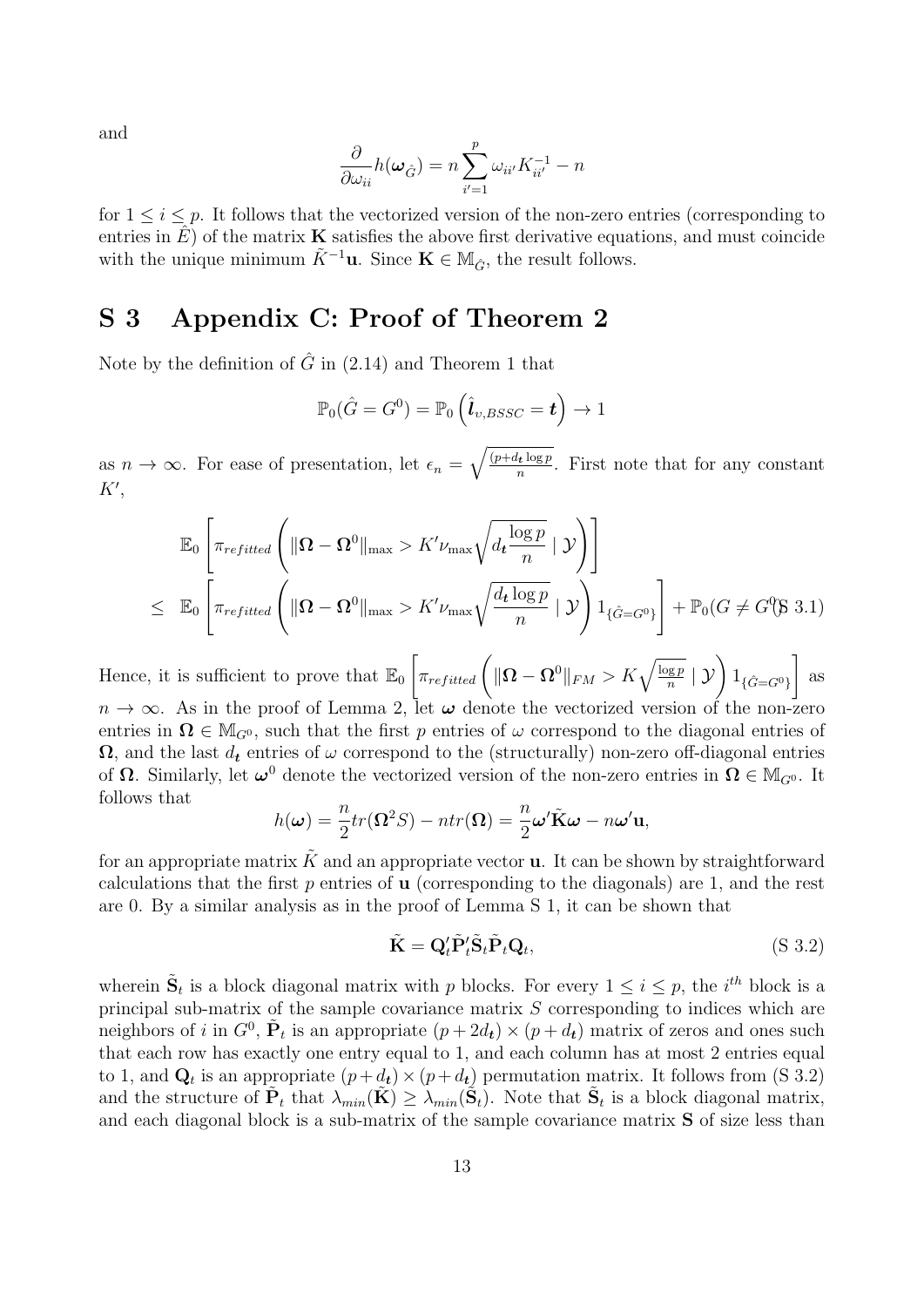$d_t$ . It follows by Assumption [3](#page-11-3) that on  $C_{1,n}$ ,  $\lambda_{\min}(\tilde{S}_t) \ge \tilde{\varepsilon}_0 - d_t \sqrt{\frac{\log p}{n}} \ge \tilde{\varepsilon}_0/2$  for large enough n. Hence,  $\tilde{\mathbf{K}}$  is invertible, and the function  $h(\boldsymbol{\omega})$  is uniquely minimized at  $\hat{\boldsymbol{\omega}} = \tilde{\mathbf{K}}^{-1}\mathbf{u}$ .

Note that by Lemma [2,](#page-8-0) the function  $h_0(\boldsymbol{\omega})$  defined by

$$
h_0(\boldsymbol{\omega}) = \frac{n}{2} tr(\Omega^2 \Sigma^0) - n tr(\Omega) = \frac{n}{2} \boldsymbol{\omega}' \tilde{\mathbf{K}}^0 \boldsymbol{\omega} - n \boldsymbol{\omega}' \mathbf{u}
$$

is uniquely minimized at  $\omega^0$ . It can be shown that  $\omega^0 = (\tilde{\mathbf{K}}^0)^{-1} \mathbf{u}$ , where  $\tilde{\mathbf{K}} = \mathbf{Q}_t' \tilde{\mathbf{P}}_t' \tilde{\mathbf{\Sigma}}_t \tilde{\mathbf{P}}_t \mathbf{Q}_t$ , and  $\tilde{\Sigma}_t$  is a block diagonal matrix with p blocks. For every  $1 \leq i \leq p$ , the  $i^{th}$  block is a principal sub-matrix of the true covariance matrix  $\Sigma^0$  corresponding to indices which are neighbors of i in  $G^0$ .

Next, we show that on  $C_{1,n}$ ,  $\|\hat{\boldsymbol{\omega}} - \boldsymbol{\omega}^0\|_{max} \leq K' \sqrt{d_t \frac{\log p}{n}}$  $\frac{ngp}{n}$  for a large enough constant  $K'$ (not depending on *n*). Let  $d = \{(i, j) : 1 \le i = j \le p\}$ ,  $o = \{(i, j) : i < j, (i, j) \in E^0\}$  and  $\bar{o} = \{(i, j) : i > j, (i, j) \in E^0\}$ . Note that  $|d| = p$ , and  $|o| = |\bar{o}| = d_t$ . After straightforward calculations, it can be shown that

$$
\tilde{\mathbf{K}} = \begin{pmatrix} \tilde{\mathbf{S}}_{t,dd} & \tilde{\mathbf{S}}_{t,do} + \tilde{\mathbf{S}}_{t,do} \\ \tilde{\mathbf{S}}_{t,od} + \tilde{\mathbf{S}}_{t,od} & \tilde{\mathbf{S}}_{t,oo} + \tilde{\mathbf{S}}_{t, \bar{o}\bar{o}} \end{pmatrix} \text{ and } \tilde{\mathbf{K}}^0 = \begin{pmatrix} \tilde{\Sigma}_{t,dd} & \tilde{\Sigma}_{t,do} + \tilde{\Sigma}_{t,do} \\ \tilde{\Sigma}_{t,od} + \tilde{\Sigma}_{t, \bar{o}\bar{o}} & \tilde{\Sigma}_{t,oo} + \tilde{\Sigma}_{t, \bar{o}\bar{o}} \end{pmatrix},
$$

wherein  $\tilde{\mathbf{S}}_{t,do}$  denotes the sub-matrix of  $\tilde{\mathbf{S}}$  corresponding to the rows in d and columns in o. Other sub-matrices are similarly defined.

Using the form of the inverse of a partitioned matrix, along with  $\hat{\boldsymbol{\omega}} = \tilde{\mathbf{K}}^{-1} \mathbf{u}$  and  $\boldsymbol{\omega}^0 =$  $(\tilde{\mathbf{K}}^0)^{-1}\mathbf{u}$ , it follows that for every  $1 \leq i \leq p$ , we have

$$
\hat{\omega}_{ii} = \mathbf{e}_i' \tilde{\mathbf{S}}_{t,dd}^{-1} \mathbf{1}_p + \mathbf{e}_i' \tilde{\mathbf{S}}_{t,dd}^{-1} (\tilde{\mathbf{S}}_{t,do} + \tilde{\mathbf{S}}_{t,do}) \tilde{\mathbf{S}}_{Schur} (\tilde{\mathbf{S}}_{t,od} + \tilde{\mathbf{S}}_{t,od}) \tilde{\mathbf{S}}_{t,dd}^{-1} \mathbf{1}_p,
$$

and

$$
\omega_{ii}^0 = \mathbf{e}_i' \tilde{\mathbf{\Sigma}}_{t,dd}^{-1} \mathbf{1}_p + \mathbf{e}_i' \tilde{\mathbf{\Sigma}}_{t,dd}^{-1} (\tilde{\mathbf{\Sigma}}_{t,do} + \tilde{\mathbf{\Sigma}}_{t,do}) \tilde{\mathbf{\Sigma}}_{Schur} (\tilde{\mathbf{\Sigma}}_{t,od} + \tilde{\mathbf{\Sigma}}_{t,od}) \tilde{\mathbf{\Sigma}}_{t,dd}^{-1} \mathbf{1}_p.
$$

Here  $e_i$  is the *i*<sup>th</sup> unit vector in  $\mathbb{R}^p$ ,  $\mathbf{1}_p \in \mathbb{R}^p$  has all entries equal to 1, and  $\tilde{\mathbf{S}}_{Schur}$  and  $\tilde{\mathbf{\Sigma}}_{Schur}$ are the lower principal  $d_t \times d_t$  submatrices of  $\tilde{K}^{-1}$  and  $(\tilde{K}^0)^{-1}$  respectively. We now make the following observations using the structure of  $\tilde{\mathbf{S}}$  and  $\tilde{\mathbf{\Sigma}}$ .

1. Since  $\tilde{\mathbf{S}}_{t,dd}$  and  $\tilde{\mathbf{\Sigma}}_{t,dd}$  are diagonal matrices with diagonal entries  $\{S_{ii}\}_{i=1}^p$  and  $\{\Sigma_{ii}^0\}_{i=1}^p$  $i=1$ respectively, it follows that

$$
\left|\mathbf{e}_{i}^{\prime}\tilde{\mathbf{S}}_{t,dd}^{-1}\mathbf{1}_{p}-\mathbf{e}_{i}^{\prime}\tilde{\mathbf{\Sigma}}_{t,dd}^{-1}\mathbf{1}_{p}\right|=\left|\frac{1}{S_{ii}}-\frac{1}{\Sigma_{ii}^{0}}\right|\leq K_{1}^{\prime}\sqrt{\frac{\log p}{n}}
$$

and

$$
\left\| \mathbf{e}_{i}^{\prime} \tilde{\mathbf{S}}_{t,dd}^{-1} - \mathbf{e}_{i}^{\prime} \tilde{\mathbf{\Sigma}}_{t,dd}^{-1} \right\| = \left| \frac{1}{S_{ii}} - \frac{1}{\Sigma_{ii}^{0}} \right| \leq K_{1}^{\prime} \sqrt{\frac{\log p}{n}}
$$

on  $C_{1,n}$  for a large enough constant  $K_1'$ .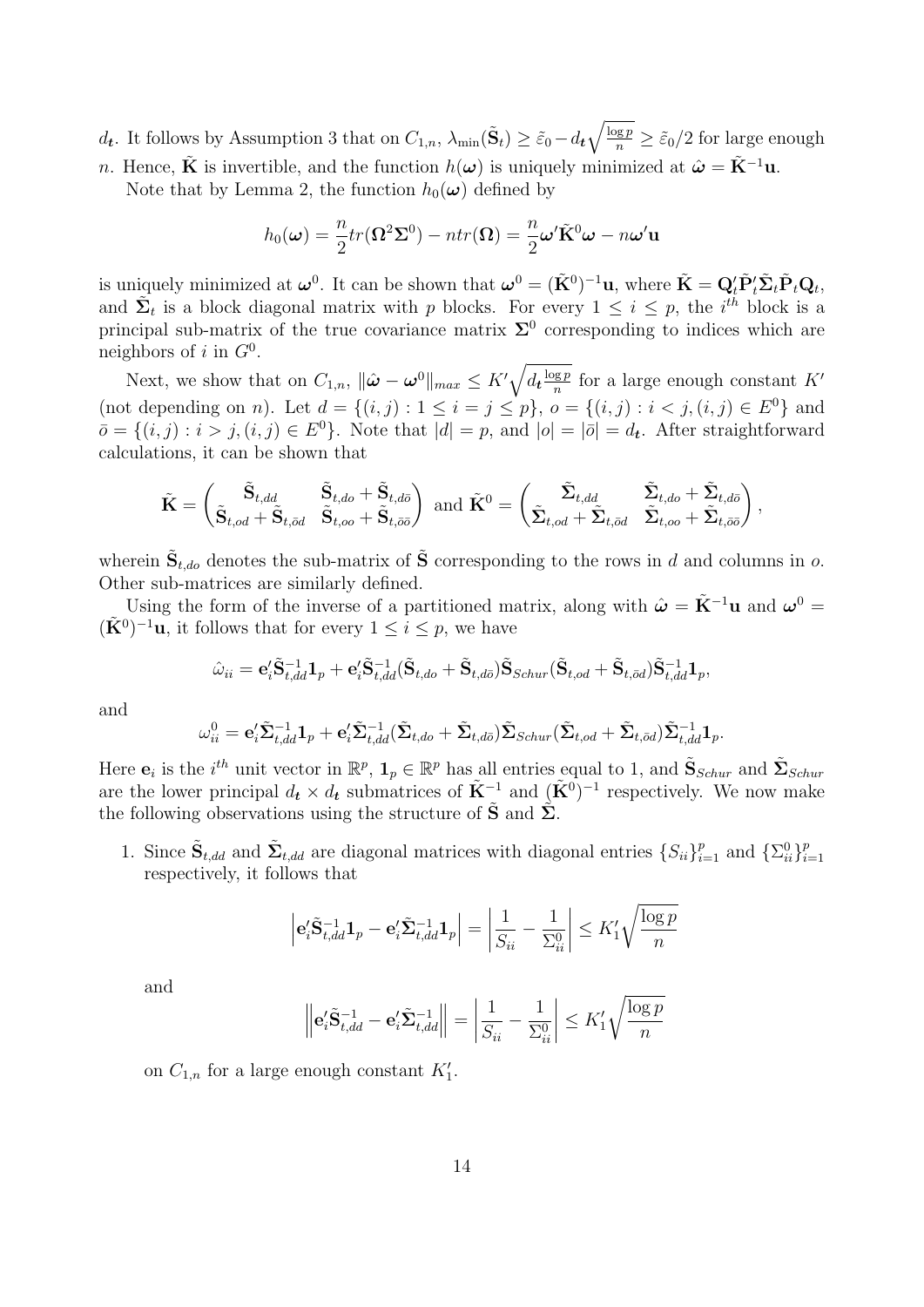2. Using Assumption [3](#page-11-3) along with the structure of  $\tilde{P}_t$ ,  $\tilde{S}_t$  and  $\tilde{\Sigma}_t$ , we get that for large enough  $n$ 

$$
\|\tilde{\mathbf{S}}_{t,do} + \tilde{\mathbf{S}}_{t,d\bar{o}}\| \le \|\tilde{K}\| \le 2\lambda_{\max}(\tilde{\mathbf{S}}_t) \le \frac{4}{\tilde{\varepsilon}_0}
$$

and

$$
\|\tilde{\Sigma}_{t,do} + \tilde{\Sigma}_{t,d\bar{o}}\| \le \|\tilde{K}^0\| \le 2\lambda_{\max}(\tilde{\Sigma}_t) \le \frac{2}{\tilde{\varepsilon}_0},
$$

on  $C_{1,n}$ . Also, since each structurally non-zero entry of  $\tilde{S}$  and  $\tilde{\Sigma}$  is an appropriate entry of **S** and  $\Sigma^0$  respectively, each row of  $\tilde{\mathbf{S}}_{t,do} + \tilde{\mathbf{S}}_{t,d\bar{o}}$  and  $\tilde{\Sigma}_{t,do} + \tilde{\Sigma}_{t,d\bar{o}}$  has at most  $\nu_{\text{max}}$  non-zero entries, and each column of  $\tilde{\mathbf{S}}_{t,do} + \tilde{\mathbf{S}}_{t,do}$  and  $\tilde{\mathbf{\Sigma}}_{t,do} + \tilde{\mathbf{\Sigma}}_{t,d\bar{o}}$  has at most 2 non-zero entries, it follows that for large enough  $n$  and a large enough constant  $K_2'$ 

$$
\|\tilde{\mathbf{S}}_{t,do} + \tilde{\mathbf{S}}_{t,d\bar{o}} - \tilde{\mathbf{\Sigma}}_{t,do} - \tilde{\mathbf{\Sigma}}_{t,d\bar{o}}\| \leq K_2' \sqrt{\frac{\nu_{\max} \log p}{n}}
$$

on  $C_{1,n}$ .

3. It can be shown using the structure of  $\tilde{S}_t$  and  $\tilde{\Sigma}_t$  that  $(\tilde{S}_{t,od} + \tilde{S}_{t,dd})\tilde{S}_{t,dd}^{-1}\mathbf{1}_p$  and  $(\tilde{\Sigma}_{t,od} + \tilde{S}_{t,dd})\tilde{S}_{t,dd}^{-1}\mathbf{1}_p$  $\tilde{\Sigma}_{t,\bar{v}d}$ ) $\tilde{\Sigma}_{t,dd}^{-1}$  are both  $d_t$ -dimensional vectors with the entry corresponding to  $(i, j) \in$  $E^0$  given by  $2S_{ij}$   $(S_{ii}^{-1} + S_{jj}^{-1})$  and  $2\Sigma_{ij}^0$   $((\Sigma_{ii}^0)^{-1} + (\Sigma_{jj}^0)^{-1})$  respectively. It follows that for large enough  $n$  and a large enough constant  $K_3$ 

$$
\left\| (\tilde{\mathbf{S}}_{t,od} + \tilde{\mathbf{S}}_{t,\bar{od}}) \tilde{\mathbf{S}}_{t,dd}^{-1} \mathbf{1}_p \right\| \leq K_3' \sqrt{d_t}, \, \left\| (\tilde{\mathbf{\Sigma}}_{t,od} + \tilde{\mathbf{\Sigma}}_{t,\bar{od}}) \tilde{\mathbf{\Sigma}}_{t,dd}^{-1} \mathbf{1}_p \right\| \leq K_3' \sqrt{d_t}
$$

and

$$
\left\| (\tilde{\mathbf{S}}_{t,od} + \tilde{\mathbf{S}}_{t,\bar{od}}) \tilde{\mathbf{S}}_{t,dd}^{-1} \mathbf{1}_p - (\tilde{\Sigma}_{t,od} + \tilde{\Sigma}_{t,\bar{od}}) \tilde{\Sigma}_{t,dd}^{-1} \mathbf{1}_p \right\| \leq K_3' \sqrt{\frac{d_t \log p}{n}}
$$

on  $C_{1,n}$ .

4. Using Assumption [3](#page-11-3) along with the structure of  $\tilde{P}_t$ ,  $\tilde{S}_t$  and  $\tilde{\Sigma}_t$ , we get that for large enough  $n$ 

$$
\|\tilde{\mathbf{S}}_{Schur}\| \le \|\tilde{\mathbf{K}}^{-1}\| \le \frac{2}{\tilde{\varepsilon}_0}
$$

and

$$
\|\tilde{\boldsymbol{\Sigma}}_{Schur}\| \leq \|(\tilde{\mathbf{K}}^0)^{-1}\| \leq \frac{1}{\tilde{\varepsilon}_0}
$$

on  $C_{1,n}$ . Using

$$
\tilde{\mathbf{S}}_{Schur}^{-1} = (\tilde{\Sigma}_{t,oo} + \tilde{\Sigma}_{t,\bar{o}\bar{o}}) - (\tilde{\Sigma}_{t,od} + \tilde{\Sigma}_{t,\bar{o}d})\tilde{\Sigma}_{t,dd}^{-1}(\tilde{\Sigma}_{t,do} + \tilde{\Sigma}_{t,d\bar{o}})
$$
  

$$
\tilde{\Sigma}_{Schur}^{-1} = (\tilde{\Sigma}_{t,oo} + \tilde{\Sigma}_{t,\bar{o}\bar{o}}) - (\tilde{\Sigma}_{t,od} + \tilde{\Sigma}_{t,\bar{o}d})\tilde{\Sigma}_{t,dd}^{-1}(\tilde{\Sigma}_{t,do} + \tilde{\Sigma}_{t,d\bar{o}}),
$$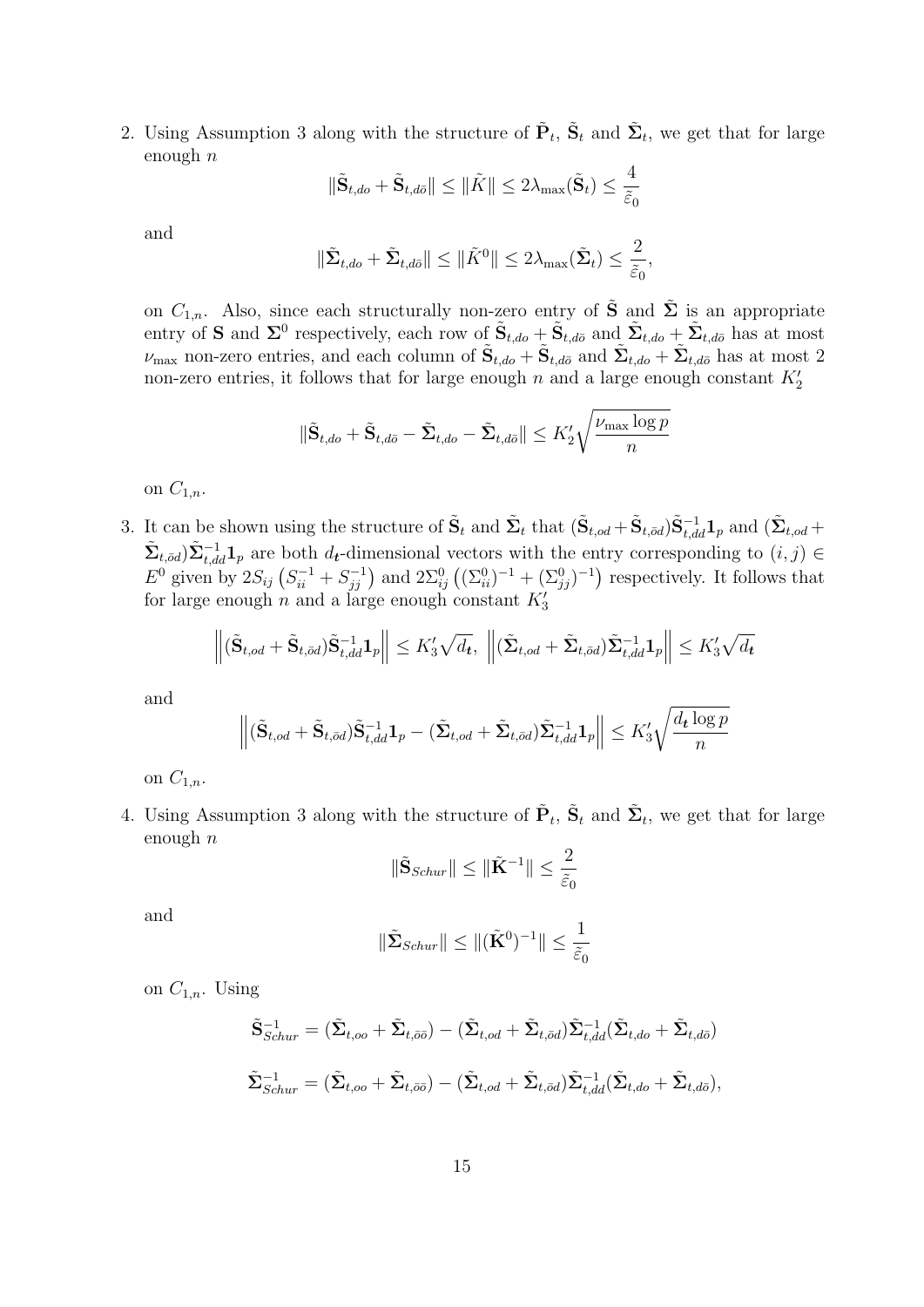along with the fact that  $\tilde{\mathbf{S}}_{t,oo} + \tilde{\mathbf{S}}_{t,\bar{o}\bar{o}}$  and  $\tilde{\mathbf{\Sigma}}_{t,oo} + \tilde{\mathbf{\Sigma}}_{t,\bar{o}\bar{o}}$  have at most  $2\nu_{\text{max}}$  structurally non-zero entries in each row (and column), we get that for large enough  $n$  and a large enough constant  $K_4'$ 

$$
\left\|\tilde{\mathbf{S}}_{Schur} - \tilde{\mathbf{\Sigma}}_{Schur}\right\| \leq \nu_{\max} \sqrt{\frac{\log p}{n}}
$$

on  $C_{1,n}$ .

Using the observations above, it follows that for  $K' > 2 \max(K'_1, K'_2, K'_3, K'_4)$ , and large enough  $n$ 

$$
\max_{1 \le i \le p} |\hat{\omega}_{ii} - \omega_{ii}^0| \le \frac{K'}{2} \nu_{\text{max}} \sqrt{\frac{d_t \log p}{n}} \tag{S 3.3}
$$

on  $C_{1,n}$ .

Now, for every  $(i, j) \in E^0$ , using the form of the inverse of a partitioned matrix, along with  $\hat{\boldsymbol{\omega}} = \tilde{\mathbf{K}}^{-1} \mathbf{u}$  and  $\hat{\boldsymbol{\omega}}^{0} = (\tilde{\mathbf{K}}^{0})^{-1} \mathbf{u}$ , we get that

$$
\hat{\omega}_{ij} = \mathbf{v}_{ij}'\tilde{\mathbf{S}}_{Schur}(\tilde{\mathbf{S}}_{t,od} + \tilde{\mathbf{S}}_{t, \bar{o}d})\tilde{\mathbf{S}}_{t,dd}^{-1}\mathbf{1}_p,
$$

and

$$
\omega_{ii}^0 = \mathbf{v}_{ij}' \tilde{\mathbf{\Sigma}}_{Schur} (\tilde{\mathbf{\Sigma}}_{t,od} + \tilde{\mathbf{\Sigma}}_{t,\bar{o}d}) \tilde{\mathbf{\Sigma}}_{t,dd}^{-1} \mathbf{1}_p
$$

for an appropriate unit vector  $bf_{ij} \in \mathbb{R}^{d_t}$ . Using the observations in 3. and 4. above, it follows that for large enough  $n$ 

$$
\max_{(i,j)\in E^0} |\hat{\omega}_{ij} - \omega_{ij}^0| \le \frac{K'}{2} \nu_{\text{max}} \sqrt{\frac{d_t \log p}{n}}
$$
 (S.3.4)

on  $C_{1,n}$ . Since  $\mathbb{P}_0(C_{1,n}) \to 0$  as  $n \to \infty$ , using [\(S 3.1\)](#page-10-0), it is sufficient to prove that

$$
\mathbb{E}_0\left[\pi_{refitted}\left(\|\boldsymbol{\omega}-\hat{\boldsymbol{\omega}}\|_{\max} > K'\nu_{\max}\sqrt{\frac{d_t\log p}{n}}\mid \mathcal{Y}\right)\mathbb{1}_{\{\hat{G}=G^0\}}\right] \to 0
$$

as  $n \to \infty$ . It follows from [\(2.16\)](#page-7-1) and the definition of  $\mathbb{M}_{\hat{G}}$  that

$$
\pi_{refitted} \left( \|\boldsymbol{\omega} - \hat{\boldsymbol{\omega}}\|_{\max} > K' \nu_{\max} \sqrt{\frac{d_t \log p}{n}} \mid \mathcal{Y} \right) 1_{\{\hat{G} = G^0\}}
$$
\n
$$
= P \left( \|\mathbf{Z}\|_{\max} > K' \nu_{\max} \sqrt{\frac{d_t \log p}{n}} \mid Z_i > -\hat{\omega}_{ii}, \ \forall 1 \leq i \leq p \right)
$$
\n
$$
\leq \frac{P \left( \|\mathbf{Z}\|_{\max} > K' \nu_{\max} \sqrt{\frac{d_t \log p}{n}} \right)}{P \left( Z_i > -\hat{\omega}_{ii}, \ \forall 1 \leq i \leq p \right)}.
$$
\n(S 3.5)

where P is a probability measure, and the  $(p + d_t)$ -dimensional random vector Z has a multivariate normal distribution with mean **0** and covariance matrix  $\frac{\tilde{\mathbf{K}}^{-1}}{n}$  under P. Using Assumption [3,](#page-11-3) the structure of  $\tilde{P}_t$ ,  $\tilde{S}_t$ , along with [\(S 3.3\)](#page-10-2), we get that for large enough n

$$
\hat{\omega}_{ii} > \frac{\tilde{\varepsilon}_0}{2} \ \forall 1 \leq i \leq p
$$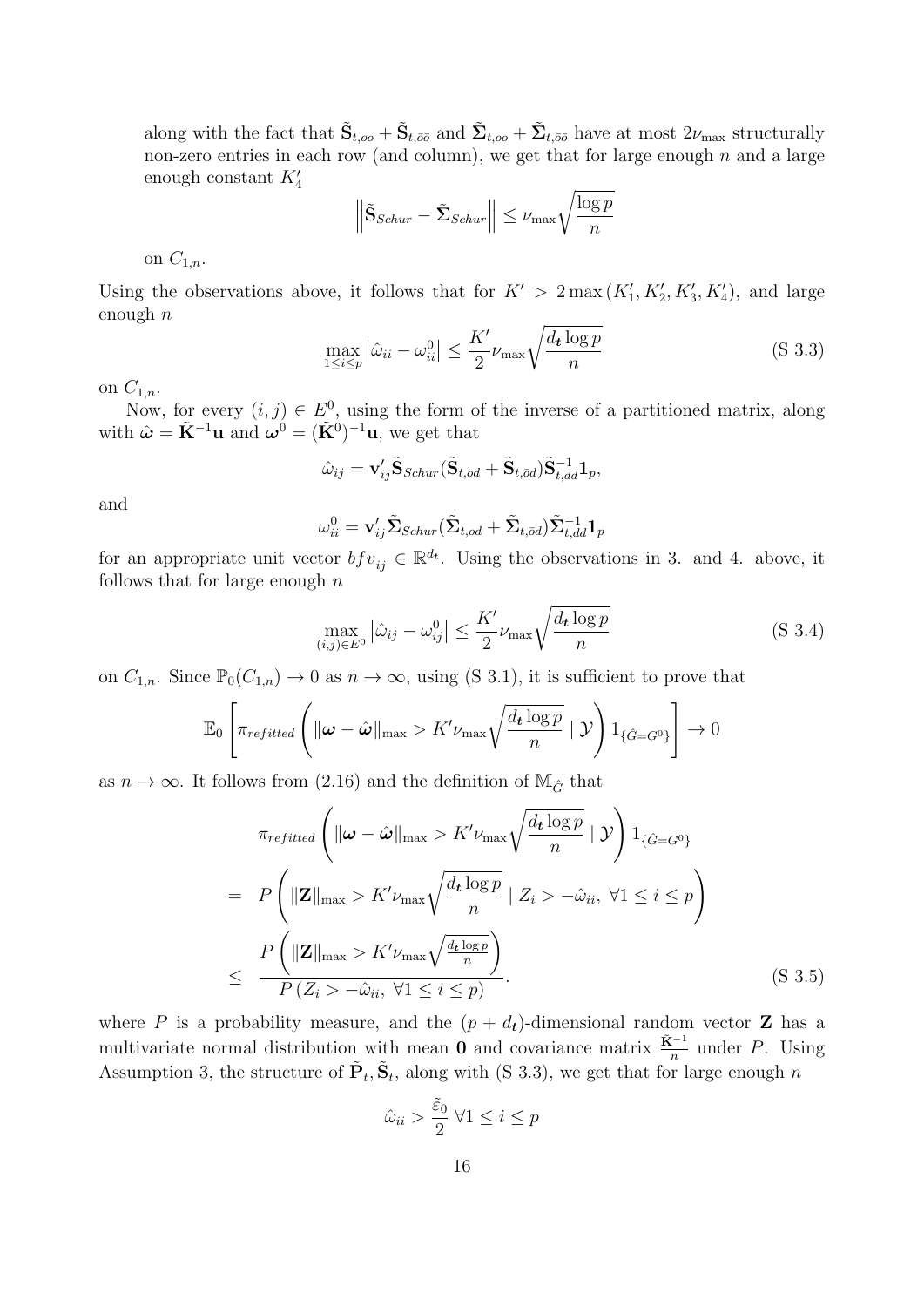and

$$
\lambda_{\max}\left(\tilde{\mathbf{K}}^{-1}\right) < \frac{2}{\tilde{\varepsilon}_0}
$$

on  $C_{1,n}$ . It follows by the union-sum inequality that

$$
\frac{P\left(\|\mathbf{Z}\|_{\max} > K'\nu_{\max}\sqrt{\frac{d_t \log p}{n}}\right)}{P\left(Z_i > -\hat{\omega}_{ii}, \forall 1 \leq i \leq p\right)} \leq \frac{\sum_{i=1}^{p+d_t} P\left(|Z_i| > K'\nu_{\max}\sqrt{\frac{d_t \log p}{n}}\right)}{1 - \sum_{i=1}^p P\left(Z_i < -\hat{\omega}_{ii}\right)}
$$
\n
$$
\leq \frac{\sum_{i=1}^{p+d_t} P\left(|\tilde{Z}_i| > K'\nu_{\max}\sqrt{\frac{\tilde{\varepsilon}_0 d_t \log p}{2}}\right)}{1 - \sum_{i=1}^p P\left(|Z_i| > \frac{\varepsilon}{2}\right)}
$$
\n
$$
\leq \frac{\sum_{i=1}^{p+d_t} P\left(|\tilde{Z}_i| > K'\nu_{\max}\sqrt{\frac{\tilde{\varepsilon}_0 d_t \log p}{2}}\right)}{1 - \sum_{i=1}^p P\left(|\tilde{Z}_i| > \sqrt{\frac{n\tilde{\varepsilon}_0^3}{8}}\right)}.
$$

where  $\tilde{Z}_i$  has a standard normal distribution under the probability measure P for every  $1 \leq i \leq p+d_t$ . Using Markov's inequality with an appropriate function of  $\tilde{Z}_i$ , we get

$$
\frac{P\left(\|\mathbf{Z}\|_{\max} > K'\nu_{\max}\sqrt{\frac{d_t \log p}{n}}\right)}{P\left(Z_i > -\hat{\omega}_{ii}, \ \forall 1 \le i \le p\right)} \le \frac{2(p+d_t)\exp\left(-(K')^2\nu_{\max}^2 \varepsilon d_t \log p/4\right)}{1 - 2p\exp\left(-n\tilde{\varepsilon}_0^3/16\right)}
$$

on  $C_{1,n}$ . It follows by Assumption [6,](#page-12-2) [\(S 3.5\)](#page-11-4), and  $\mathbb{P}_0(C_{1,n}) \to 0$  as  $n \to \infty$  that

$$
\mathbb{E}_0\left[\pi_{refitted}\left(\|\boldsymbol{\omega}-\hat{\boldsymbol{\omega}}\|_{\max} > K'\nu_{\max}\sqrt{\frac{d_t\log p}{n}}\mid \mathcal{Y}\right)\mathbb{1}_{\{\hat{G}=G^0\}}\right] \to 0
$$

as  $n \to \infty$  for a large enough choice of K'. This establishes the first part of Theorem [2](#page-13-1) (with the  $\|\cdot\|_{\max}$  norm). The second part follows by noting that on  $\hat{G}=G^0$ 

$$
\left\Vert \boldsymbol{\Omega}-\boldsymbol{\Omega}^{0}\right\Vert \leq\nu_{\max}\left\Vert \boldsymbol{\Omega}-\boldsymbol{\Omega}^{0}\right\Vert _{\max}
$$

.

## S 4 Appendix D: Continuous shrinkage priors - Horseshoe prior

Continuous shrinkage prior distributions are a popular alternative to spike-and-slab ones. Such prior distributions have a peak at zero and their tails decay at an appropriate rate. They serve as continuous approximations to the discrete mixture-based spike-and-slab prior distributions. Continuous shrinkage prior distributions are often a scale mixture of normals, such as Laplace-half-Cauchy, etc. (see [Polson and Scott \[2010\]](#page-20-12)[,Bhattacharya et al. \[2015\]](#page-18-4) and references therein). In the context of linear regression, the Bayesian lasso of [Park and](#page-20-5) [Casella \[2008\]](#page-20-5), based on the interpretation of the well-known lasso estimator of the regression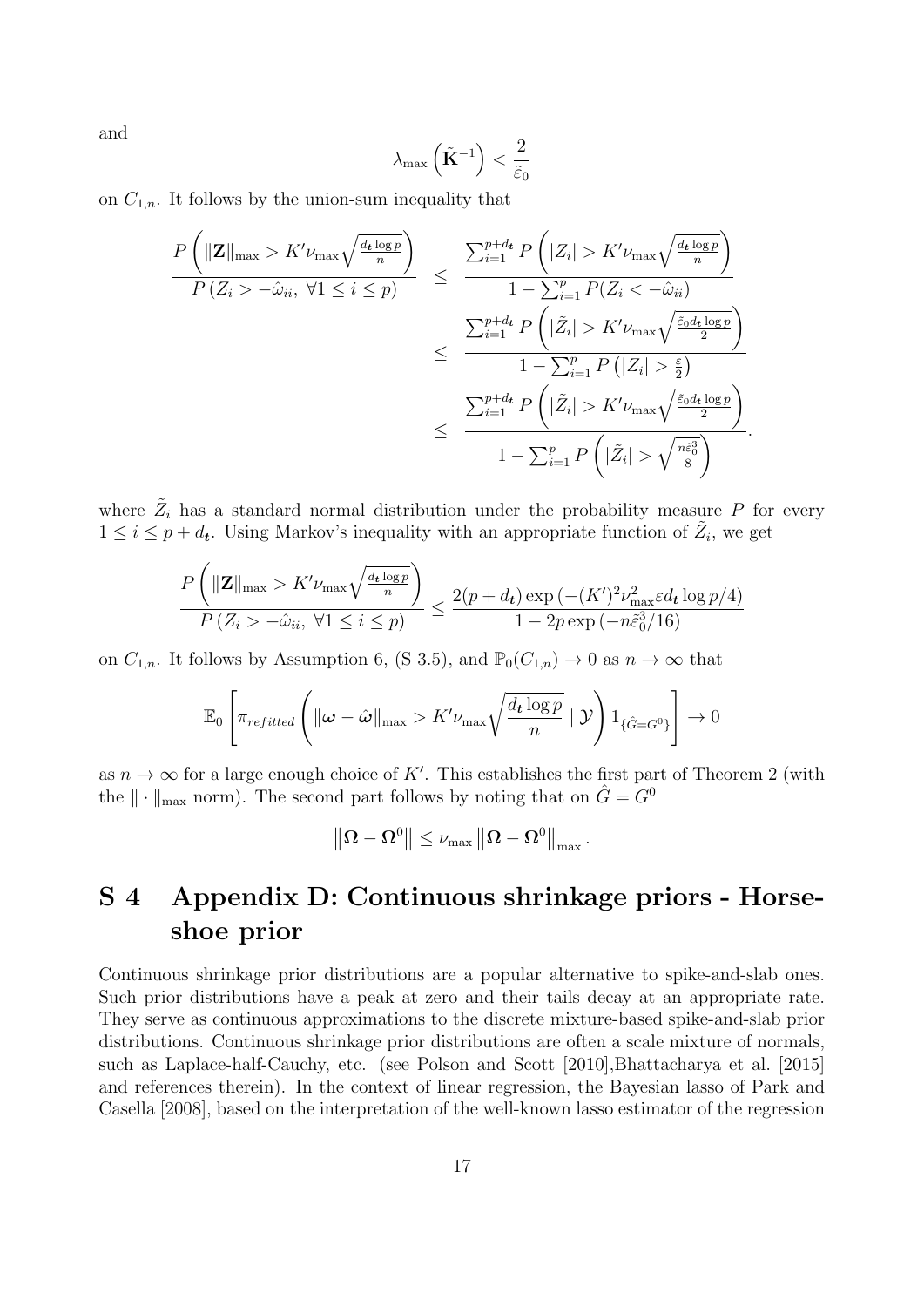coefficients as the posterior mode in a Bayesian model which puts independent Laplace priors on the individual coefficients, has gained popularity in recent years.

As mentioned in Section [S 5,](#page-40-0) the Bayesian Graphical lasso was proposed by [Wang et al.](#page-20-3) [\[2012\]](#page-20-3), as a Bayesian adaptation of the graphical lasso. The authors in [Wang et al. \[2012\]](#page-20-3) consider a Bayesian model which puts independent Laplace priors on the off-diagonal entries of  $\Omega$  and independent exponential priors on the diagonal entries of  $\Omega$  (restricted to  $\Omega$  begin positive definite). It follows that the graphical lasso estimator is the posterior mode of this Bayesian model. The Bayesian graphical lasso interpretation immediately yields credible regions for the graphical lasso estimate of  $\Omega$ . Such estimates of uncertainty are not readily available in the frequentist setting. Alternatively, some practitioners also determine sparsity in  $\Omega$  based on whether zero is contained in the credible interval for the respective off-diagonal entries.

In principal, any continuous shrinkage prior distribution on the off-diagonal entries can be used in conjunction with the CONCORD generalized likelihood [\(2.1\)](#page-2-2). We will demonstrate this by choosing the popular horseshoe prior developed in [Carvalho et al. \[2010\]](#page-19-12). Consider the following hierarchical prior for every  $\omega_{ik}$  with  $j \neq k$ :

$$
\omega_{jk} |\lambda_{jk}^2, \tau^2 \sim \mathcal{N}\left(0, \lambda_{jk}^2 \tau^2\right),
$$
  
\n
$$
\lambda_{jk} \sim \mathcal{C}^+\left(0, 1\right),
$$
  
\n
$$
\tau \sim \mathcal{C}^+\left(0, 1\right),
$$
\n(S 4.1)

where,  $C^+$  is the standard half-Cuachy distribution with probability density function

$$
p(z) = \frac{2}{\pi (1 + z^2)}, \quad z > 0,
$$
 (S 4.2)

and  $1 \leq j < k \leq p$ .

This hierarchical setting defines the horseshoe prior distribution, which is a global-local shrinkage distribution, wherein the local shrinkage for  $\omega_{ik}$ s is determined by  $\lambda_{ik}$ s and the overall level of shrinkage is determined by the hyperparameter  $\tau$ . The particular choice of the half-Cauchy distribution results in aggressive shrinkage of small in magnitude partial correlations and virtually no shrinkage of the sufficiently large ones. This is in contrast to other continuous shrinkage prior distributions, such as the Laplace (the Bayesian Lasso by [Park and Casella \[2008\]](#page-20-5)) wherein the shrinkage effect is uniform across all values of the models parameters. For further studies regarding other properties of the horseshoe prior distribution, we refer the reader to [Carvalho et al. \[2010\]](#page-19-12), [Polson and Scott \[2012\]](#page-20-13) and [Polson](#page-20-12) [and Scott \[2010\]](#page-20-12).

Employing the original form of the horseshoe distribution in [\(S 4.1\)](#page-15-1) results in nonstandard conditional posterior distributions for the hyperparameters  $\lambda_{12}, ..., \lambda_{p-1p}, \tau$ , which makes a standard Gibbs sampling algorithm difficult to implement. In the context of linear regression models, some studies have suggested the use of specialized algorithms, such as slice sampling for the hyperparameters, [Neal \[2003\]](#page-19-13) and [Omre and Halvorsen \[1989\]](#page-19-14). Recently, [Makalic and Schmidt \[2016\]](#page-19-15) introduced an alternative sampling scheme for all model parameters based on auxiliary variables that leads to conjugate conditional posterior distributions for all parameters in various regression models. They make use of the following scale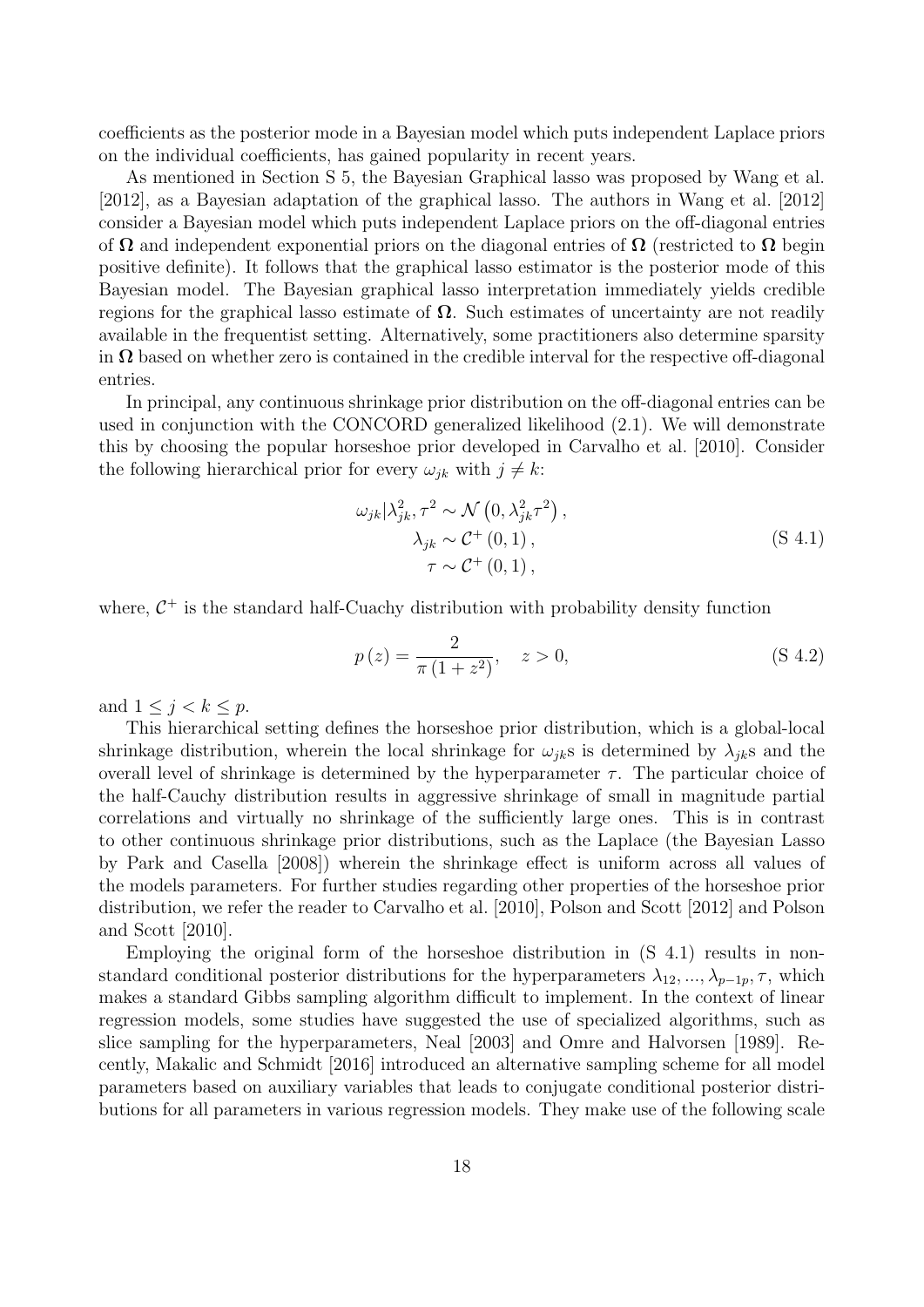mixture representation of the Horse Shoe prior to construct a Gibbs sampler. Let  $x$  and  $a$ be random variables such that

$$
x^2 \sim \mathcal{IG}\left(1/2, 1/a\right), \qquad a \sim \mathcal{IG}\left(1/2, 1/A^2\right); \qquad (S\ 4.3)
$$

then,  $x \sim C^+(0, A)$  [\(Wand et al. \[2011\]](#page-20-14)) with  $\mathcal{IG}(.,.)$  being the inverse-gamma distribution with probability density function

$$
p(z|\alpha, \beta) = \frac{\beta^{\alpha}}{\Gamma(\alpha)} z^{-\alpha - 1} \exp\left(-\frac{\beta}{z}\right), \quad z > 0.
$$
 (S 4.4)

The above decomposition results in the following revised horseshoe hierarchy

$$
\omega_{jk} |\lambda_{jk}^2, \tau^2 \sim \mathcal{N}\left(0, \lambda_{jk}^2 \tau^2\right),
$$
  
\n
$$
\lambda_{jk}^2 |\nu_{jk} \sim \mathcal{IG}\left(1/2, 1/\nu_{jk}\right),
$$
  
\n
$$
\tau^2 |\varepsilon \sim \mathcal{IG}\left(1/2, 1/\varepsilon\right),
$$
  
\n
$$
\nu_{12}, ..., \nu_{p-1p}, \varepsilon \sim \mathcal{IG}\left(1/2, 1\right).
$$
\n(S 4.5)

Note that it becomes straightforward to construct a Gibbs sampling scheme. The conditional posterior distribution of the edge parameters  $\omega_{jk}$  is given by

$$
(\omega_{jk}|\Omega_{-(jk)}, \mathcal{Y}) \sim N(-\frac{b_{jk}}{a_{jk}}, \frac{1}{na_{jk}}), \qquad 1 \le j < k \le p. \tag{S 4.6}
$$

with,

$$
a_{jk} = s_{jj} + s_{kk} + \frac{1}{n\lambda_{jk}^2 \tau^2}, \qquad b_{jk} = \mathbf{\Omega'}_{-jk} \mathbf{S}_{-jj} + \mathbf{\Omega'}_{-kj} \mathbf{S}_{-kk},
$$

the conditional posterior probabilities of the local and global hyperparameters are inversegamma distributions

$$
\lambda_{jk}^2 \bigg| \sim \mathcal{IG}\left(1, \frac{1}{\nu_{jk}} + \frac{\omega_{jk}^2}{2\tau^2}\right),
$$
\n
$$
\tau^2 \bigg| \sim \mathcal{IG}\left(\frac{1}{2} + \frac{p(p-1)}{4}, \frac{1}{\varepsilon} + \sum_{j=1}^{p-1} \sum_{k=j+1}^p \frac{\omega_{jk}^2}{2\lambda_{jk}^2}\right).
$$
\n(S 4.7)

Finally, the conditional posterior distribution for the auxiliary variables is given by

$$
\nu_{jk}|. \sim \mathcal{IG}\left(1, 1 + \frac{1}{\lambda_{jk}^2}\right)
$$
  
\n
$$
\varepsilon|. \sim \mathcal{IG}\left(1, 1 + \frac{1}{\tau^2}\right).
$$
 (S 4.8)

The resulting Gibbs sampler is summarized in the following algorithm.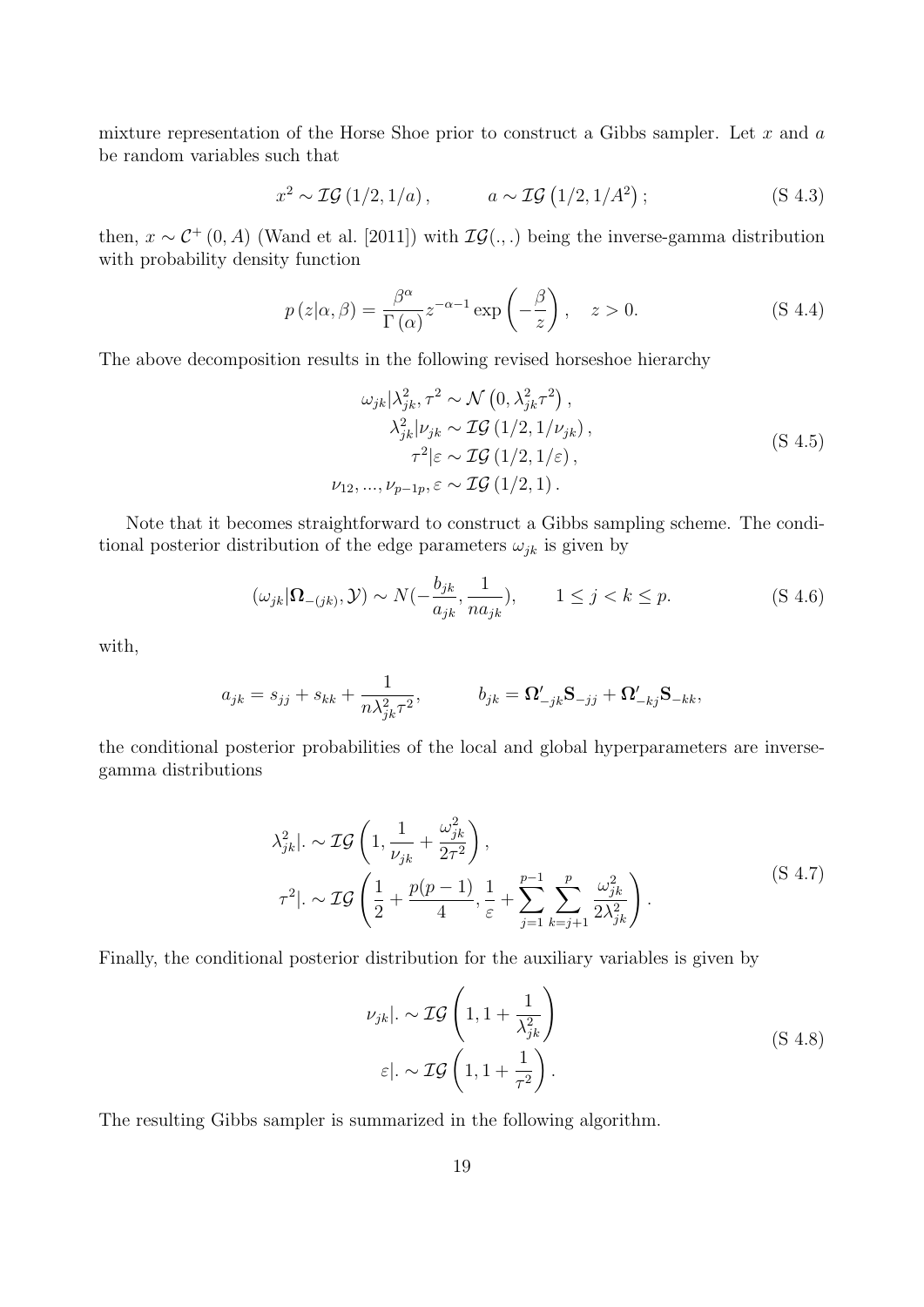Algorithm 2 Entry Wise Gibbs Sampler for BHSC

procedure BHSC(y<sub>1</sub>,...,y<sub>n</sub>.)

\nfor 
$$
j = 1, ..., p - 1
$$
 do

\nfor  $k = j + 1, ..., p$  do

\n $a_{jk} \leftarrow s_{jj} + s_{kk} + \frac{1}{n\lambda_{jk}r^2}$ 

\n $b_{jk} \leftarrow \Omega'_{-jk} \mathbf{S}_{-jj} + \Omega'_{-kj} \mathbf{S}_{-kk},$ 

\n $\omega_{jk} \sim N\left(-\frac{b_{jk}}{a_{jk}}, \frac{1}{na_{jk}}\right)$ 

\n $\lambda_{jk}^2 \mid \sim \mathcal{IG}\left(1, \frac{1}{\nu_{jk}} + \frac{\omega_{jk}^2}{2r^2}\right)$ 

\n $\tau^2 \mid \sim \mathcal{IG}\left(\frac{1}{2} + \frac{p(p-1)}{4}, \frac{1}{\varepsilon} + \sum_{j=1}^{p-1} \sum_{k=j+1}^{p} \frac{\omega_{jk}^2}{2\lambda_{jk}^2}\right)$ 

\n $\nu_{jk} \mid \sim \mathcal{IG}\left(1, 1 + \frac{1}{\lambda_{jk}^2}\right)$ 

\n $\varepsilon \mid \sim \mathcal{IG}\left(1, 1 + \frac{1}{\lambda_{jk}^2}\right)$ 

\nend for

\nend for

\nend for

\n $j \leftarrow \frac{-(\lambda + n\Omega'_{-jj} \mathbf{S}_{-jj} + \sqrt{(\lambda + n\Omega'_{-jj} \mathbf{S}_{-jj})^2 + 4n^2 s_{ii}^k}}$ 

\nend for

\nreturn Ω

\nbe

\nreturn Ω

# S 5 Appendix E: Background on the CONCORD regression based generalized likelihood

<span id="page-40-0"></span>Let  $\mathcal{Y} := (\{\mathbf{y}_i\}_{i=1}^n)$  denote *i.i.d* observations from a *p*-variate (continuous) distribution, with mean 0 and covariance matrix  $\Omega^{-1}$ . Let S denote the sample covariance matrix of the observations. In the frequentist setting, one of the standard methods to achieve a sparse estimate of  $\Omega$  is to minimize an objective function, comprising of the (negative) Gaussian log-likelihood and an  $\ell_1$ -penalty term for the off-diagonal entries of  $\Omega$ , over the space of positive definite matrices. Equivalently, one can maximize the following weighted Gaussian likelihood:

<span id="page-40-1"></span>
$$
\exp\left(-\frac{n}{2}\left\{\text{tr}\left(\mathbf{\Omega}\mathbf{S}\right)-\log\det\,\mathbf{\Omega}+\frac{\lambda}{n}\sum_{1\leq j\leq k\leq p}|\omega_{jk}|\right\}\right).
$$
 (S 5.1)

This approach and its variants are known as the graphical lasso, see [Yuan and Lin \[2007\]](#page-20-1), [Friedman et al. \[2008\]](#page-19-3), [Banerjee et al. \[2008\]](#page-18-5). The function in [\(S 5.1\)](#page-40-1) can also be regarded as the posterior density of  $\Omega$  (up to proportionality) under Laplace priors for the off-diagonal entries, leading to a Bayesian inference and analysis framework [Wang et al. \[2012\]](#page-20-3). Note that the requirement on  $\Omega$  being positive definite translates to the need of inverting  $(p-1)\times(p-1)$ matrices in each iteration of the graphical lasso or Bayesian Markov Chain Monte Carlo (MCMC) based algorithms. This issue is mitigated in the graphical lasso algorithm by the small number of iterations required, but becomes critical for Bayesian approaches that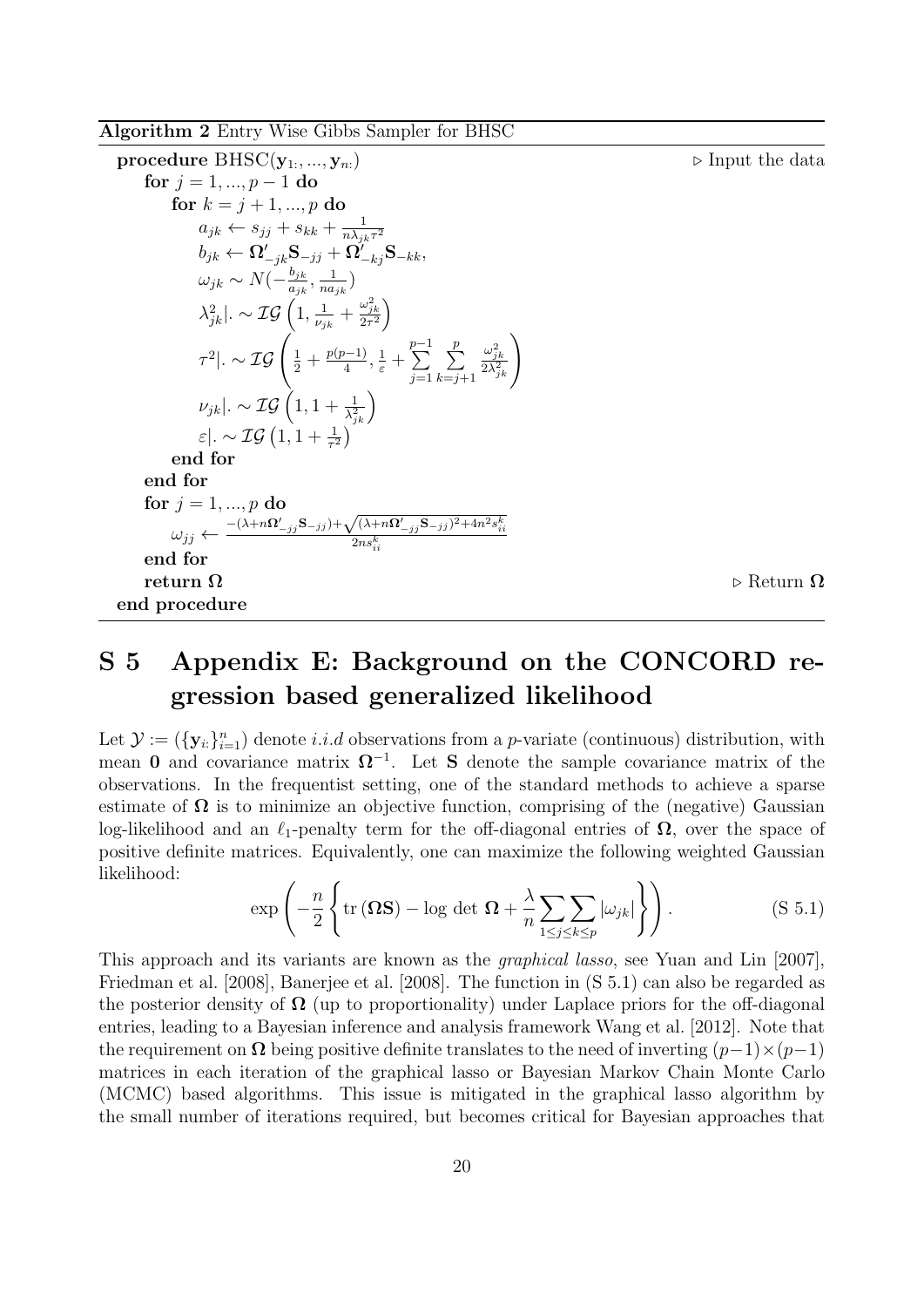require many iterations (in the thousands) of the corresponding MCMC scheme.

To address this problem in the frequentist setting, several works (see [Peng et al. \[2009\]](#page-20-2), [Khare et al. \[2015\]](#page-19-5)) have considered replacing the Gaussian likelihood by a regression based generalized likelihood. Note that  $-\frac{\omega_{jk}}{\omega_{jj}}$  $\frac{\omega_{jk}}{\omega_{jj}}$  is the regression coefficient of  $\mathbf{y}_{k}$  when we regress  $\mathbf{y}_j$  on all other variables, and  $\frac{1}{\omega_{jj}}$  is the residual variance. This is true even in non-Gaussian settings. [Peng et al. \[2009\]](#page-20-2) use this interpretation to define a generalized likelihood in terms of the (negative) exponent of the combined weighted squared error loss associated with all these regressions (corresponding to all  $p$  variables) as follows.

<span id="page-41-0"></span>
$$
\exp\left(-\sum_{j=1}^p \omega_{jj} \left\{ \sum_{i=1}^n \left(y_{ij} - \sum_{k \neq j} -\frac{\omega_{jk}}{\omega_{jj}} y_{ik} \right)^2 \right\} - \sum_{j=1}^p \frac{n}{2} \log \omega_{jj} \right). \tag{S 5.2}
$$

Under Gaussianity, the expression in [\(S 5.2\)](#page-41-0) corresponds to the product of the conditional densities of each variable given all the other variables in the data set, and corresponds to Besag [Besag \[1975\]](#page-18-6)'s pseudo-likelihood. [Peng et al. \[2009\]](#page-20-2) develop the SPACE algorithm which obtains a sparse estimator for  $\Omega$  by minimizing an objective function consisting of the (negative) log generalized likelihood and an  $\ell_1$  penalty term for off-diagonal entries of  $\Omega$ . However, this objective function is not jointly convex, which can lead to serious convergence issues for the corresponding minimization algorithm.

[Khare et al. \[2015\]](#page-19-5) address this issue by appropriately re-weighting each of the p regression terms in the exponent of  $(S 5.2)$  and combining it with an  $\ell_1$  penalty term to obtain a regression based loss function which is jointly convex in the elements of  $\Omega$ . This loss function, referred by [Khare et al. \[2015\]](#page-19-5) as the CONCORD objective function, is given by

$$
Q_{con}(\Omega) = -n \sum_{j=1}^{p} \log \omega_{jj} + \frac{1}{2} \sum_{j=1}^{p} \sum_{i=1}^{n} \left( \omega_{jj} y_{ij} + \sum_{k \neq j} \omega_{jk} y_{ik} \right)^{2} + \lambda \sum_{1 \leq j < k \leq p} |\omega_{jk}|
$$
\n
$$
= -n \sum_{j=1}^{p} \log \omega_{jj} + \frac{n}{2} \text{tr}(\Omega^{2} \mathbf{S}) + \lambda \sum_{1 \leq j < k \leq p} |\omega_{jk}|,
$$
\n(S 5.3)

where S denotes the sample covariance matrix. The joint convexity of  $Q_{con}$  can be used to show that a coordinate-wise minimization algorithm always converges to a global minimum. Note that both [Peng et al. \[2009\]](#page-20-2) and [Khare et al. \[2015\]](#page-19-5) relax the parameter space of  $\Omega$  from positive definite matrices to symmetric matrices with positive diagonal entries. The primary purpose of this relaxation is computational. Combined with the quadratic nature of the objective function, this relaxation leads to an order of magnitude decrease in computational *complexity* as compared to graphical lasso based approaches. Note that given the log det $\Omega$ term in the Gaussian likelihood, such a parameter relaxation will not work for the graphical lasso.

While the resulting minimizer may not be positive definite, its sparsity structure can be used to address the primary goal/challenge of selecting the sparsity pattern in  $\Omega$ . [Khare](#page-19-5) [et al. \[2015\]](#page-19-5) establish high-dimensional sparsity selection consistency of this approach, and also demonstrate that the CONCORD approach can outperform graphical lasso when the underlying data is not generated from a multivariate Gaussian distribution. This robustness